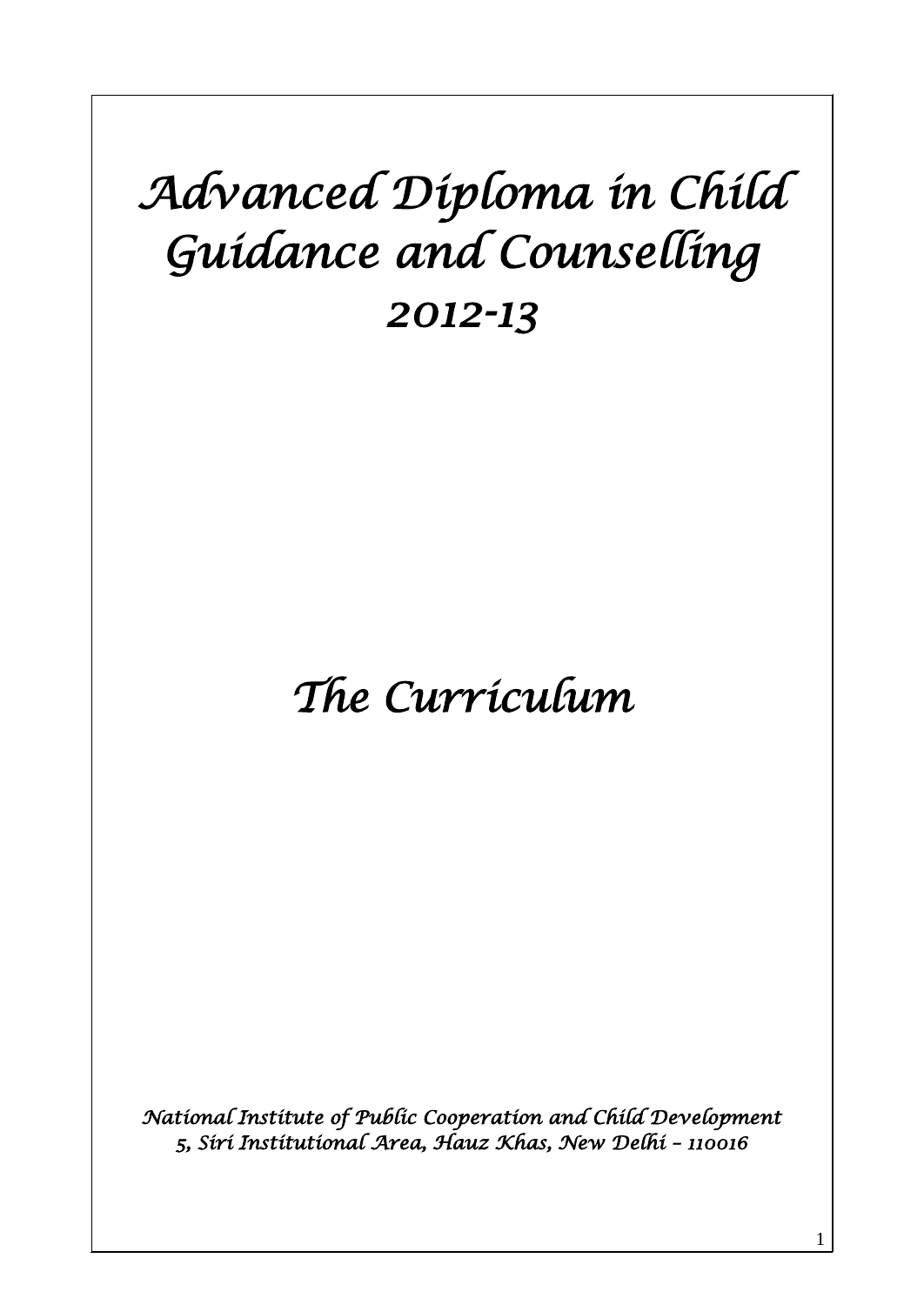## *Advanced Diploma in Child Guidance & Counselling*

#### **VISION**

 To create professional and personal growth opportunities for those working with children and child related systems so as to enable children to actualize their potentials.

#### **PERSPECTIVE**

 The Course is planned based on 'Developmental', 'Ecological' and 'Rights' perspective. This would facilitate the learners/ trainees to plan and undertake mental health activities for enabling and empowering children and their families in different contexts.

 To enable the learner to function effectively as a mental health professional, the programme would include understanding of theoretical constructs, development of self, as well as acquisition of skills through experiential and action learning.

#### **OBJECTIVES**

- To explore and evolve attitudes, values and beliefs that facilitates work with children as mental health professionals.
- To acquire knowledge and understanding of theoretical constructs and socio-cultural perspectives in the context of counselling.
- To develop skills to plan, provide and monitor counselling interventions for children and child related systems.
- To develop skills of mobilizing resources and networking & collaborating with stakeholders.

#### **DURATION**

The Programme would be of 10 months duration followed by 2 months of Internship.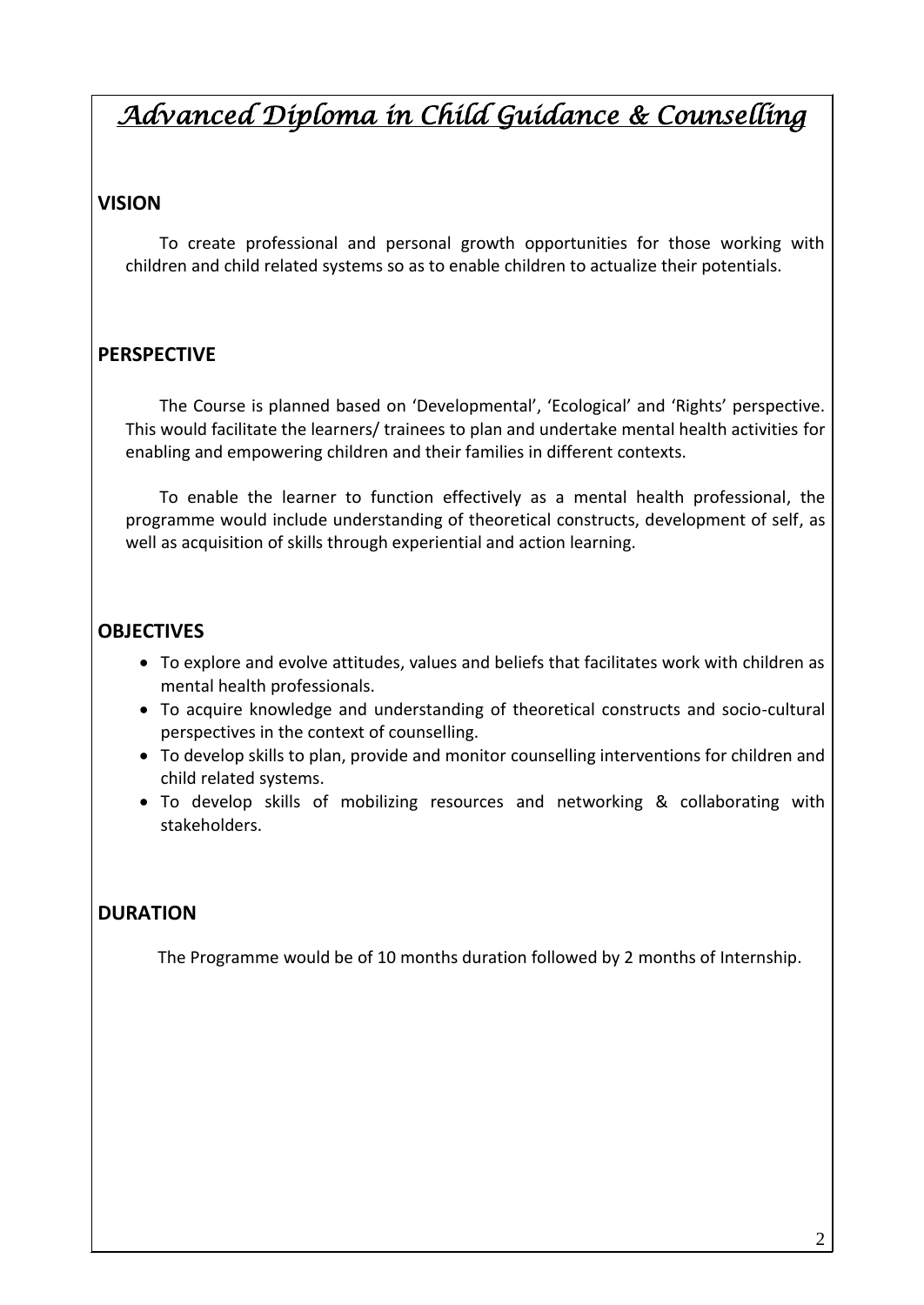#### **COURSE STRUCTURE**

 The course is designed to cover generic components related to 'Developmental', 'Ecological' and 'Rights' perspective first so that it would provide the basic thread in understanding and in applying theoretical constructs and skills for working with children and their families in Individual, Group and Community Setting. A total of nine papers would be covered in **212 working days followed by 2 months of Internship**. The knowledge, skill and application dimensions for each of the paper is planned to draw out a **programme that is holistic, interconnected and learner friendly**. The following nine papers have been covered:

| SI.<br>No. | <b>Subject</b>                                    | <b>Code for Theory</b> | <b>Code for Practical</b> |
|------------|---------------------------------------------------|------------------------|---------------------------|
| 1.         | Child Development                                 | <b>EDGC101</b>         | <b>EDGC151</b>            |
| 2.         | Exceptional<br>Variations in Child<br>Development | <b>EDGC102</b>         | <b>EDGC152</b>            |
| 3.         | Techniques of Child & Adolescent<br>Assessment    | <b>EDGC103</b>         | <b>EDGC153</b>            |
| 4.         | Child Rights & Policy                             | <b>EDGC104</b>         | <b>EDGC154</b>            |
| 5.         | &<br>Community<br>Work<br>Group<br>Interventions  | <b>EDGC105</b>         | <b>EDGC155</b>            |
| 6.         | <b>Family Interventions</b>                       | <b>EDGC106</b>         | <b>EDGC156</b>            |
| 7.         | Intervention for Children                         | <b>EDGC107</b>         | <b>EDGC157</b>            |
| 8.         | <b>Intervention for Adolescents</b>               | <b>EDGC108</b>         | <b>EDGC158</b>            |
| 9.         | Integrating Interventions                         | <b>EDGC109</b>         | <b>EDGC159</b>            |
| 10.        | Internship                                        |                        | <b>EDGC160</b>            |

#### **MODE OF LEARNING**

The course is transacted to maintain the spirit **of 40:60 ratio in favour of skill development**. The course has been planned with a view to empower the learner in knowledge, skills & attitudes to be able to design and undertake promotive, preventive and therapeutic counselling interventions with children and their families across different child related systems viz. school, communities, clinics. The raisonde'tre of the programme is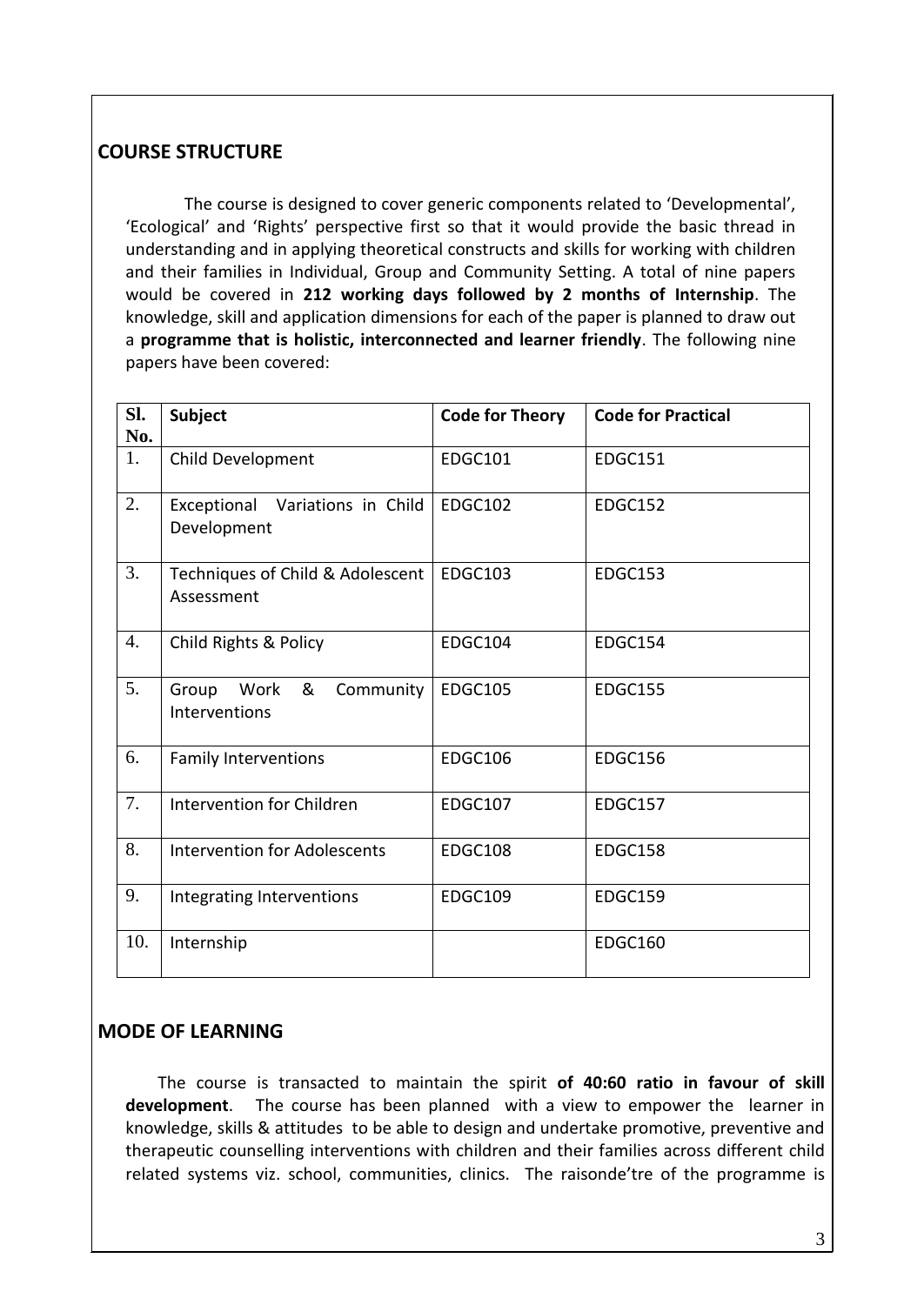intensive skill training & personal growth opportunities. The course emphasizes on development of competencies in assessing children and their contexts, conducting individual interventions for children with different psychopathologies, conducting developmental and therapeutic group interventions with children & adolescents; and designing need based & milieu specific mental health programmes in schools & communities.

#### **Orientation Programme**

A five day orientation programme is conducted for students before the commencement of regular classes. The major aim of the programme is to familiarize the students to the course structure and appraise them with the process of transaction. It also aims at building common perspectives about the role and responsibilities of students as a learner.

Ice breaking activities, trust building exercises and group exercises are used extensively to enable the students to get to know each other, get them acquainted with the new environment and streamline expectations. Students are given exposure to self awareness workshops and transdisciplinary inputs related to preventive, promotive and therapeutic aspects of child and adolescent mental health.

#### **Theoretical Expositions and Assignments**

Theoretical grounding by professionals from the field is an integral part of the transaction of the programme. Furthermore, the assignments developed for the students enable them to bring out their perspectives related to the topic. The students are required to make audio- visual presentations before the class and the concerned faculty. The analysis of the topic helps in integrating various views to develop holistic understanding of the subject.

#### **Skill Workshops and Skill Laboratories**

Experiential learning methodology that places emphasis on concrete experiences, reflective observations, abstract conceptualizations and active experimentation is a dominant mode adopted for developing skills. Practical skills in undertaking counselling, group work and community interventions are learned and developed through a series of workshops. Facsimile experiences, demonstrations, practice sessions, and presentations by the learner - all make the learning mode effective and student friendly.

Skill laboratories are designed around all the skill components of the curriculum. The intent is to provide facsimile experiences, demonstrations and practice opportunities to rehearse skills in the classroom setting with on the spot feedback to hone the specific skills. Also field practice opportunities under supervision further helps to consolidate the skills.

#### **Field Work**

As a professional institution, the Institute attaches great importance to fieldwork. Rigorous field work is expected to integrate theoretical experience with practice and facilitate the learner to acquire hands on experience of working with children and child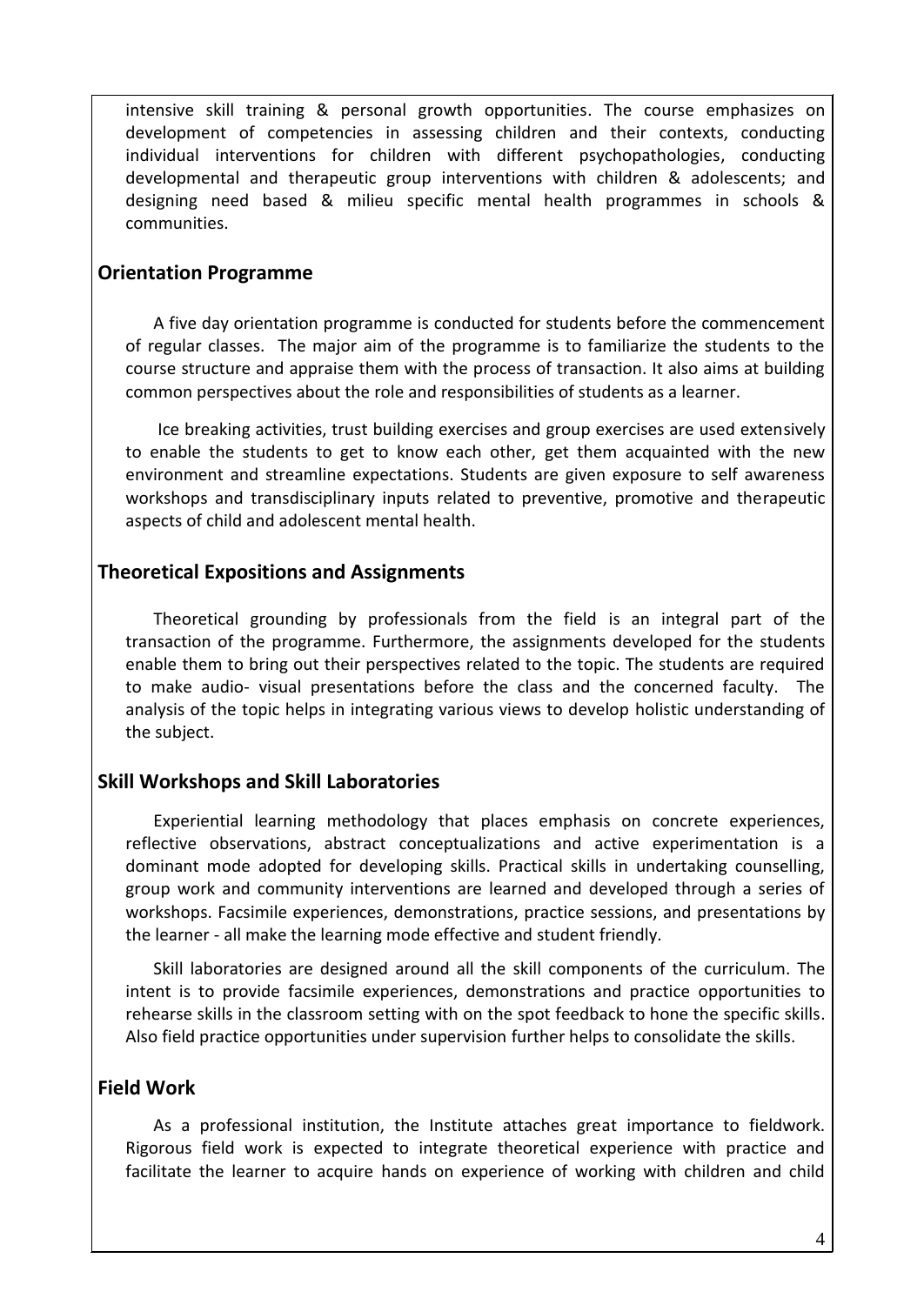related systems. It aims to develop skills in assessment and undertaking counselling, psychosocial interventions and developmental group work with children and adolescents.

The Field Work also focuses on developing skills in designing and undertaking mental health interventions with children through collaborative processes with key stakeholders in the community. The students also undertake the study of School and Children's institutions from the system's and 'Rights' perspective. This facilitates the student to plan milieu specific mental health programme for children.

The fieldwork programme involves arduous work. Three days in a week the learner has to carry out field based assignments in an Institution, School and Clinic and for their case studies.

#### **Clinical Supervision**

Personal and professional growth of the student is supported through an intensive process of clinical supervision that is undertaken individually as also in small groups. This provides opportunities for guided interaction between students and faculty supervisors. The faculty facilitates the students to gain insights into themselves; their skills and personal attributes that are critical in developing skills in assessment and counselling interventions.

#### **EVALUATION**

There would be equal weightage given to theory and fieldwork assessment. The overall evaluation would be for 1800 marks with 900 marks assigned for theory papers and another 900 marks for fieldwork. Annual Examinations would be conducted followed by two months of Internship which is graded. The ratio for internal and external evaluation would be **40:60**. The minimum marks required to pass the examination would be 50 percent for theory, 50 percent for fieldwork and 50 percent in the aggregate.

#### **I. Theory**

- a. Internal evaluation would be based on two minor Unit Tests of 15 marks each and a Presentation of 10 marks across papers. Total internal evaluation will be for 360 marks.
- b. External evaluation will be based on annual examinations conducted at the end of the transaction of the curriculum and before the internship. Each paper would be of 60 marks, with the total of 540 marks across nine papers.
- c. Students are required to attend at least 75 percent of the total number of theory classes planned for the academic year.

#### **II. Fieldwork**

a. Internal fieldwork evaluation would be carried out by fieldwork supervisors based on supervisory visits, fieldwork presentations and individual conference with the students. The emphasis would be in assessing the 'student's work in process'. The evaluation will be carried out at two intervals - Mid Term (at the end of first term) and End Term (at the end of second term). The internal evaluation would carry weightage of 360 marks.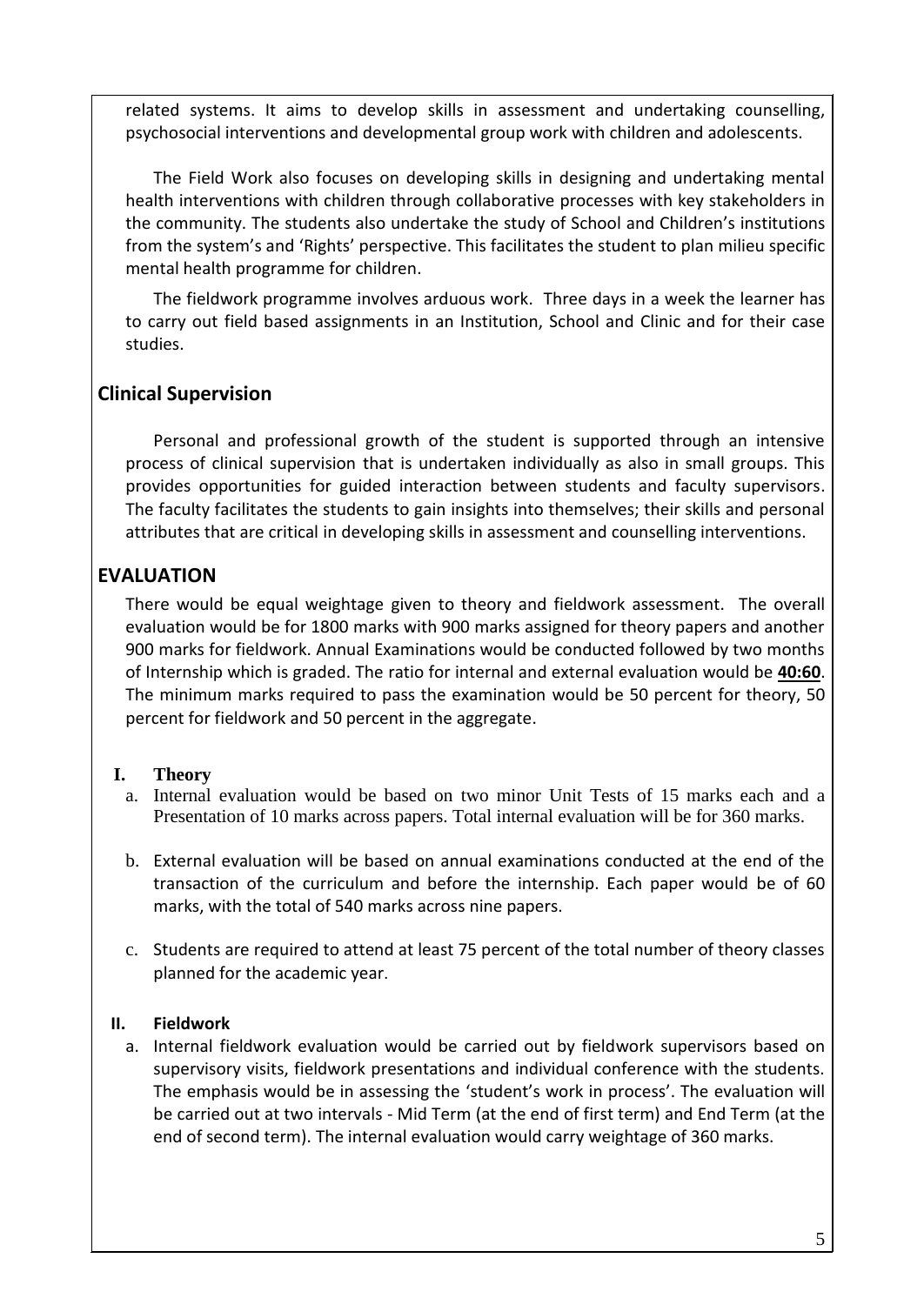- b. External Field work evaluations will be based on a) Synthesis Reports of students for each of their fieldwork assignments and b) Viva by experts. The external fieldwork evaluation would carry a weightage of 540 marks.
- c. The attendance requirement for field work is 90 percent. Students whose attendance falls below the required minimum shall not be allowed to proceed for theory examination.
- d. The internship would be included under the Non-evaluative University System (NUS) and would carry two credits. It would be graded internally based on reporting of the student and their consistency and involvement. A student is not eligible for a certificate unless he/she has completed the two months Internship to the satisfaction of the Institute.

#### **COURSE FACULTY**

 The Course Faculty comprises an interdisciplinary team of mental health professionals both from the core faculty of the Institute as also experts from other Technical Institutions, Universities and Voluntary Organisations working in the area of 'Child and Adolescent Mental Health'. Supervision at individual level is provided by Experts & Faculty members of the Institute. Group supervision for clinical work will be provided by experts with clinical experience of working with children and families.

#### **ATTENDANCE REQUIREMENTS**

- Attendance in the academic programme is compulsory and students are required to attend at least 75 percent of the total number of lectures planned for the academic year.
- Attendance for field work is compulsory. Student is required to attend at least 90 percent of the total field work days.
- Students whose attendance falls below the required minimum shall not be allowed to proceed for theory examination.

#### **INTERNSHIP REQUIREMENT**

A student is not eligible for a certificate unless he/she has completed the two months Internship to the satisfaction of the Institute.

#### **STUDENT CONTACT HOURS**

The total days for theory and fieldwork shall be **212;** for examination and unit test **30** days and for internship **47** days. A working day would comprise six hours of contact time with students. Average student contact time is computed at 6 working days per week. The total no of contact hours are computed for 52 weeks with 24 days of Holidays (other than Sundays) and 6 weeks for examinations and unit tests.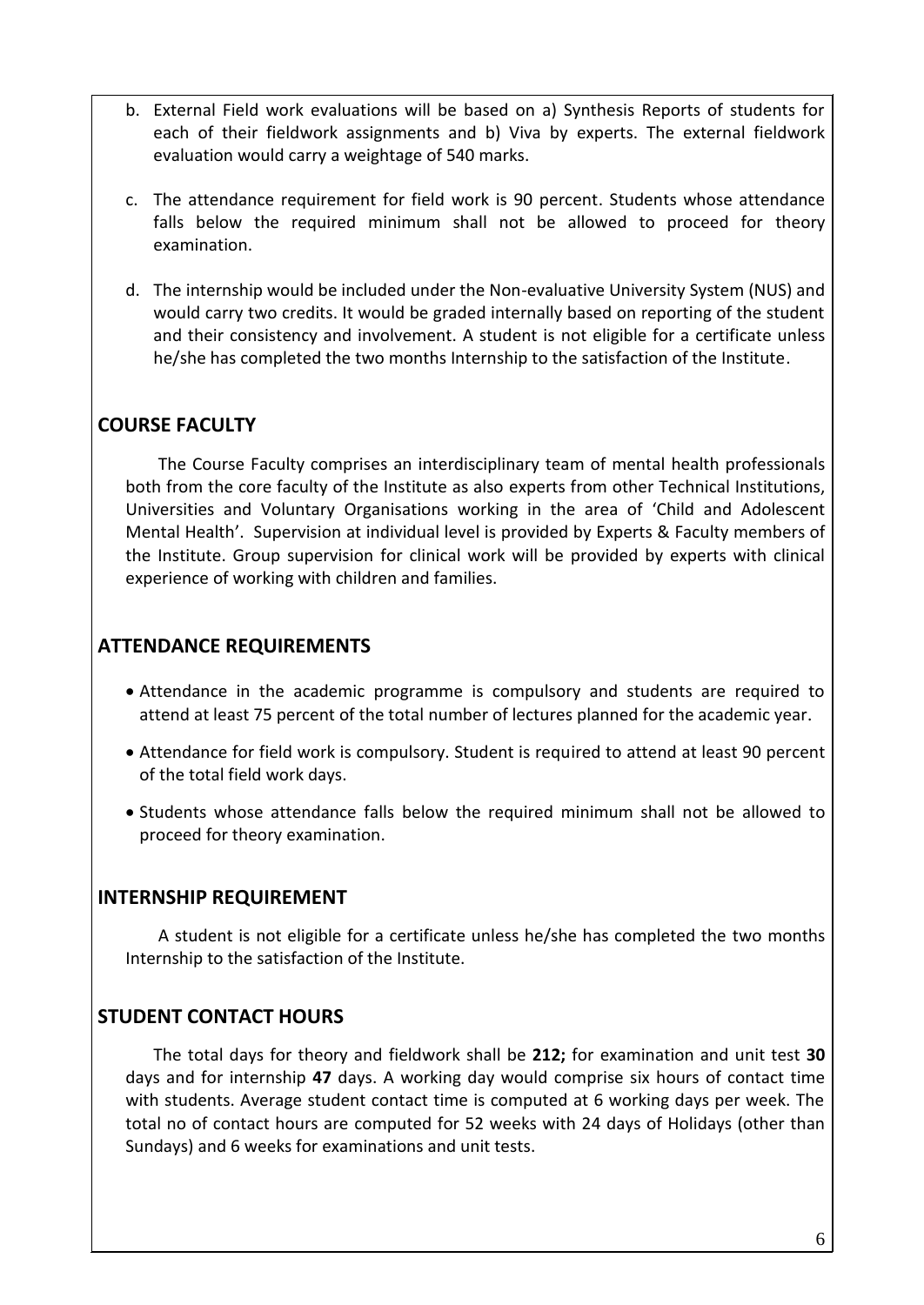| Sl.<br>No.                                                                                                                                                                                                                                                                                                              | <b>Course Code</b> | <b>Title of the Course</b>                                    | <b>Teaching Hours per</b><br>week and Credits |  |
|-------------------------------------------------------------------------------------------------------------------------------------------------------------------------------------------------------------------------------------------------------------------------------------------------------------------------|--------------------|---------------------------------------------------------------|-----------------------------------------------|--|
| <b>Term I</b>                                                                                                                                                                                                                                                                                                           |                    |                                                               | $L+T = Total Credits$                         |  |
| 1.                                                                                                                                                                                                                                                                                                                      | EDGC101            | <b>Child Development</b>                                      | $3 + 1$                                       |  |
| 2.                                                                                                                                                                                                                                                                                                                      | EDGC102            | <b>Exceptional Variations in Child Development</b>            | $3 + 1$                                       |  |
| 3.                                                                                                                                                                                                                                                                                                                      | EDGC103            | Techniques<br>Child<br>Adolescents<br>of<br>and<br>Assessment | $3 + 1$                                       |  |
|                                                                                                                                                                                                                                                                                                                         | Term I & Term II   |                                                               |                                               |  |
| 4                                                                                                                                                                                                                                                                                                                       | EDGC104            | Child Rights and Policy                                       | $3 + 1$                                       |  |
| 5                                                                                                                                                                                                                                                                                                                       | EDGC105            | Group Work and Community Intervention                         | $3 + 1$                                       |  |
| 6                                                                                                                                                                                                                                                                                                                       | EDGC106            | <b>Family Interventions</b>                                   | $3 + 1$                                       |  |
| <b>Term II</b>                                                                                                                                                                                                                                                                                                          |                    |                                                               |                                               |  |
| $\overline{7}$                                                                                                                                                                                                                                                                                                          | EDGC107            | <b>Interventions for Children</b>                             | $3 + 1$                                       |  |
| 8                                                                                                                                                                                                                                                                                                                       | EDGC108            | <b>Interventions for Adolescents</b>                          | $3 + 1$                                       |  |
| 9                                                                                                                                                                                                                                                                                                                       | EDGC109            | <b>Integrating Interventions</b>                              | $3 + 1$                                       |  |
|                                                                                                                                                                                                                                                                                                                         |                    | <b>Total Credits</b>                                          | 36                                            |  |
| <b>Fieldwork</b>                                                                                                                                                                                                                                                                                                        |                    |                                                               |                                               |  |
| <b>Term I</b>                                                                                                                                                                                                                                                                                                           |                    |                                                               | <b>Total Credits **</b>                       |  |
| 1.                                                                                                                                                                                                                                                                                                                      | EDGC151            | <b>Child Development</b>                                      | $\overline{2}$                                |  |
| 2.                                                                                                                                                                                                                                                                                                                      | EDGC152            | <b>Exceptional Variations in Child Development</b>            | $\overline{2}$                                |  |
| 3.                                                                                                                                                                                                                                                                                                                      | EDGC153            | Techniques<br>of<br>Child<br>and<br>Adolescents               | $\overline{2}$                                |  |
|                                                                                                                                                                                                                                                                                                                         |                    | Assessment                                                    |                                               |  |
|                                                                                                                                                                                                                                                                                                                         | Term I & Term II   |                                                               |                                               |  |
| 4                                                                                                                                                                                                                                                                                                                       | EDGC154            | Child Rights and Policy                                       | $\overline{2}$                                |  |
| 5                                                                                                                                                                                                                                                                                                                       | EDGC155            | Group Work and Community Intervention                         | $\overline{2}$                                |  |
| 6                                                                                                                                                                                                                                                                                                                       | EDGC156            | <b>Family Interventions</b>                                   | $\overline{2}$                                |  |
| <b>Term II</b>                                                                                                                                                                                                                                                                                                          |                    |                                                               |                                               |  |
| 7                                                                                                                                                                                                                                                                                                                       | EDGC157            | <b>Interventions for Children</b>                             | $\overline{2}$                                |  |
| 8                                                                                                                                                                                                                                                                                                                       | EDGC158            | <b>Interventions for Adolescents</b>                          | $\overline{2}$                                |  |
| 9                                                                                                                                                                                                                                                                                                                       | EDGC159            | <b>Integrating Interventions</b>                              | $\overline{c}$                                |  |
| 10                                                                                                                                                                                                                                                                                                                      | EDGC160            | Internship (NUS)                                              | 2                                             |  |
|                                                                                                                                                                                                                                                                                                                         |                    | <b>Total Credits</b>                                          | 20                                            |  |
| * L – Lecture / Skill workshops,<br>Note:<br>T - Tutorials / Group Discussion / Presentations<br>Two hour fieldwork is equal to one credit<br>$***$<br>*** Every student gets time for individual and group supervision for field<br>placements and clinical work.<br>****<br>Total Credits for the course equals to 56 |                    |                                                               |                                               |  |

 $\overline{\mathbf{1}}$ 

 $\mathbb{F}$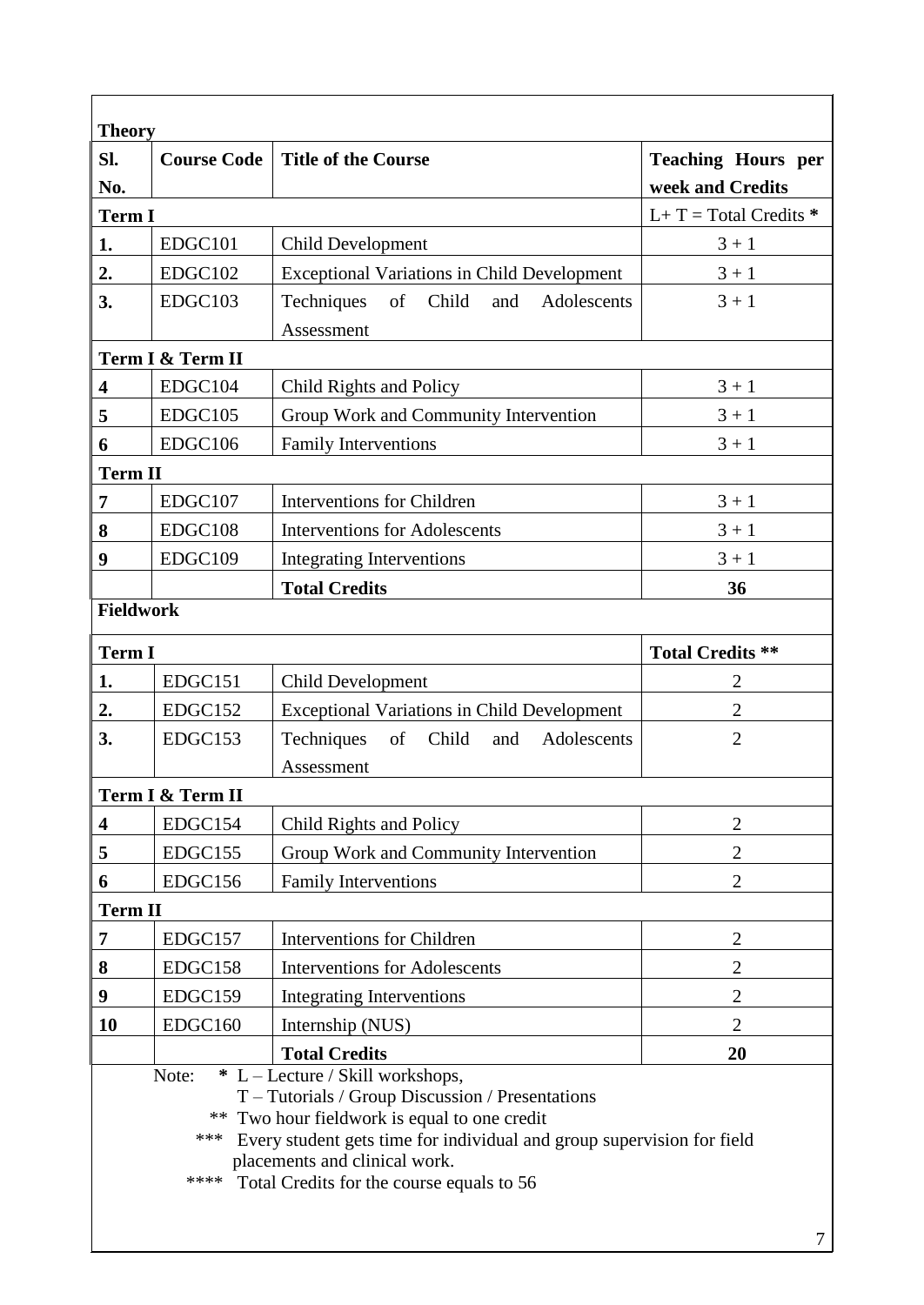## **Course Details**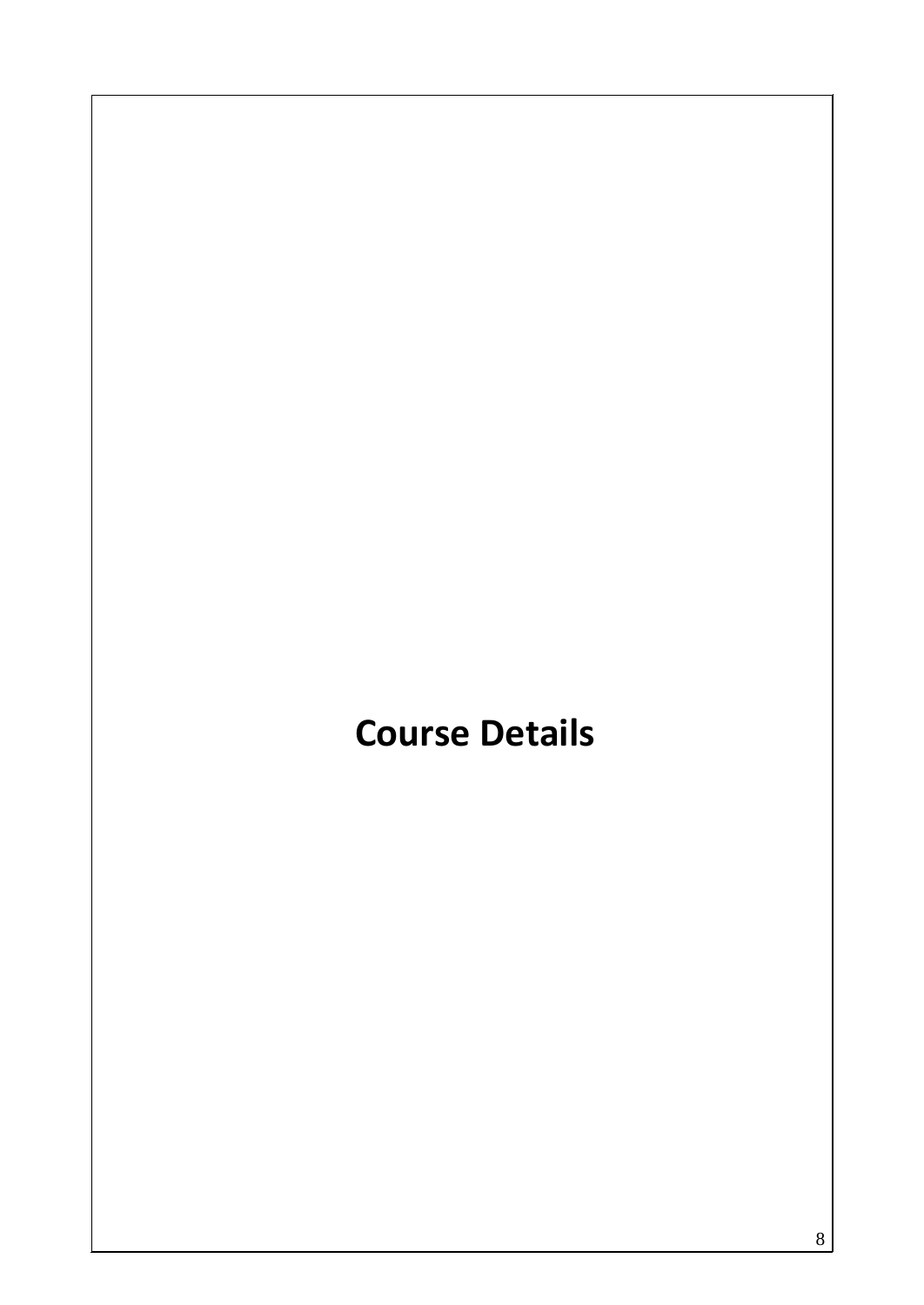## **National Institute of Public Cooperation and Child Development Course Content for Advanced Diploma in Child Guidance and Counselling**

#### **Term I**

Paper code: EDGC101

Nomenclature of the Paper: **CHILD DEVELOPMENT**

Lectures: 3, Tutorial: 1, Practical's: 2 Total Credits: 6

#### **I. OBJECTIVES**

- 1. To study theoretical frameworks to understand characteristics of children at different age epochs.
- 2. To critically examine the bi-directional relationship between the child and his /her ecological context of development.
- 3. To identify attributes of positive parenting.

#### **II.****THEORY**

#### **Unit 1 Development of Children: Theoretical Perspectives (Basic constructs and application)**

- Principles of Growth and Development
- Development of Cognition : Piaget
- Development of Personality : Psychosocial Theory Erikson
- Moral Development : Piaget , Vygotsky, Bandura and Sears
- **T**heory of Attachment
- Theories of Play Development; Piaget, Erikson, Axiline ,Hildreth, Parton, Smilansky

#### **Unit 2 Developmental Characteristics of Children (Infancy and Early Childhood)**

- Development during Prenatal Period
- Infancy and Toddlerhood: Developmental Characteristics across Domains (bio social behavioral shifts)
- Early Childhood Years : Developmental Characteristics across Domains (bio social, behavioral shifts)
- Developmental Progression in Play Behaviour, Functions of Play and types of Play
- Play Activities and Games for Pre-school Children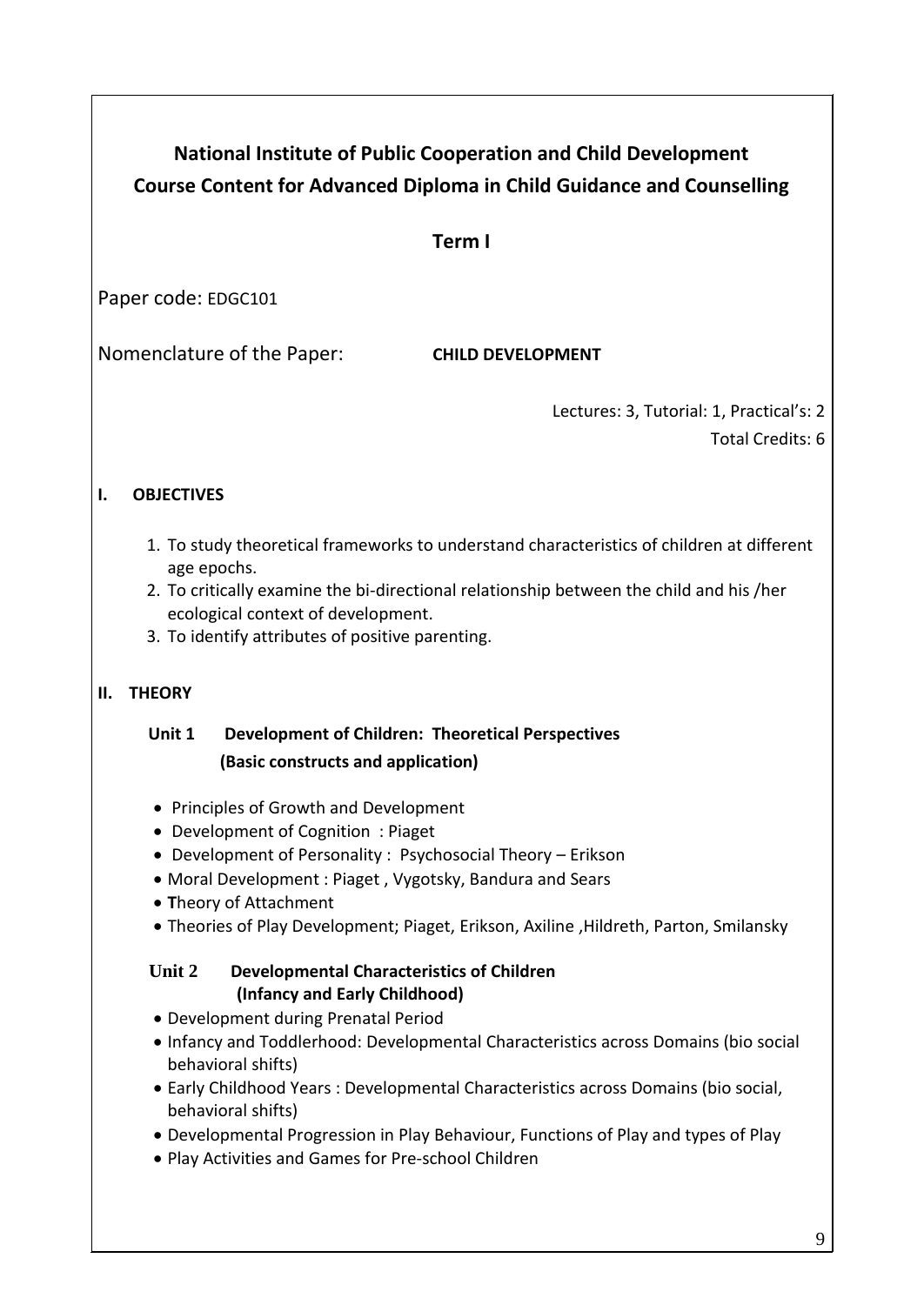#### **Unit 3 Developmental Characteristics of Children (Middle Childhood and Adolescence)**

- Middle Childhood Years : Developmental Characteristics across Domains (bio social, behavioral shifts)
- Middle Childhood Years: Developmental Progression in Play Behaviour and Play Activities and Games
- Adolescence : Developmental Characteristics across Domains (bio social, behavioral shifts)
- Adolescence : Developmental Progression in Play Behaviour and Play Activities and Games

#### **Unit 4 Acquisition of Skills**

- School Readiness Skills
- Reading Skills
- Spelling Skills
- Writing Skills
- Arithmetic

#### **III. PRACTICAL**

#### **A) Field Work Tasks**

- Study the development of the child over a period of 6-8 months and analyze the role of his context in his development.
- Studying the micro processes of a pre-school programme.
- Observation of Children at Different Age Epochs

#### **B) Self Development Workshops**

- Streamlining Life Styles
- Learning Styles

#### **IV. SCHEME OF TEACHING**

#### **A) Process of Developing Skills**

- Students would observe children across ages, domains, settings and social class to understand developmental gradations and individual variations. Synthesis workshops would be organized to integrate data from the field.
- Workshops would be organized on Storytelling and Creative work with children.
- Students would understand long term case studies of two children at two different age epochs over a period of 6 months.

#### **B) Application**

 The students would be required to apply their understanding of positive correlates of development by designing Parent Education material and address parenting issues across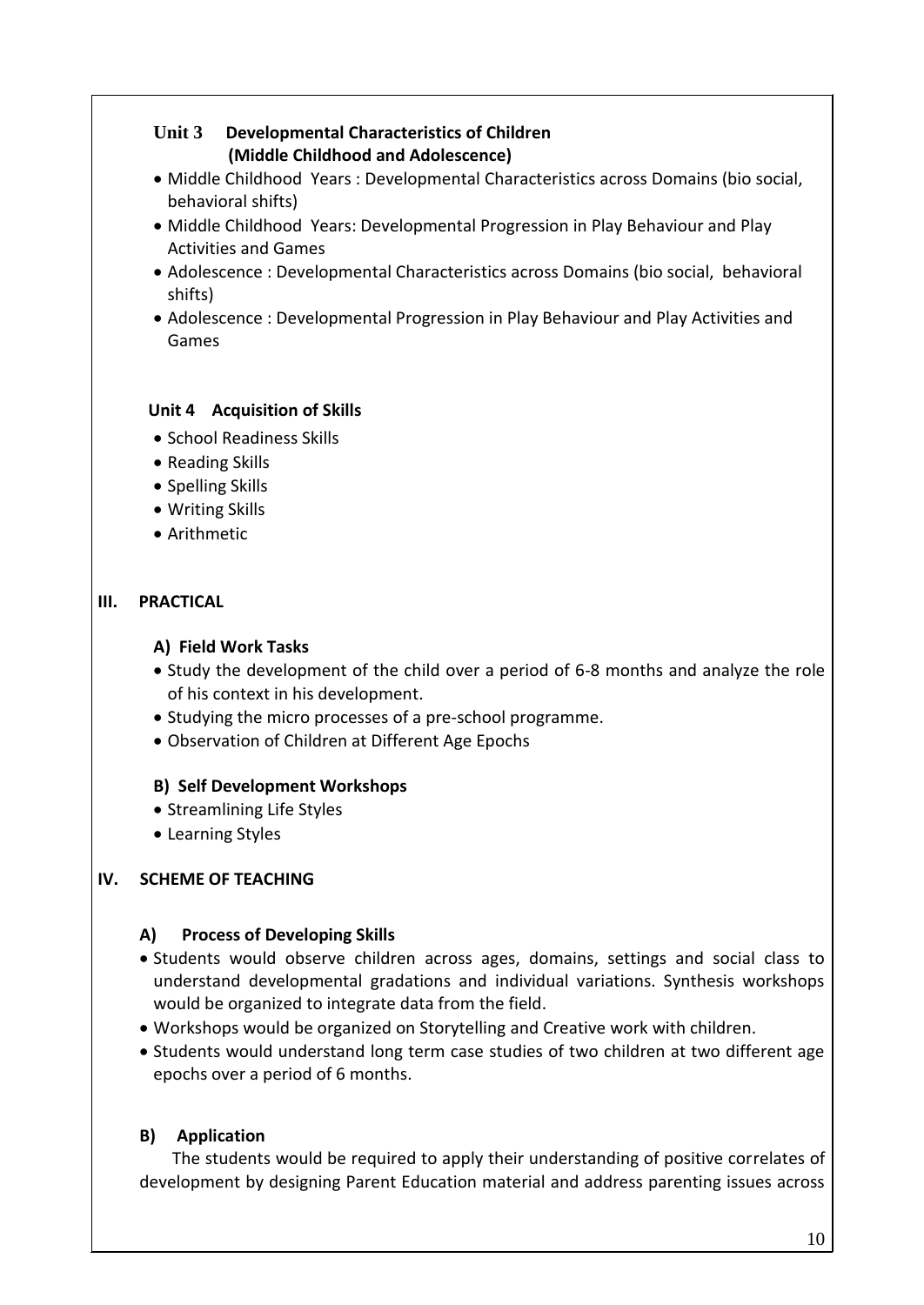developmental stages

#### **C) BREAK-UP OF CONTENTS INTO KNOWLEDGE SKILL AND APPLICATION AREAS**

| Knowledge                          | <b>Skills</b>               | <b>Applications</b>           |
|------------------------------------|-----------------------------|-------------------------------|
| <b>Basic Introduction to Child</b> | Interpreting<br>behaviour   | • Play activities of children |
| Development                        | development<br>and<br>of    | across ages                   |
|                                    | children with reference     |                               |
| Development of Children:           | to 'Developmental' and      | • Developmental               |
| <b>Theoretical Perspectives</b>    | 'Ecological' context        | characteristics of child      |
|                                    |                             | • Micro processes of pre-     |
| Developmental                      | Playing<br>children<br>with | school education              |
| <b>Characteristics of Children</b> | developmental<br>across     |                               |
|                                    | stages                      |                               |
| Key Issues across                  |                             |                               |
| Developmental Stages               |                             |                               |
|                                    | (The above would<br>be      |                               |
| Play Development in Children       | through<br>carried<br>out   |                               |
|                                    | assignments<br>οf           |                               |
| Play activities and games of       | observing children<br>in    |                               |
| children across                    | naturalistic<br>settings,   |                               |
| developmental stages.              | field placements<br>and     |                               |
|                                    | discussions<br>subsequent   |                               |
| Development of skills in           | and interpretations of      |                               |
| children                           | observations<br>these       |                               |
|                                    | during skill workshops      |                               |
|                                    | and group discussions)      |                               |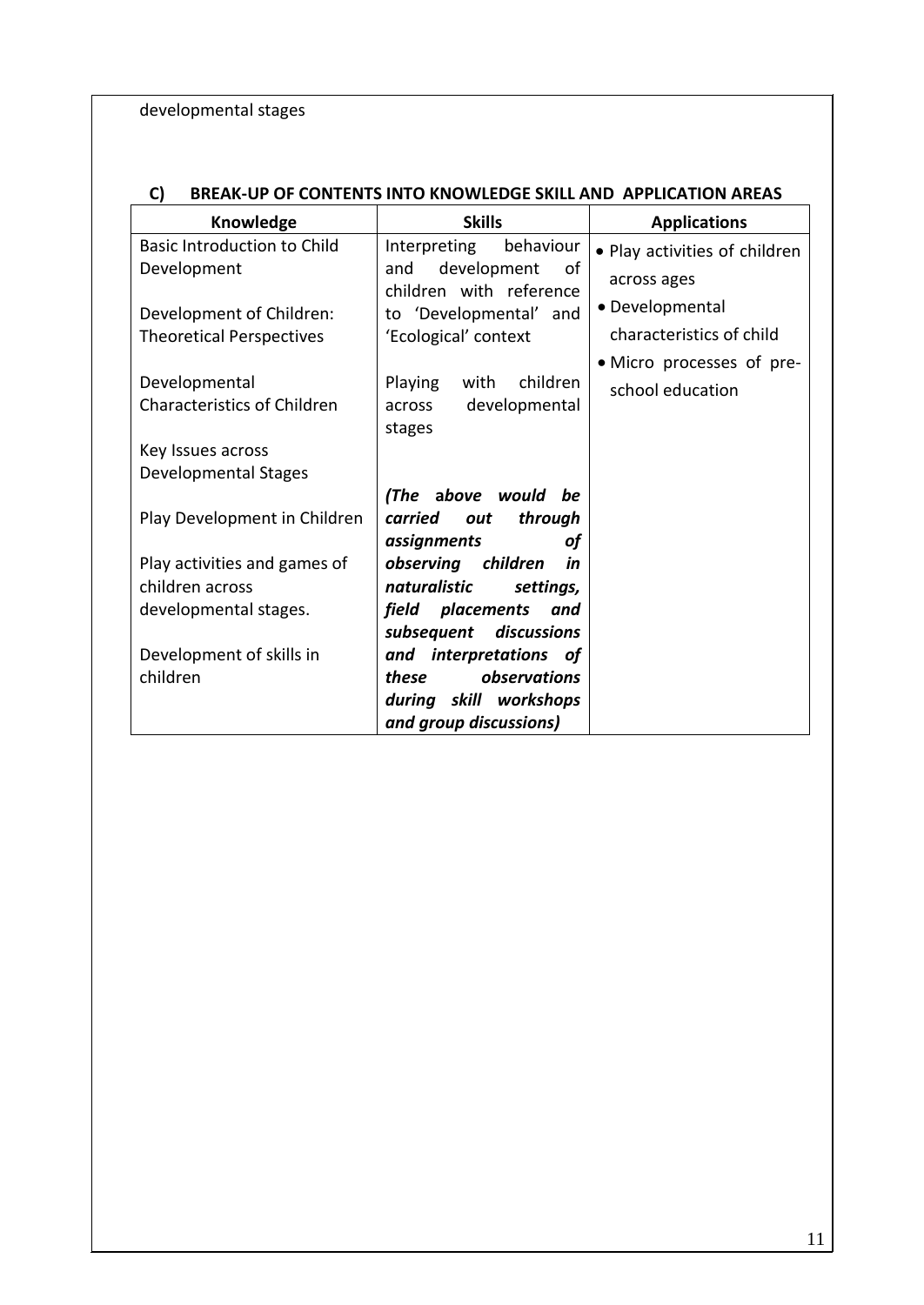**"If I could wish for my life to be perfect, it would be tempting, but I would have to decline, for life would no longer teach me anything."**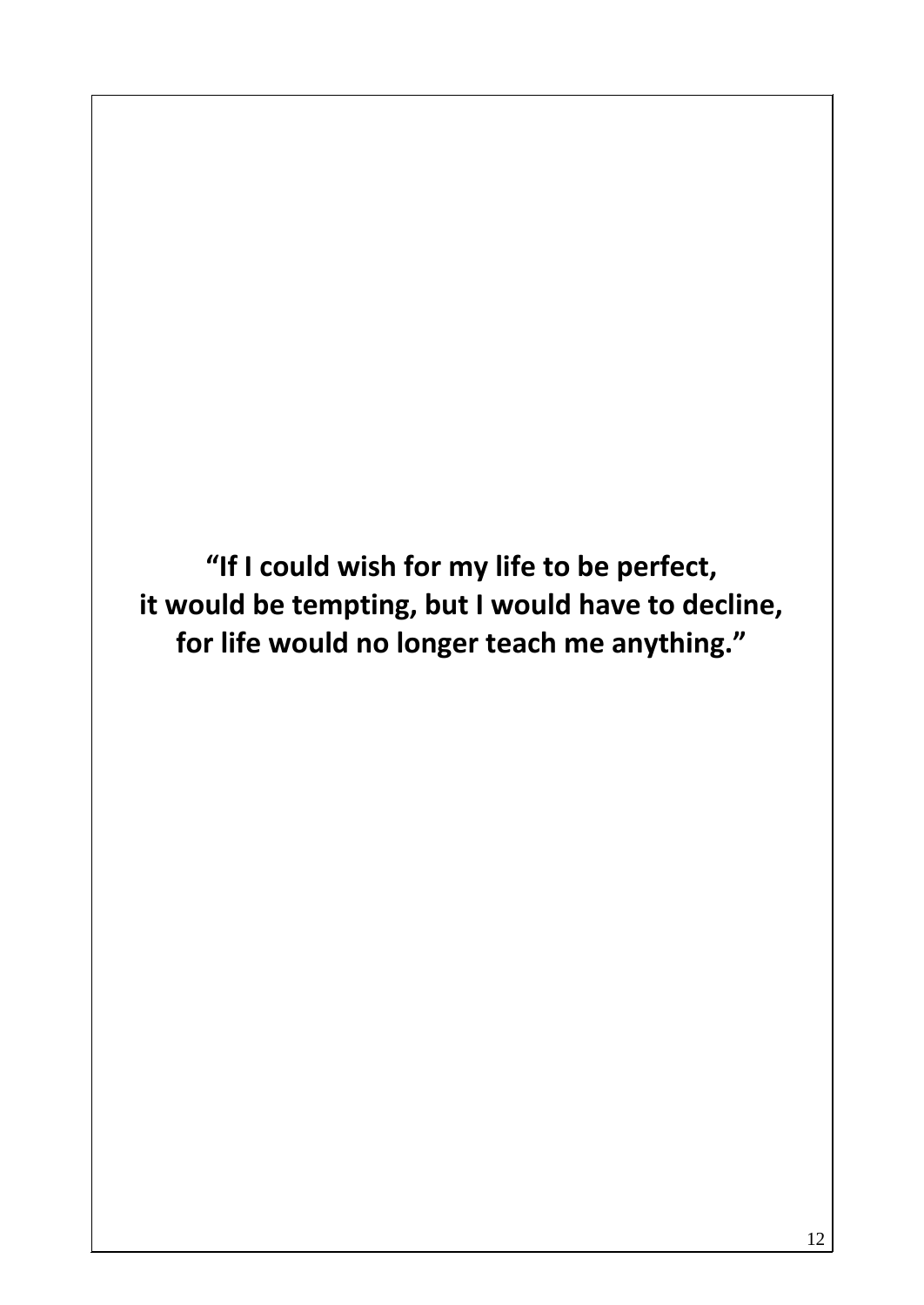| <b>LIST OF READINGS</b>                   |                                                                                                                                      |
|-------------------------------------------|--------------------------------------------------------------------------------------------------------------------------------------|
| Berk L. E.                                | Child Development, Prentice Hall of India, New Delhi,<br>$\ddot{\phantom{a}}$<br>1996                                                |
| Schiamberg, Lawrence B.                   | : Child & Adolescent Development, MACMILLAN<br>Publishing Company, New York, 1998                                                    |
| Shaffer, David R.                         | Childhood<br>&<br>Adolescence<br>Developmental<br>$\ddot{\phantom{a}}$<br>Psychology, Wads Worth / Thomson Learning,<br>Belmont, USA |
| <b>Charlesworth Rosalind</b>              | : Understanding Child Development, Delmer Themson<br>Learning, U.S.A, 2000                                                           |
| <b>Fabes Richard</b><br>Martin Carol Lynn | Exploring Child Development, Allyn, & Bacon, U.S.A<br>$\mathbb{Z}^{\mathbb{Z}}$                                                      |
| <b>Hurlock EA</b>                         | Development Psychology Life Span Approach, Tata<br>$\ddot{\phantom{a}}$<br>McGraw Hill, New Delhi, 1991                              |
| Brwon, Larson, Saraswati                  | : The World's Youth, Cambridge University Press,<br>2002                                                                             |
| Veeraraghavan Vimla<br>Singh Shalini      | Teenage Blues, Mosaic Book, New Delhi, 2005                                                                                          |
| <b>Ghosh Sumati</b>                       | Penguin Guide to Adolescents Behaviour,<br>The<br>$\ddot{\phantom{a}}$<br>Penguin, New Delhi, 1999                                   |
| Reynolds Cecil R<br>Hamphaus Randy W.     | Handbook of<br>Psychological<br>Educational<br>and<br>÷<br>Assessment of Children, Guilford Press, U.S.A, 1990                       |
| Sinha Durganand                           | Socialization of Indian Child, Asia Composing Agency,<br>Naryana, 1981                                                               |
| Harris Christine A                        | Child Development, International Edition, West<br>Publishing Company, 1985                                                           |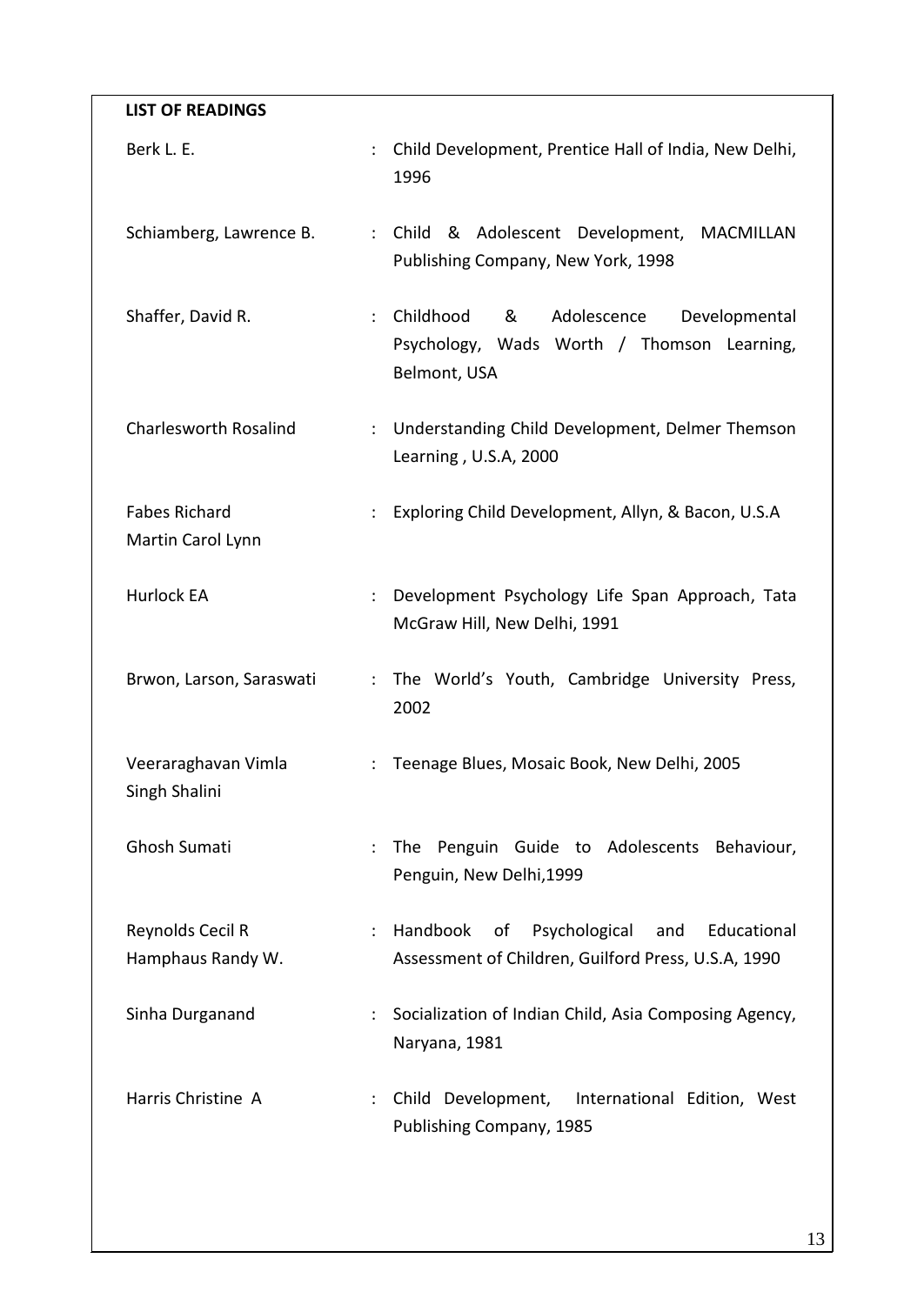| Just Playing: The role and Status of Play in early<br>Childhood Education, Philadelphia: Open University,<br>1989 |
|-------------------------------------------------------------------------------------------------------------------|
| and : Play Activities for Child Development $-$ A Guide to                                                        |
| Preschool Teachers, New Delhi - NBT, 2004                                                                         |
| : The Pictorial World of the Child,<br>Cambridge                                                                  |
| University Press, 2005                                                                                            |
| Fundamentals of Educational Assessment, D. Van<br>÷<br>Nostrand Company, 1980                                     |
|                                                                                                                   |
| Teacher Diagnosis of Educational Difficulties, Charles<br>E. Merrill Publishing Co., 1969                         |
|                                                                                                                   |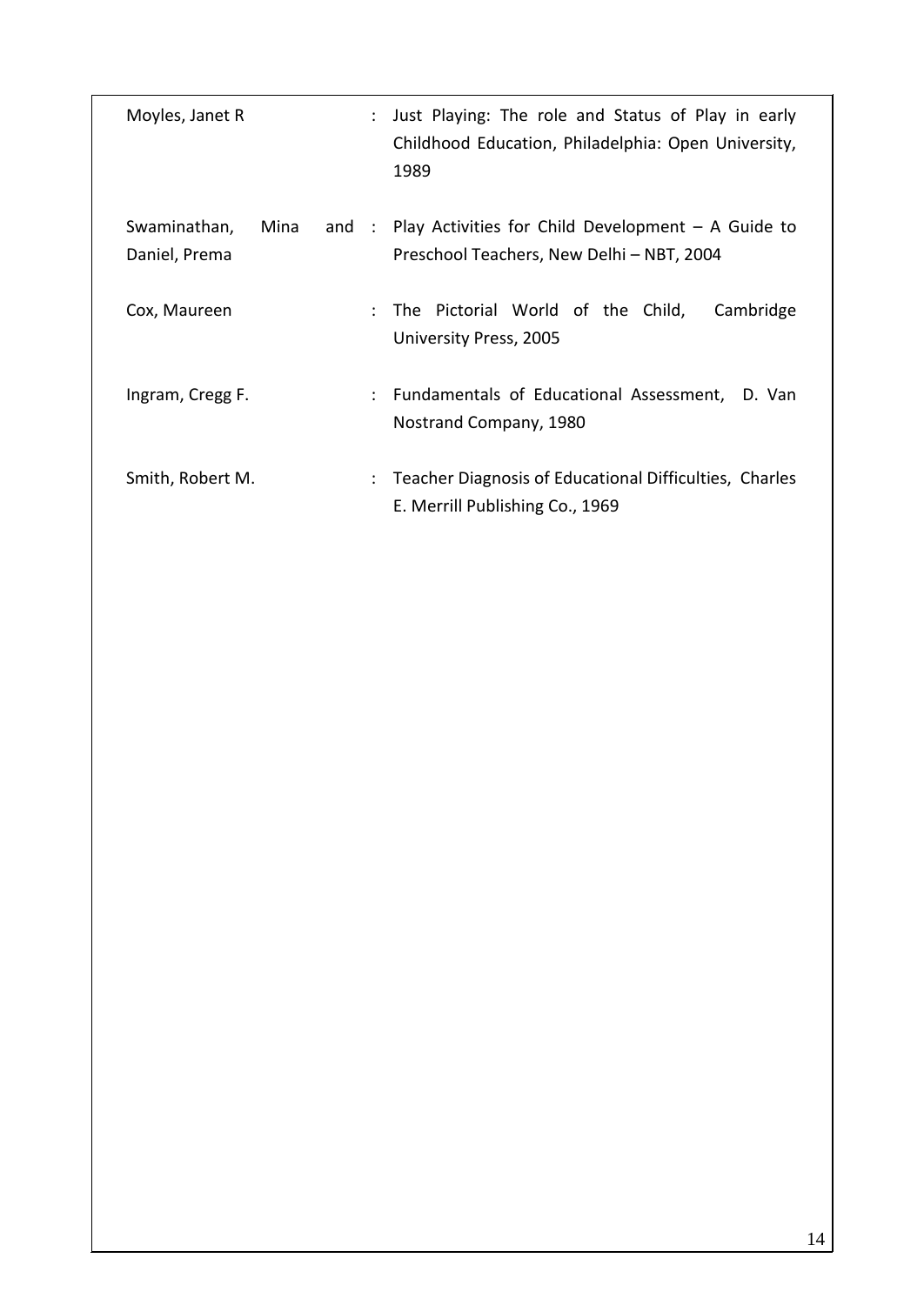## **National Institute of Public Cooperation and Child Development Course Content for Advanced Diploma in Child Guidance and Counselling**

#### **Term I**

Paper code: EDGC102

Nomenclature of the Paper: **EXCEPTIONAL VARIATIONS IN CHILD DEVELOPMENT** 

Lectures: 3, Tutorial: 1, Practical's: 2

#### Total Credits: 6

#### **I. OBJECTIVES**

- 1. To appreciate the concept and strategies of promotion of mental health
- 2. To understand manifestation and causes of behaviour and learning problems in children
- 3. To understand types and causes of disabilities in children.
- 4. To appreciate the concept and strategies for prevention of disabilities & behaviour & learning problems in children

#### **II. THEORY**

#### **Unit 1 Basics of Mental Health and Disabilities**

- Concept of Mental Health: Indian & Western Perspectives
- Learning & Behaviour Problems: Manifestation, Causal Associates; Risk Factors, Protective Mechanism, and Resilience
- Classification System of Childhood & Adolescent Psychiatric Disorders: Need and Types
- Concept of Disability: Medical Model, Social Model, Levels of Interventions and Strategies of Prevention of Disabilities )

#### **Unit 2 Childhood Disabilities and Developmental Disorders**

- Cerebral Palsy and Disability of Movement, Disability of Sight; Disability of Hearing; (Causes, Early Identification, Management & Prevention).
- Epilepsy : Manifestation, Causes, Types and Management (first aid )
- Mental Retardation: Definition; Classification; Causes; Associated Problems; Prevention & Early Identification; Assessment; Prognosis and Types of Interventions
- Speech and Language Problems of Children: Assessment of Language, Types of Speech Problems and Types of Interventions
- Autism Spectrum Disorders: Manifestation (Asperger and Autism); Causal Associates; Early Identification and Assessment; Prognosis and Types of Interventions.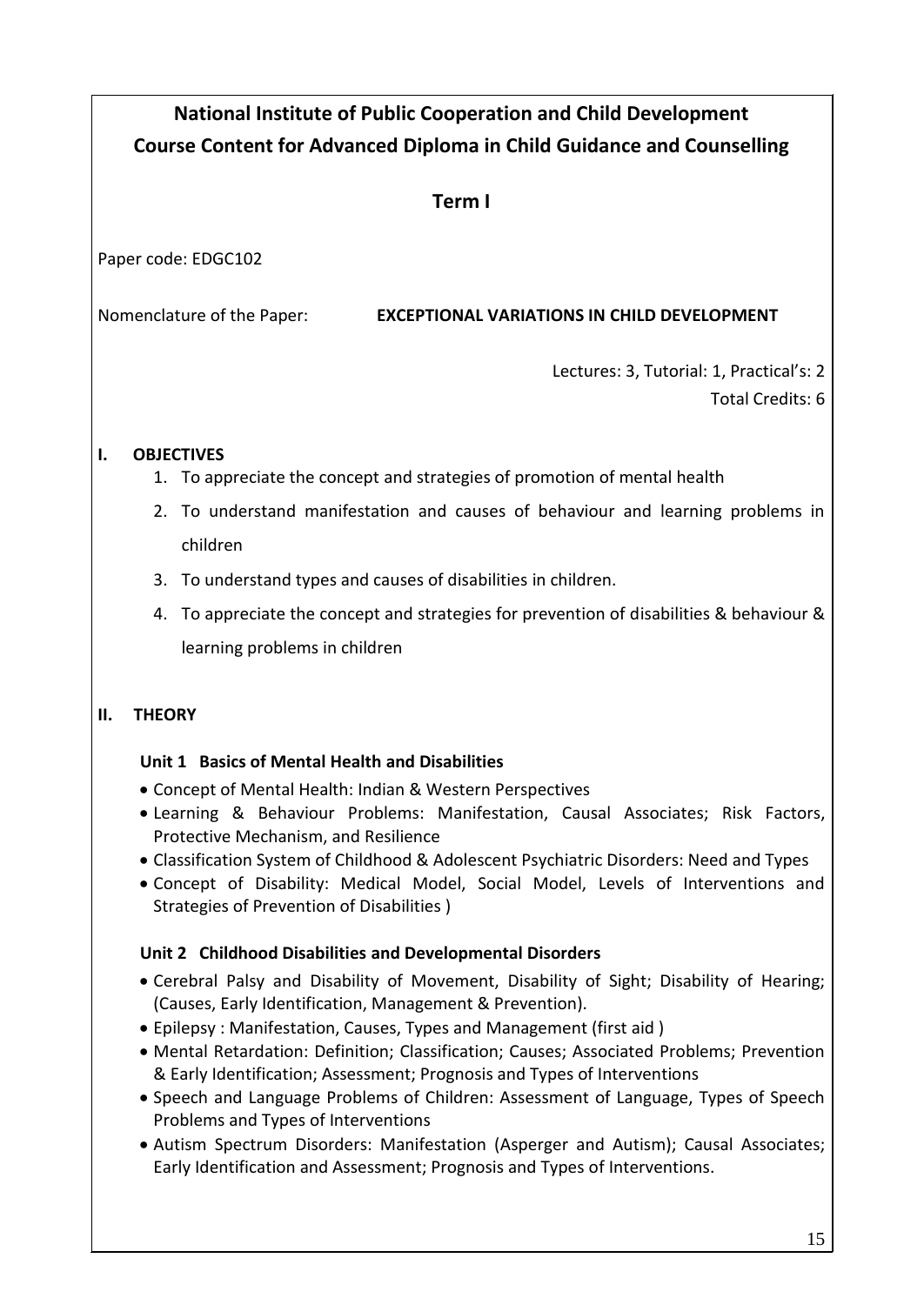#### **Unit 3 Learning Problems**

- Scholastic Backwardness: Casual Associates; Framework of Assessment; and Types of Interventions
- Learning Disabilities : Definition, Causal Associates; Associated Problems ; Assessment ; Prognosis and Types of Interventions
- Workshops for Spot Diagnosis

#### **Unit 4 Internalizing Problems and Externalizing Problems (Manifestation, Causes & Management)**

- Fear & Anxieties including School Phobia and Examination Stresses
- Depression & Suicide
- Conversion Reaction
- Obsessive Compulsive Reaction Disorder
- Conduct Disorders
- Attention Deficit Hyperactive Disorder
- Substance Abuse

#### **III. PRACTICAL**

#### **A) Field Work Tasks**

- Participants observations of professional working with children with disability / Learning and Behaviour problems
- Observe process of work of assessment for diagnosis of at least four different types of disability / learning and behaviour problems

#### **B) Self Development Workshops**

• Examination Stress

#### **IV. SCHEME OF TEACHING**

#### **A) PROCESS OF DEVELOPING SKILLS**

- Students would be attending Child & Adolescent Guidance and Counselling Centres to observe children with different Disabilities, Behaviour & Learning Problems
- Student would be conducting participant observations of professionals working with children with disability / learning and behaviour problems.
- Workshops for spot diagnosis of children with L & B problems in CGC / AGSC on the basis of manifestation of disorders

#### **B) APPLICATIONS**

 The student would study at least four children with Disability or Learning & Behaviour Problems to comprehensively study the manifestations, multidisciplinary assessments and interventions.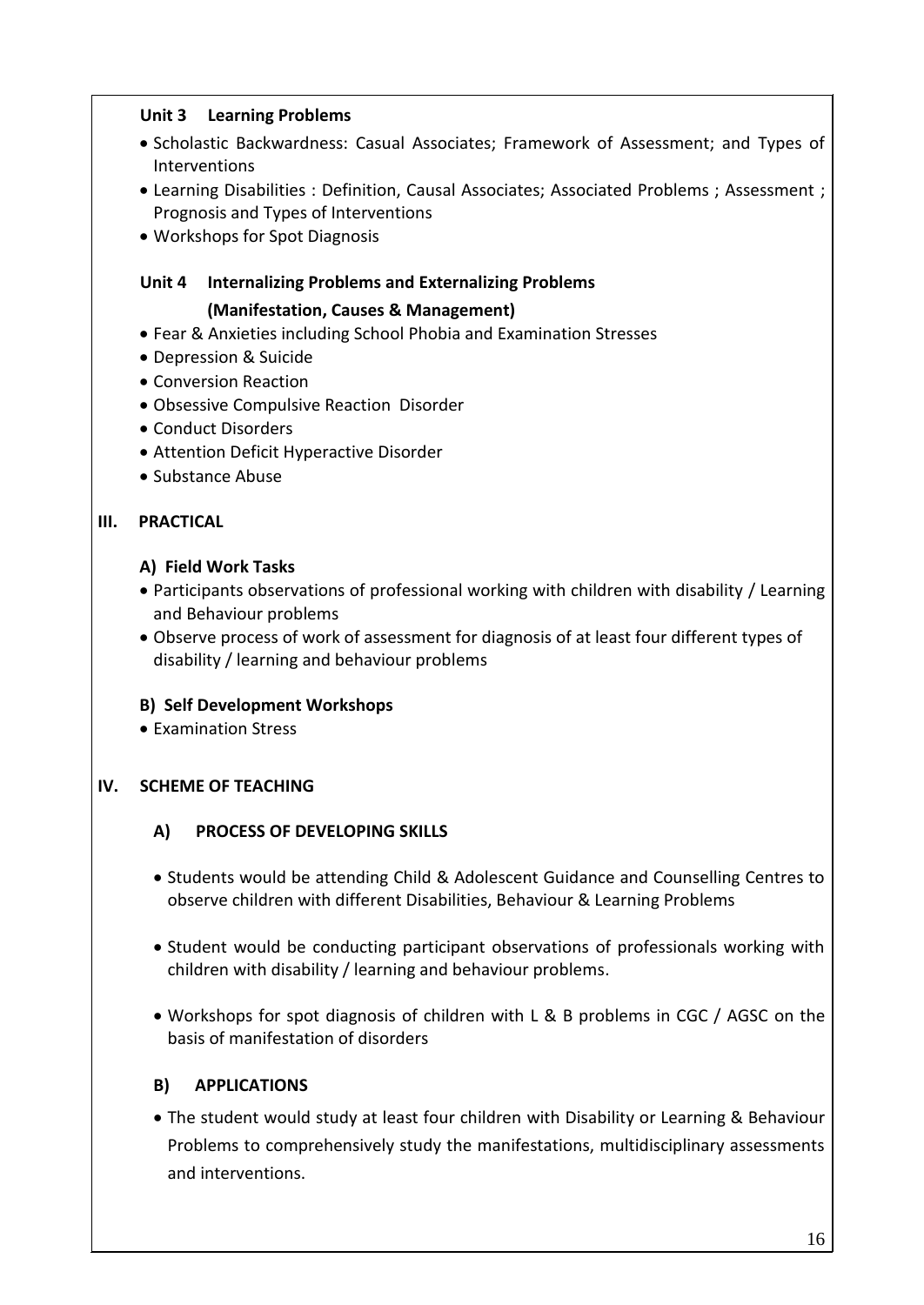Student would identify criteria for differential diagnosis of different learning and behaviour problems.

| Knowledge                                                                                                                                                                                                                                                                                                                                                                                                                                                                                                                                                                                                                                                                                                                                                                                                                                                                                                                                                                             | <b>Skill</b>                                                                                                                                                                                                                                                                                                                                                                                                                                            | <b>Applications</b>                                                                                                                                                                                          |  |
|---------------------------------------------------------------------------------------------------------------------------------------------------------------------------------------------------------------------------------------------------------------------------------------------------------------------------------------------------------------------------------------------------------------------------------------------------------------------------------------------------------------------------------------------------------------------------------------------------------------------------------------------------------------------------------------------------------------------------------------------------------------------------------------------------------------------------------------------------------------------------------------------------------------------------------------------------------------------------------------|---------------------------------------------------------------------------------------------------------------------------------------------------------------------------------------------------------------------------------------------------------------------------------------------------------------------------------------------------------------------------------------------------------------------------------------------------------|--------------------------------------------------------------------------------------------------------------------------------------------------------------------------------------------------------------|--|
| <b>Basics of Mental Health</b><br><b>Concept of Disability: Medical</b><br>$\bullet$<br>Model, Social Model, Levels of<br>Interventions and Strategies of<br>Prevention of Disabilities)<br><b>Cerebral Palsy; Disability of Sight;</b><br>$\bullet$<br><b>Disability of Hearing; Disability of</b><br><b>Movement (Causes, Early</b><br>Identification, Management &<br>Prevention).<br>Epilepsy: Manifestation, Causes,<br>$\bullet$<br>types management (first aid)<br><b>Developmental Disorders</b><br><b>Autism Spectrum Disorders:</b><br>$\bullet$<br>Manifestation; Casual Associates;<br>Early Identification; Prognosis and<br>Management.<br><b>Mental Retardation: Definition;</b><br>$\bullet$<br>Classification; Causes; Associated<br>Problems; Prevention & Early<br>Identification; Assessment; Prognosis<br>and Types of Interventions<br>Speech and Language problems of<br>$\bullet$<br>children: Types; Prognosis;<br>Management and Assessment of<br>Language. | Observations of<br>$\bullet$<br>behavioral<br>manifestation of<br>different Disabilities<br>& Behaviour &<br><b>Learning Problems</b><br>(The above would be<br>actualized through<br>participant observations<br>of mental health<br>professionals at work<br>and of children attending<br>Child & Adolescent<br><b>Guidance &amp; Counselling</b><br>Centres)<br>Skill workshops on<br>differential diagnosis<br>Skill workshops on Spot<br>diagnosis | Clinical work:<br>• Spot diagnosis<br>• Educational<br>Assessment,<br>• Personality<br>Assessment,<br>• Special<br>diagnostic rating<br>scales<br>(CARS,<br>Corner's etc.),<br>· Play sessions (II<br>level) |  |
| <b>Learning Problems</b><br><b>Scholastic Backwardness: Casual</b><br>Associates; Framework of<br>Assessment; Management.<br>Learning Disabilities : Definition,<br>$\bullet$<br>Causal Associates; ; Assessment ;<br><b>Prognosis and Management</b><br><b>Borderline Intelligence:</b><br>Manifestation assessment & Types of<br>Interventions                                                                                                                                                                                                                                                                                                                                                                                                                                                                                                                                                                                                                                      |                                                                                                                                                                                                                                                                                                                                                                                                                                                         |                                                                                                                                                                                                              |  |

#### **C) BREAKUP OF CONTENTS INTO KNOWLEDGE, SKILL AND APPLICATION AREAS**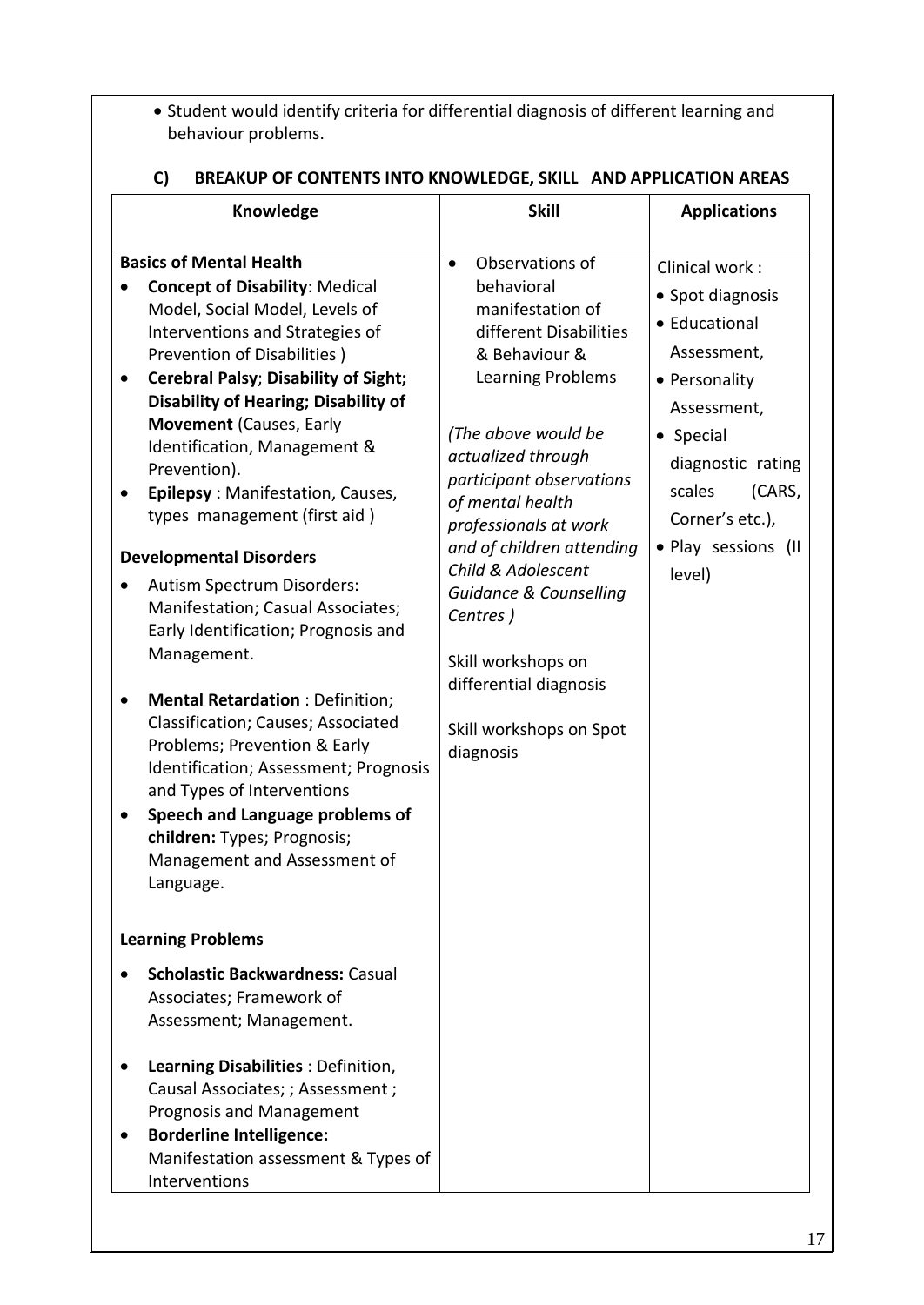| <b>Behaviour Problems</b>           |  |
|-------------------------------------|--|
| <b>Internalizing problems</b>       |  |
| (Manifestation Causes & Management) |  |
| <b>Externalizing Problems</b>       |  |
| (Manifestation, Causes, Management) |  |
|                                     |  |
|                                     |  |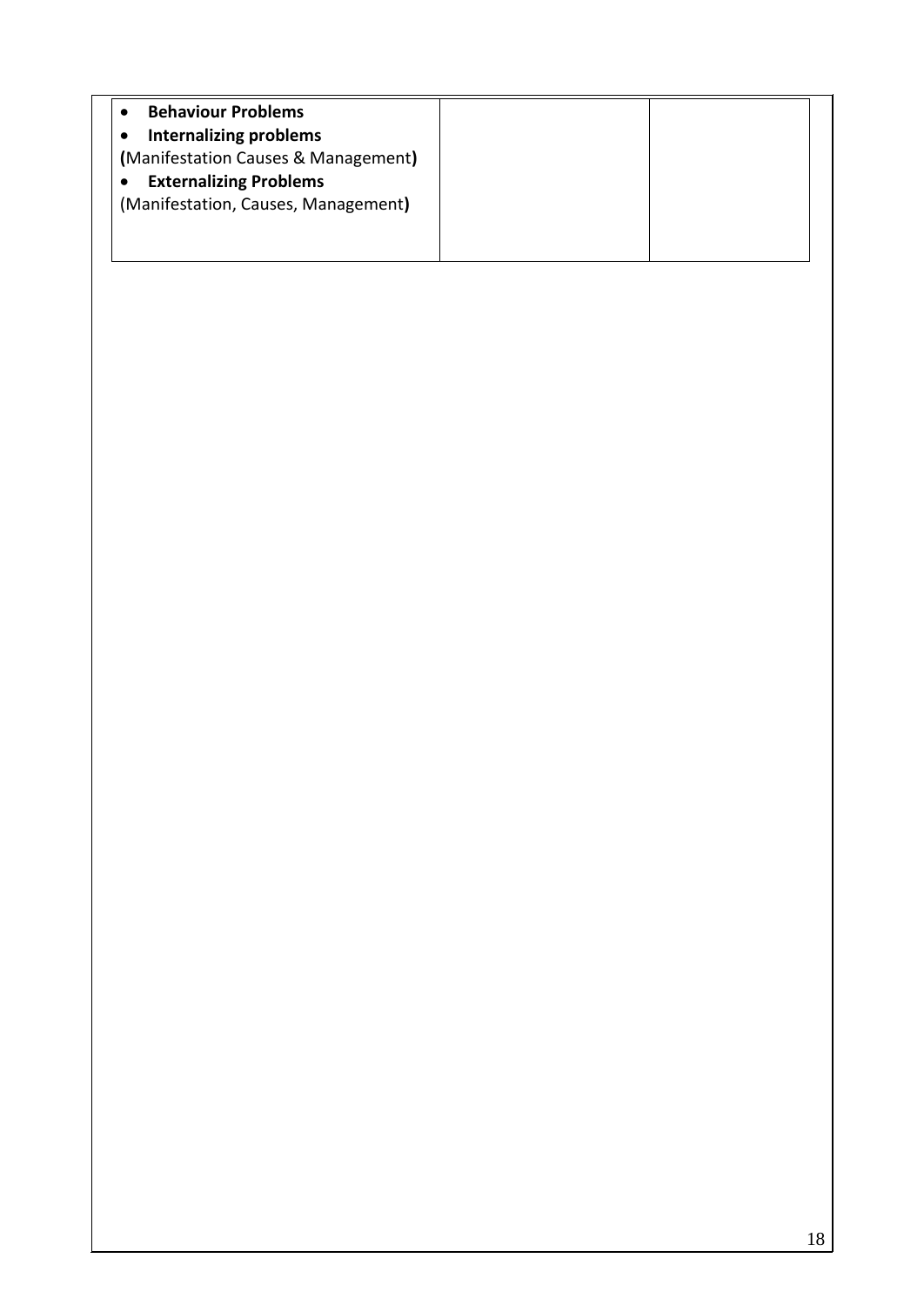| <b>LIST OF READINGS</b>                                        |                           |                                                                                                                                                     |
|----------------------------------------------------------------|---------------------------|-----------------------------------------------------------------------------------------------------------------------------------------------------|
| Mane, Purnima;<br>Gandevia, Katy                               | $\mathbb{Z}^{\mathbb{Z}}$ | Mental Health in India (Issues and Concerns), Tata Institute<br>of Social Sciences - 1993                                                           |
| RC; Butcher,<br>Carson,<br>James & Mineka, Susan               | $\sim$ 100 $\pm$          | Abnormal Psychology and Modern Life (10th Edition),<br>Longman, New York 1998                                                                       |
| Walker, C.E &<br>Roberts, MC                                   | ÷                         | A Handbook of Clinical Psychology, John Wiley & son - 1992                                                                                          |
| Ollendick, Thomas H. :<br>and Harsen, Michel                   |                           | Handbook of Child Psychopathology, Plenum Press, New<br>York, 1989                                                                                  |
| Hayden, Alice H.;<br>Smith, Robert K.;<br>Hippel, Car Saaz Von | $\mathbb{Z}^{\mathbb{Z}}$ | Children with Learning Disabilities : Guide for Teachers,<br>Parents etc., US Department of Health and Human Services<br>(Head Start Bureau) - 1978 |
| Riper, Charles Van<br>Erickson Robert L                        | ÷                         | Speech Correction, Allyn & Bacon, U.S.A - 1996                                                                                                      |
| Cheng, Keith;<br>Myers, M. Kathleen                            | ÷                         | Child<br>Adolescent<br>Psychiatry:<br>The<br>Essentials,<br>and<br>Lipppincott, Williams & Wilkins,<br>A Wolters Kluwer<br>Company                  |
| Nelson, Ritawicks;<br>Israel, Allen C                          | $\mathbb{Z}^{\mathbb{Z}}$ | Behaviour Disorder / of Childhood (II Edition); Prentice Halls,<br>Englewood Cliffs, New Jersey - 1991                                              |
| Neisworth John T<br><b>Smith Robert MS</b>                     | ÷                         | Retardation (Issues, Assessment and Intervention), Mc<br>Graw Hill Book Company - 1978                                                              |
| Maloney, Michael P;<br>Ward, Michael P                         | ÷                         | Mental Retardation and Modern Society, Oxford University<br>Press-1979                                                                              |
| Kumar, Subodh                                                  | ÷                         | Children<br>with<br>Mental<br>Retardation<br>Associated<br>and<br>Disabilities, Kanishka, New Delhi, 2007                                           |
| Johnson, Stanley W.;<br>Morasky, Robert L                      | $\mathbb{Z}^n$            | Learning Disabilities Allyn & Bacon, Inc,<br>U.S.A - 1980                                                                                           |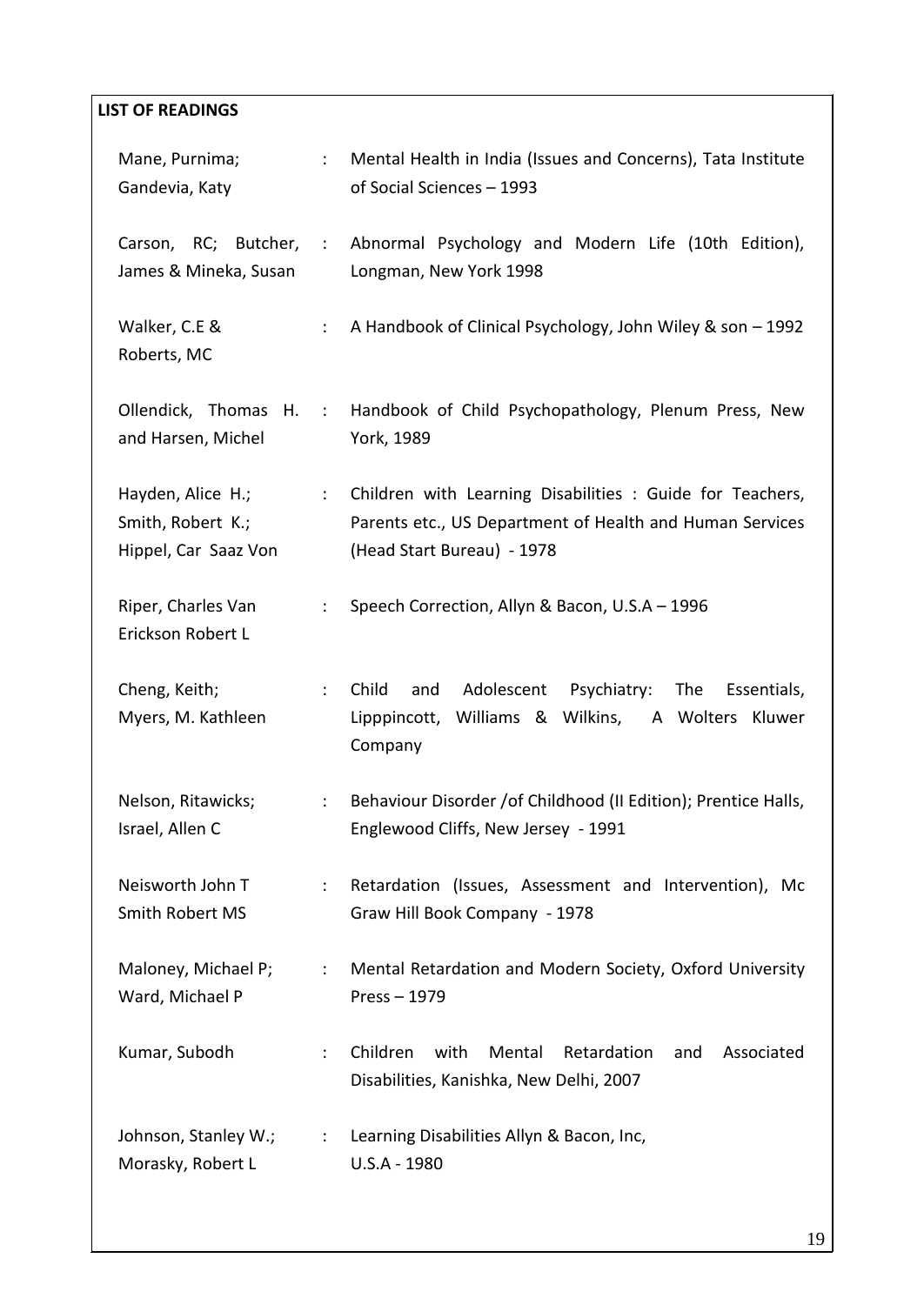| Selma, Sapir;<br>Wilson, Bernice                                                       |                      | : A Professional's Guide to Working with the Learning<br>Disabled Child Brunner / Mazel, Publishers, New York -<br>1978                                      |
|----------------------------------------------------------------------------------------|----------------------|--------------------------------------------------------------------------------------------------------------------------------------------------------------|
| DSM IV-TR                                                                              | $\ddot{\phantom{a}}$ | Diagnostic and Statistical Manual of Mental Disorders (IV<br>Edition) American Psychiatric Association Washington DC -<br>2005                               |
| Kalra, Veena                                                                           | ÷.                   | Practical Paediatric Neurology, Arya Publications - 2005                                                                                                     |
| Hinchcliffe, Archie                                                                    | $\ddot{\phantom{a}}$ | Children with Cerebral Palsy ITDG Publishing, New Delhi -<br>2003                                                                                            |
| World Health Report                                                                    | $\ddot{\phantom{a}}$ | Mental Health : New Understanding New Hope - WHO,<br>2001                                                                                                    |
| <b>NIPCCD</b>                                                                          |                      | National Consultation Meet on Upscaling Child Guidance<br>Services in the Country, NIPCCD - 2004                                                             |
| Sadock, Benjamin J.;<br>Sadock, Virginia A.                                            |                      | Kaplan and Sadock's Comprehensive Textbook of Psychiatry<br>$\mathcal{L}^{\text{max}}$<br>- Eight edition - Volume I, Lippincott Williams & Wilkins,<br>2005 |
| Sadock, Benjamin J.;<br>Sadock, Virginia A.                                            |                      | Kaplan and Sadock's Comprehensive Textbook of Psychiatry<br>- Eight edition - Volume II, Lippincott Williams & Wilkins,<br>2005                              |
| Trevarthen<br>Colwyn,<br>Aitken<br>Kenneth,<br>Papoudi<br>Despine,<br>Robart Jaqueline | ÷                    | Children with Autism - Diagnosis and Interventions to Meet<br>Their Needs (Second edition), Jessica Kingsley Publishers,<br>1998                             |
| Cantwell Dennis P.                                                                     |                      | The Hyperactive Child - Diagnosis, Management, Current<br>Research, Spectrum Publications, 1975                                                              |
| Kapur Malavika                                                                         |                      | Mental Health of Indian Children, Sage Publications Delhi,<br>1995                                                                                           |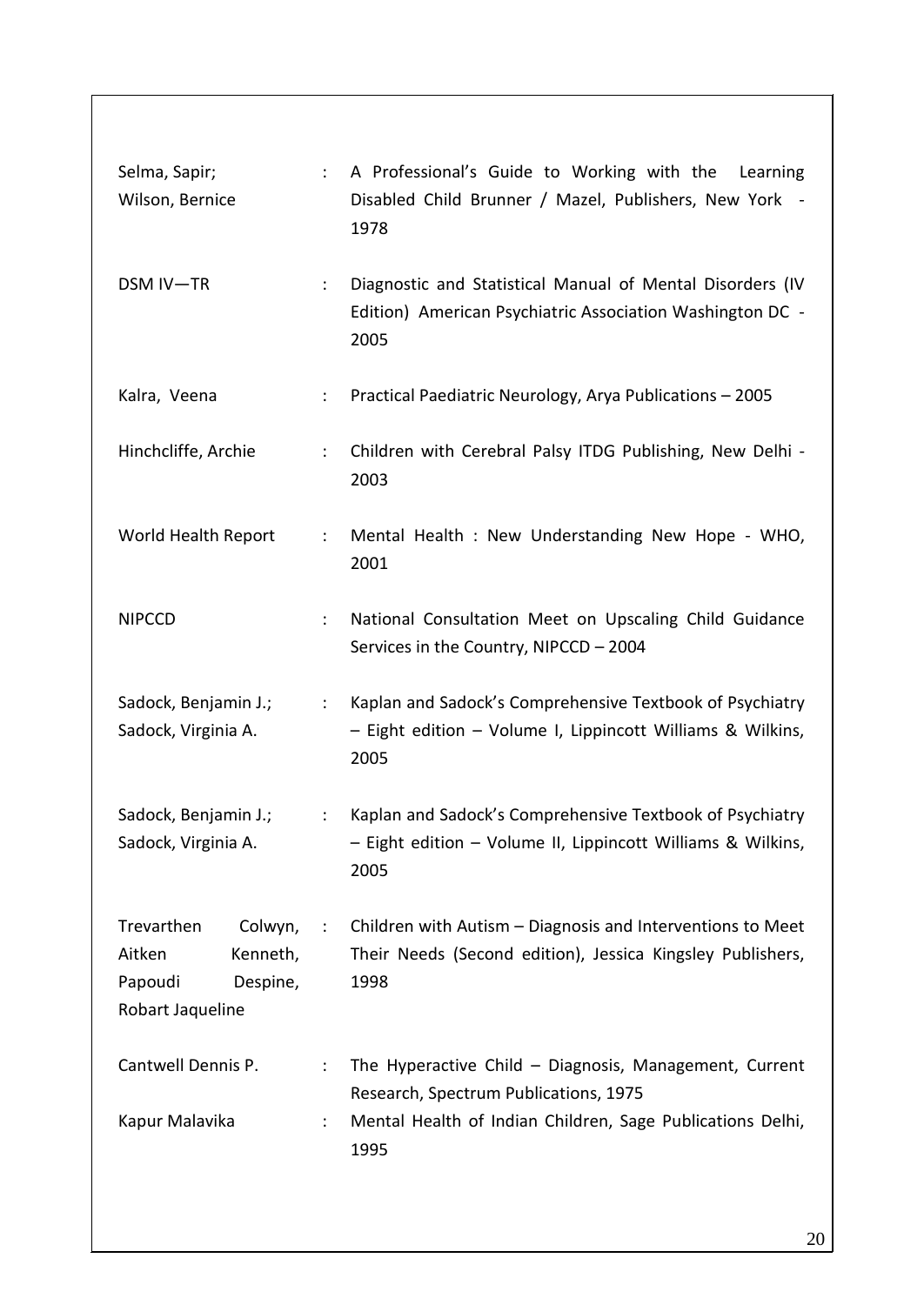| Snowling, Margaret | Dyslexia - A Cognitive Development Perspective, Basil<br>Blackwell Ltd., UK, 1987 |
|--------------------|-----------------------------------------------------------------------------------|
| Karanth, Prathibha | : Children with Communication Disorders, Orient Black Swan,<br>New Delhi, 2009    |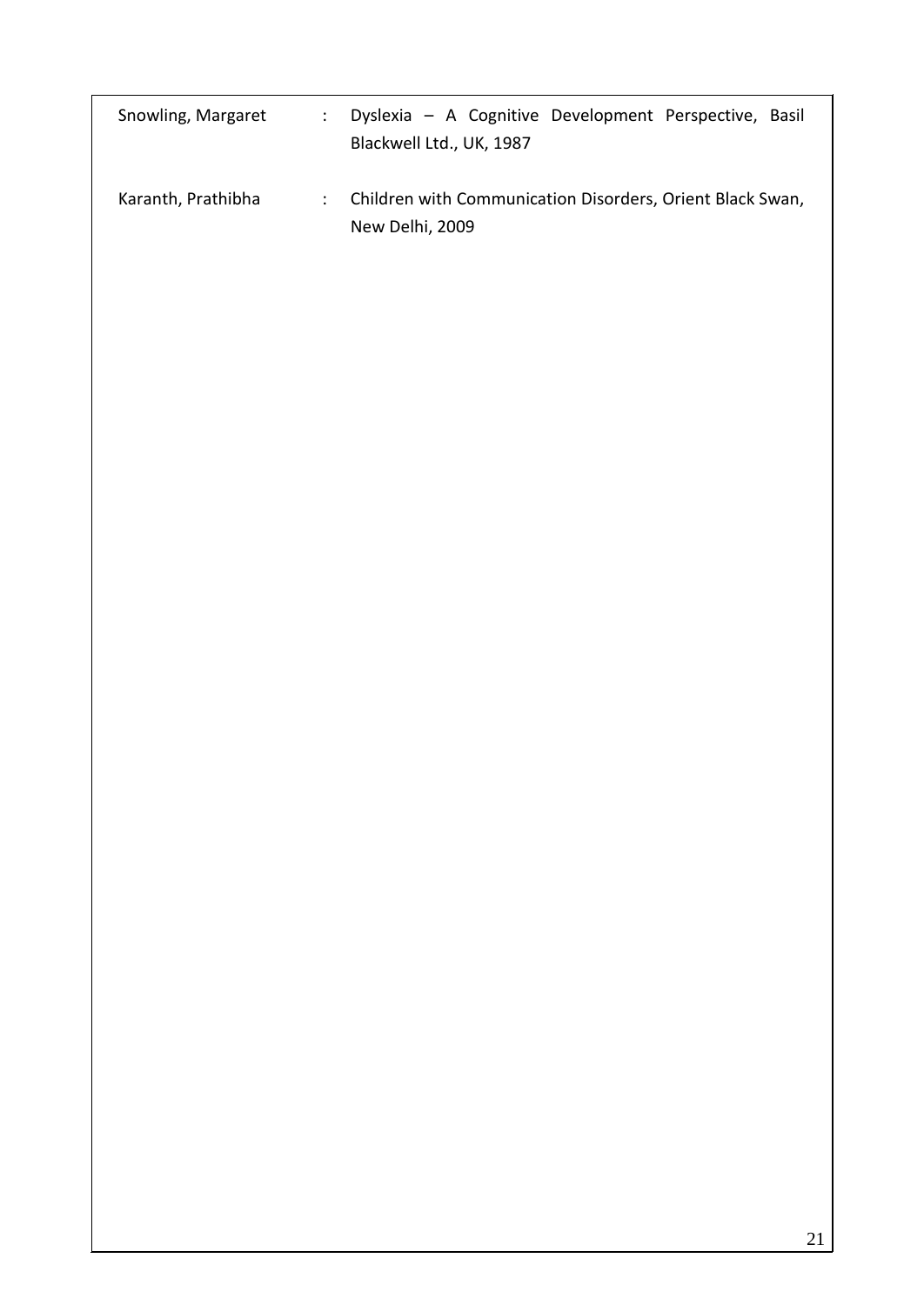## **National Institute of Public Cooperation and Child Development Course Content for Advanced Diploma in Child Guidance and Counselling**

#### **Term I**

Paper code: EDGC103

#### Nomenclature of the Paper: **TECHNIQUES OF CHILD AND ADOLESCENT ASSESSMENT**

Lectures: 3, Tutorial: 1, Practical's: 2

Total Credits: 6

#### **I OBJECTIVES**

- 1. To acquire an understanding of issues & processes of assessment of children across ages.
- 2. To familiarize with the measures of assessments across domains.
- 3. To develop an understanding of usage and application of selected measures of assessment.
- 4. To gain competency in skills of conducting observations and interview as methods of assessment of children and adolescents.

#### **II THEORY**

#### **Unit 1 Interviewing and Observation as a Method of Assessment**

- Understanding Interview as a method :
- Interviewing Skills (Listening, Leading, Reflecting, Interpreting & Summarizing)
- Questioning Skills in Clinical Interview (Socratic Questioning, Circular Questioning etc.)
- Application of Interviewing Skills: Case History; Family Functioning Assessment; Exploring Parental Concerns and Interviewing Adolescents
- Understanding Observation Method
- Types of Observations
- Process of Conducting Observations
- Process of Conducting Play Sessions
- Recording and Interpreting Observations across Domains
- Denver Developmental Screening Test

#### **Unit 2 Assessment of Intelligence and Adaptive Behaviour**

- Concept & Theory of Intelligence
- Concept of Adaptive Behaviour
- Wechsler's Intelligence Scale for Children (WISC III) and Indian norms of WISC (Father Malin's)
- Stanford Binet Intelligence Test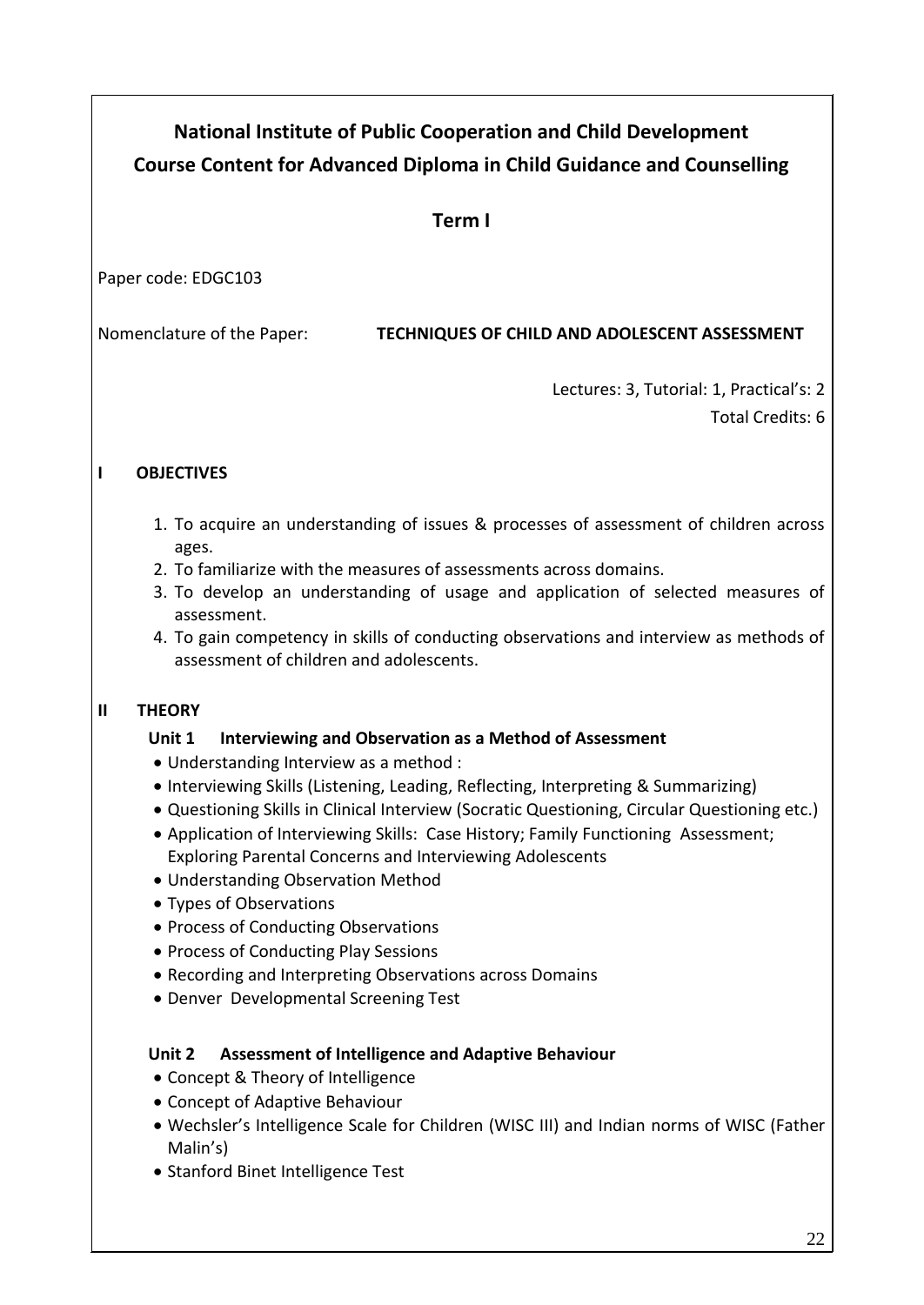- Ravens Progressive Matrices
- Vineland Adaptive Behaviour Scale
- Assessment of Home Environment: HOME Inventory and Family Environment Scale.

#### **Unit 3 Assessment of Temperament, Personality and Socio Emotional Development**

- Scope of Personality Assessment
- Personality Inventories 16 Personality Factor Questionnaire
- Semi Projective Tests; Incomplete Sentences Blank; House Tree Person Test
- Projective Tests: Children's Apperception Test

#### **Unit 4 Psycho Educational Assessment**

- Components of Educational Assessment (Reading, Comprehension, Spellings and Writing, Written Expression and Arithmetic)
- Process of Educational Assessment; skill Workshops on each of the basic skills
- Recording, Interpretation and Analysis of Educational Assessment

#### **III. PRACTICAL**

#### **A) Field Work Tasks**

- During the placement in CGC / AGSC the students would undertake
	- $\triangleright$  Case history
	- $\triangleright$  Play observations
	- $\triangleright$  Interview adolescents
	- $\triangleright$  Adaptive behaviour assessment
	- $\triangleright$  Psycho educational assessment
	- $\triangleright$  Personality assessment
- Interpreting clinical observation and assessment undertaken by the professionals in CGC / AGSC

#### **B) Self Development Workshops**

- Responding styles
- Listening skills

#### **IV. SCHEME OF TEACHING**

#### **A) PROCESS OF DEVELOPING SKILLS**

- Workshops would be planned for students to develop interviewing and questioning skills.
- Students would be familiarized with the specific tests, scales, checklists etc. through demonstrations and mock sessions and simulated practice.
- Students would be facilitated to appreciate process of assessments across ages through observations of professionals at work during field placements.
- Student would do simulated practice on their long term case.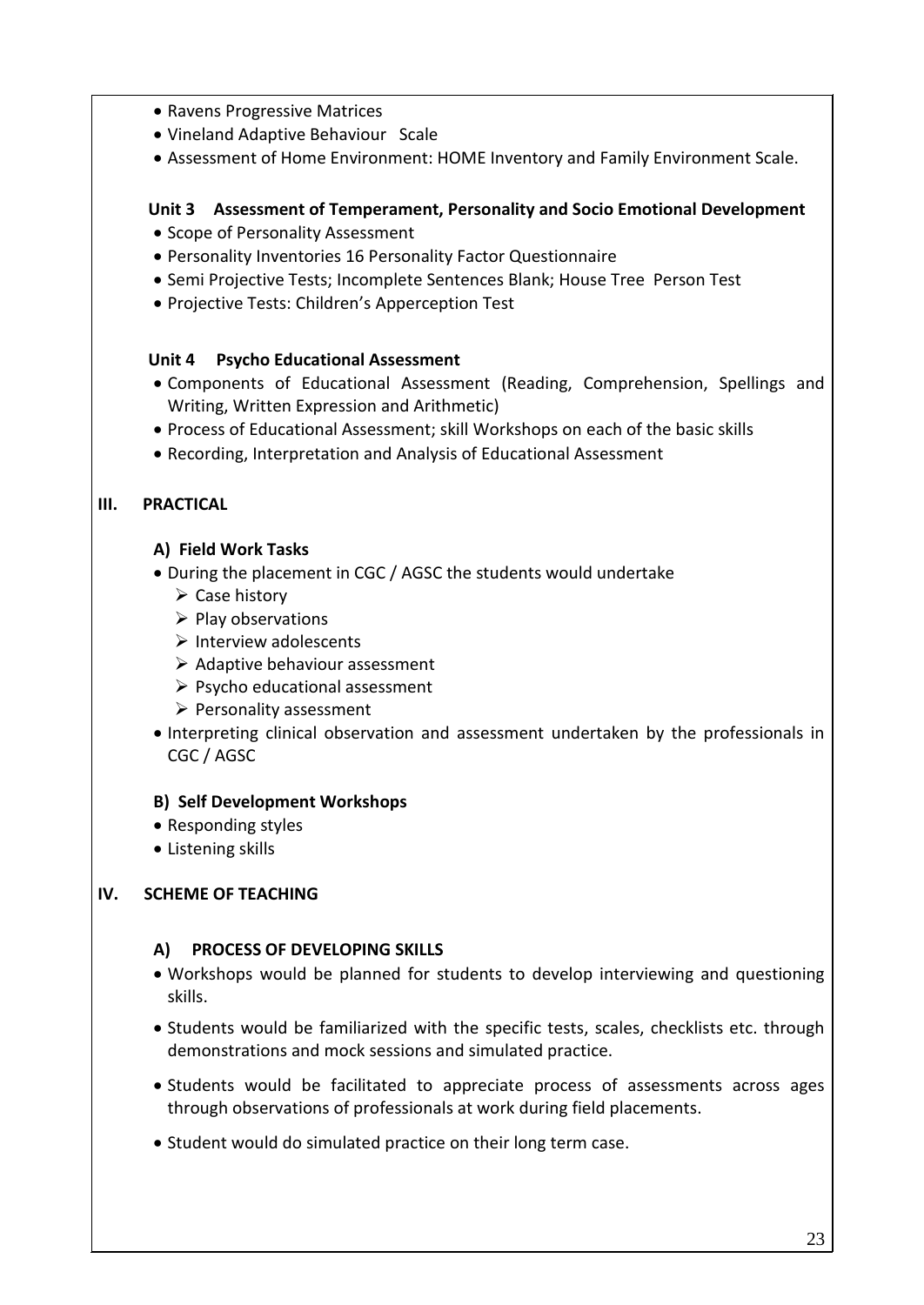#### **B) APPLICATIONS**

Students would apply their understanding about different measures of assessment by interpreting the clinical observations and assessments undertaken by professionals.

| Knowledge                                                                                                                                                                                                                                                                                                                                                                                                          | <b>Skills</b>                                                                                                                                                                                                                                                                                                                                                                                                                                                                                                                                                                                                                                                                                                                                                                                                                         | <b>Applications</b>                                                                                                                                  |
|--------------------------------------------------------------------------------------------------------------------------------------------------------------------------------------------------------------------------------------------------------------------------------------------------------------------------------------------------------------------------------------------------------------------|---------------------------------------------------------------------------------------------------------------------------------------------------------------------------------------------------------------------------------------------------------------------------------------------------------------------------------------------------------------------------------------------------------------------------------------------------------------------------------------------------------------------------------------------------------------------------------------------------------------------------------------------------------------------------------------------------------------------------------------------------------------------------------------------------------------------------------------|------------------------------------------------------------------------------------------------------------------------------------------------------|
| Professional Practices in<br>Assessment of Children<br>and Adolescents<br>Interviewing as a<br>Method<br>Observation as a Method<br>Process and measures of<br>assessment of Infants &<br>Preschoolers<br>Process and measures of<br>assessment of school<br>aged children<br>Process and measures of<br>$\bullet$<br>assessment of<br>Adolescents<br>Psycho Educational<br>Assessment : need scope<br>and process | Identifying appropriate<br>$\bullet$<br>measures that can be used<br>for children of different<br>ages to assess their<br>development /skills and<br>abilities.<br>Interviewing and<br>$\bullet$<br>questioning Skills<br>Listening<br>Leading<br>Reflecting<br>$\bullet$<br>Summarizing<br>٠<br><b>Setting Boundaries</b><br>$\bullet$<br><b>Interviewing Parents</b><br>$\bullet$<br>and Care Givers to<br>understand<br>Developmental<br>history, Family<br>Functioning<br>Skills and methods of<br>observation<br>Conducting<br>observations of<br>children across<br>developmental stages<br>and across settings<br>Conducting psycho-<br>educational assessment.<br>the above would<br>(All<br>be<br>actualized<br>through<br>skill<br>workshops, field placement<br>observations<br>and<br><b>of</b><br>professionals at work) | Clinical work:<br>• Case History<br>· Play observation,<br>• Adolescent<br>Interviews,<br>• VABS<br>• Multiple<br>Intelligences<br>• Learning styles |

### **C) BREAKUP OF THE CONTENTS INTO KNOWLEDGE, SKILLS & APPLICATION AREAS**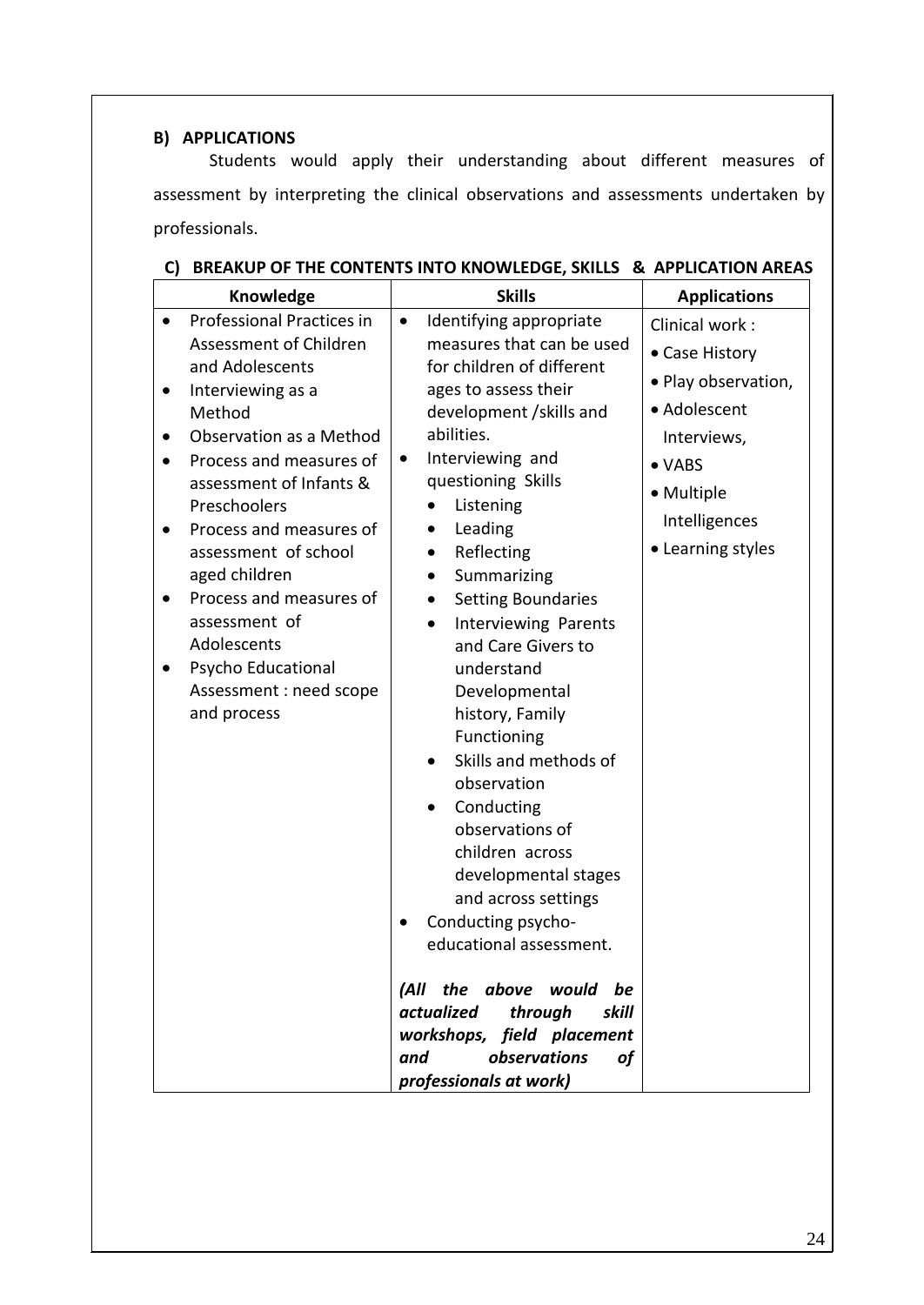| <b>LIST OF READINGS</b>                                   |                        |                                                                                                                                                                             |
|-----------------------------------------------------------|------------------------|-----------------------------------------------------------------------------------------------------------------------------------------------------------------------------|
| Donald G                                                  |                        | Brammer LM, & Mac : The Helping Relationship; Allyn and Bacon, Boston - 2003                                                                                                |
| Morgan, L. David                                          | $\ddot{\phantom{a}}$   | Focus Groups as Qualitative Research; Sage Publication, New<br>Delhi - 1998                                                                                                 |
| <b>NIPCCD</b>                                             | $\ddot{\cdot}$         | Scholastic Backwardness: An Analysis of Children coming to<br>the Child Guidance Centre - 2003                                                                              |
| Smith, MR                                                 | ÷                      | Teacher Diagnosis of Educational Difficulties Charles &<br>Merrill Publishing Co. - 1969                                                                                    |
| Anastasi, A Urbina                                        | $\ddot{\cdot}$         | Psychological Testing, Pearson Education, New Delhi-2006                                                                                                                    |
| Freeman                                                   | $\ddot{\phantom{a}}$   | Theory & Practice of Psychological Testing, New Delhi - 1955                                                                                                                |
| Prof. Jayachandran P.<br>Prof. Vimala V                   | $\ddot{\phantom{a}}$ . | Madras Developmental Programme System, Vijay Human<br>Services, India - 1992                                                                                                |
| <b>Tehal Kohli</b>                                        | ÷                      | Postage Basic Training Course for Early Stimulation of<br>Preschool Children in India - 1994                                                                                |
| Hirisave Uma<br>Oomman Anna<br>Kapur Malavika             | ÷                      | Psychological Assessment of Children in the Clinical Setting,<br>NIMHANS, Bangalore - 2002                                                                                  |
| Narayan Jayanthi                                          | $\ddot{\phantom{a}}$   | Grade Level Assessment Device for Children with Learning<br>Problems<br>in School.<br>National<br>Institute<br>for<br>Mentally<br>Handicapped Secandarabad, AP India - 1997 |
| Smith MR                                                  | ÷                      | Teacher Diagnosis of Educational Difficulties, Charles &<br>Mecrill Publishing Co. - 1969                                                                                   |
| Reynolds,<br>Cecil<br>$R_{\cdot}$ :<br>Kamphaus, Randy W. |                        | Handbook of Psychological and Educational Assessment of<br>Children Intelligence and Achievement, The Guilford Press,<br>New York, 1990                                     |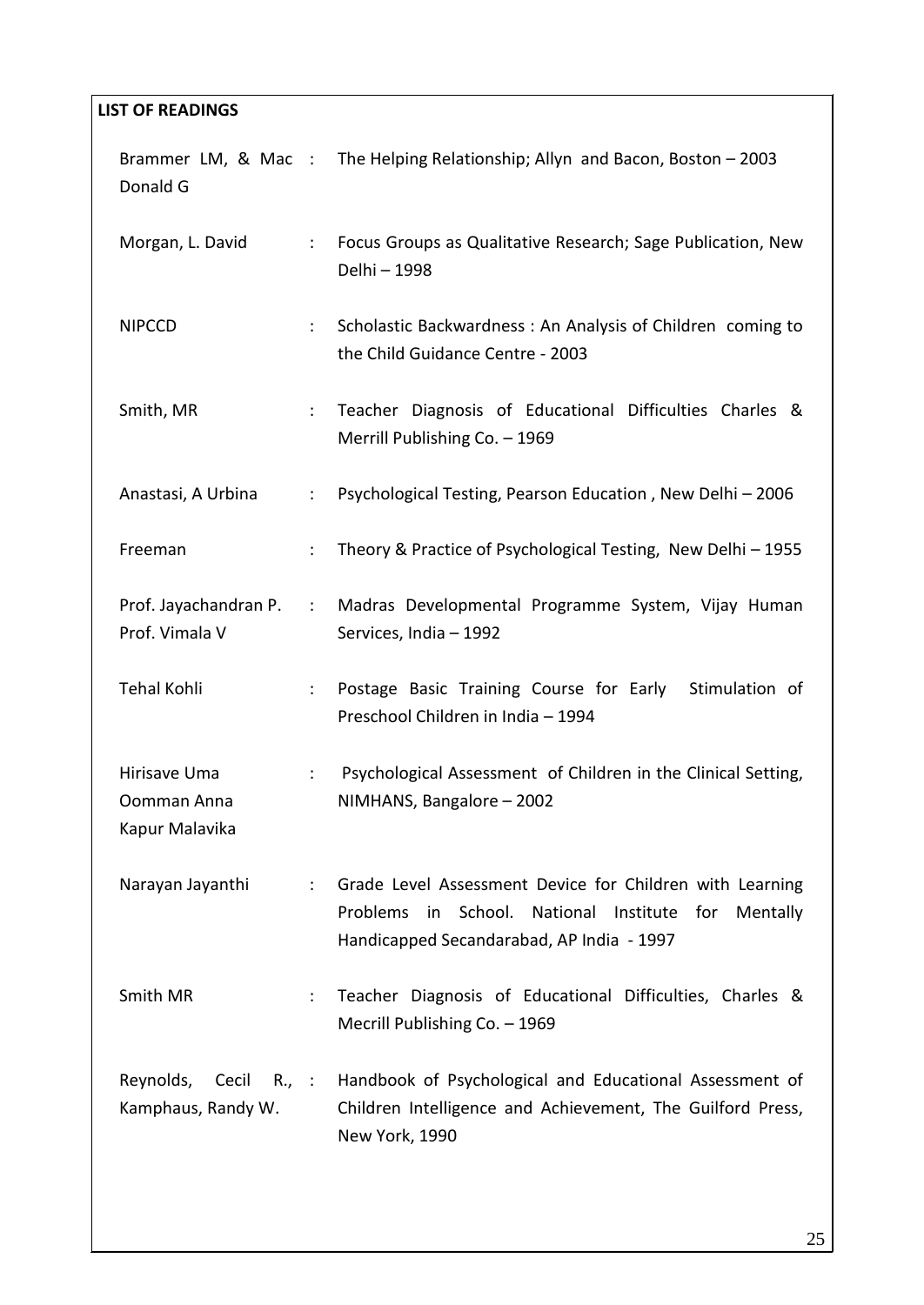| Ingram Cregg F.                       | $\ddot{\phantom{0}}$ | Fundamentals of Educational Assessment, D. Van Nostrand<br>Company, 1980                                     |
|---------------------------------------|----------------------|--------------------------------------------------------------------------------------------------------------|
| Smith Robert M.                       | $\ddot{\phantom{0}}$ | Teacher Diagnosis of Educational Difficulties, Charles E.<br>Merrill Publishing Co., 1969                    |
| Bracken Bruce A.                      | $\ddot{\phantom{0}}$ | The Psychoeducational Assessment of Preschool Children -<br>Second Edition, Allyn and Bacon, 1991            |
| Cratty Bryant J.                      | $\ddot{\phantom{0}}$ | Clumsy Child Syndromes - Descriptions, Evaluation and<br>Remediation, Harwood Academic Publishers, 1994      |
| Cooper, J. Davis, Kiger :<br>Nancy D. |                      | Literacy Assessment- Helping Teachers Plan Instruction<br>(Second Edition), Houghton Miffin Company, 2005    |
| <b>Terry Overton</b>                  | ÷                    | Assessing Learners with Special Needs - An Applied<br>Approach (Fourth edition), Merrill Prentice Hall, 2003 |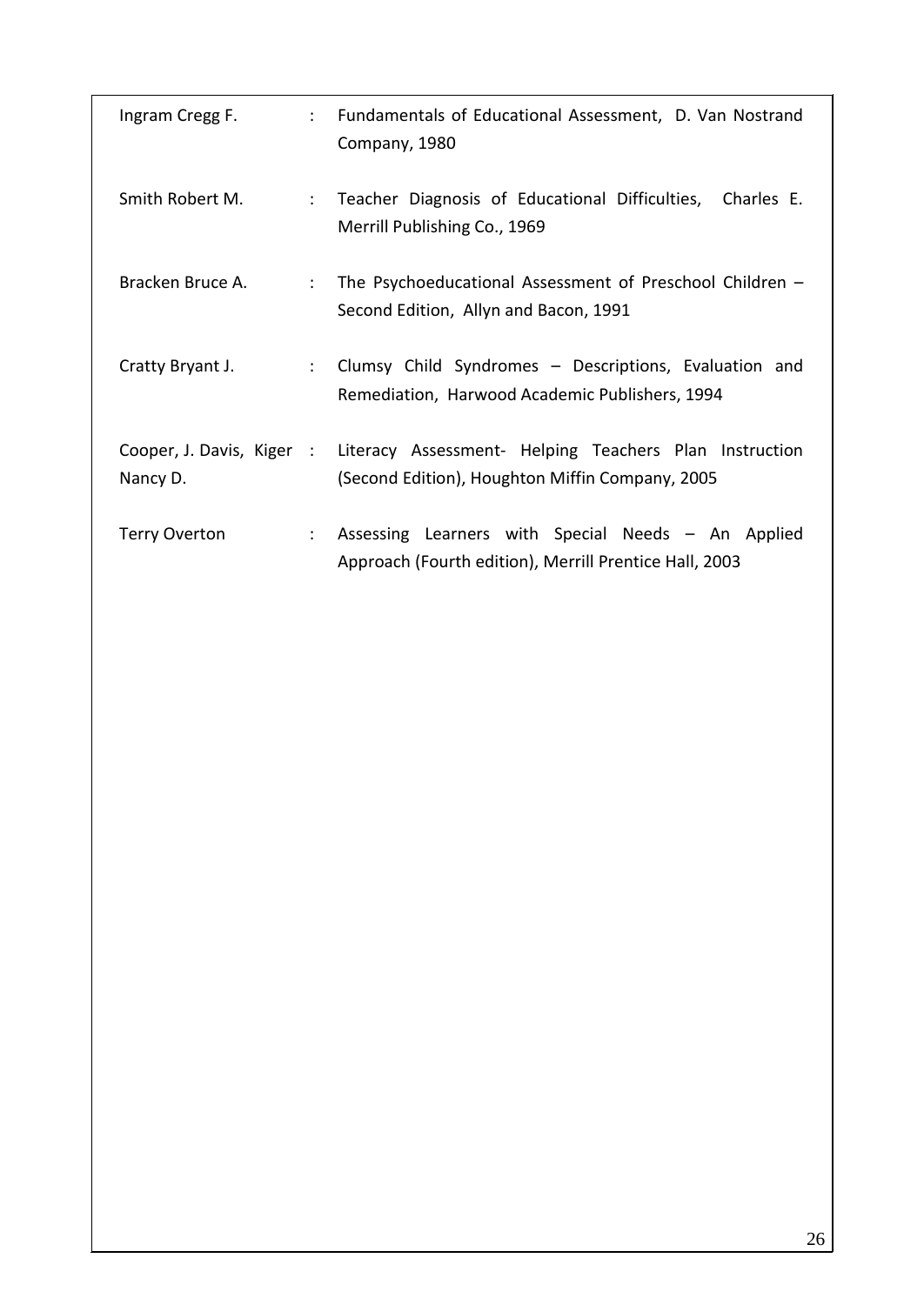## **National Institute of Public Cooperation and Child Development Course Content for Advanced Diploma in Child Guidance and Counselling Term I & II** Paper code: EDGC104 Nomenclature of the Paper: **CHILD'S RIGHTS AND POLICY** Lectures: 3, Tutorial: 1, Practical's: 2 Total Credits: 6 **I. OBJECTIVES** 1. To analyze programmes and services for children with respect to Right Based Programming. 2. To analyze the school from the system's perspective 3. To demonstrate skills in assessing Family Functioning. **II**. **THEORY Unit 1 Child Rights**  Convention on the Rights of the Child Differentiating between Needs and Rights of Children Understanding Right's Based Programming for Children Analyzing and Strengthening Institutions & Programmes from Rights Perspective • Synthesis Workshops  **Unit 2 Laws related to Disability and Children in Difficult Circumstances**  The Persons with Disabilities (Equal Opportunities, Protection of Rights and Full Participation) Act 1995 • The National Trust Act 1998 (The processes of implementation & utilization of the above Acts) Juvenile Justice Act • Immoral Traffic Prevention Act Acts related to Adoption (The processes of implementation & utilization of the above Acts)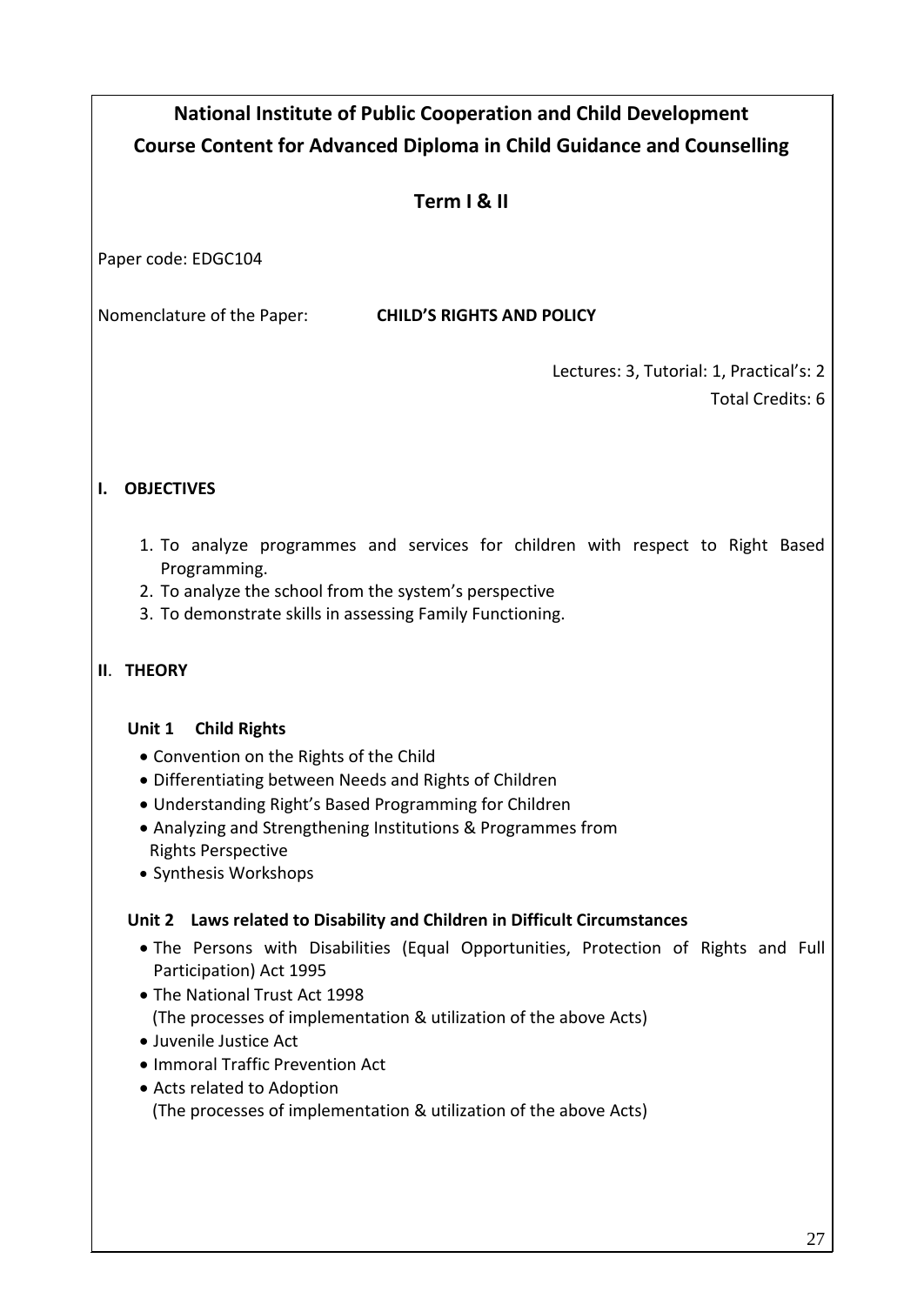#### **Unit 3 Understanding School as a Social System**

- Critical Appraisal of Educational System in India
- Understanding School Processes with respect to Teaching, Learning, Evaluation, Communication etc.
- Analyzing and Strengthening School as a System
- Mental Health Activities in School; Levels of Interventions

#### **Unit 4 Understanding Family as a Social System**

- Theoretical Framework for Understanding Family (Ecological, Developmental and Systems Approach)
- Family Assessment : Genogram, Circular questioning, Mc Masters Model of Family Assessment

#### **III. PRACTICAL**

#### **A) Field Work Tasks**

- Studying the School from a 'Systems Perspective'
- Studying micro-processes related to school mental health / counselling services
- Studying the implementation processes related to PWD Act, Certification process for Children with Disability / JJ Act, Juvenile Courts, Child Welfare Committee / Adoption

#### **B) SELF DEVELOPMENT WORKSHOPS**

• Negotiation Skills

#### **IV. SCHEME OF TEACHING**

#### **A) PROCESS OF DEVELOPING SKILLS**

- Workshops would be organized to familiarize the students with Rights based programming on CRC (Convention on the Rights of the Child)
- The students would study Institutions working with children. During these visits they would observe programme components and activities and delivery mechanism of these Institutions and analyse them from the Rights Perspective. The students are also expected to then suggest ways of strengthening the institution.
- Field Visits for understanding implementation processes related to PWD Act, JJ Act, Adoption etc (e.g. Juvenile Courts, Child Welfare Committee, Certification process for Children with Disability etc).
- A set of workshops would be planned for students to develop skills in understanding school processes. Simultaneously placement in a school setting would enable observation & analysis of school processes. The students would after studying the school processes suggest alternative processes that would facilitate positive mental health of students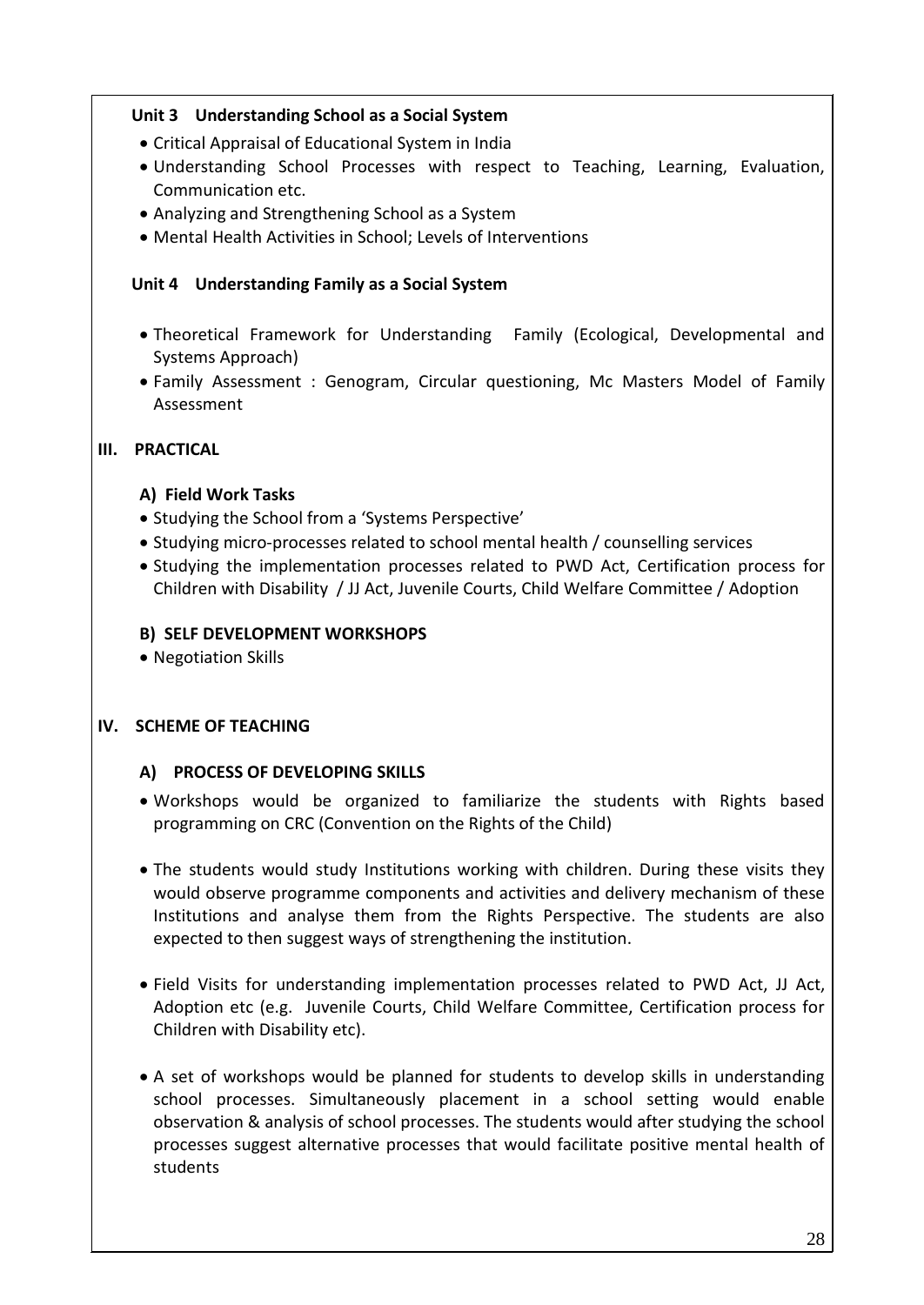Student would be appraised of Mc Master Model of Assessment of Family functioning through demonstration, mock sessions, simulations & guided skills workshops

#### **B) APPLICATION**

- 1. The student would be required to apply their understanding of Rights and Systems perspective to analyze processes of any one of the following Institutions/programmes:
	- Children's Institution
	- Programme for Street and Working Children.
- 2. The student would be required to apply their understanding of school as a system to analyze its processes.

| Knowledge                            | <b>Skills</b>                   | <b>Application</b>       |
|--------------------------------------|---------------------------------|--------------------------|
| Situational Analysis of<br>$\bullet$ | • Observing programmes          | • Studying School as a   |
| Children in India and                | of children and                 | System                   |
| <b>National Policies and</b>         | understanding                   | · Micro process related  |
| Programmes for                       | programme components            | school<br>mental<br>to   |
| children                             | and delivery                    | health                   |
| Introduction to Right's              | mechanisms                      | • Studying<br>Children's |
| Perspective towards                  | • Analyzing school from         | Institutions<br>from     |
| <b>Planning Programmes</b>           | the System's Perspective        | 'Rights' perspective     |
| for Children                         |                                 |                          |
| Laws related to Children             | (The above would be             |                          |
| : Processes of                       | actualized through Skill        |                          |
| implementation and                   | <b>Workshops and</b>            |                          |
| utilization of Acts                  | <b>Observational Visits and</b> |                          |
| • Understanding School as            | <b>Field Work)</b>              |                          |
| a System                             |                                 |                          |
| • Understanding Family as            | Rights perspective              |                          |
| a Social System                      | School processes /              |                          |
| • Understanding the                  | observation of children         |                          |
| Framework for                        | Legislation                     |                          |
| assessment of family                 | Micro-processes related to      |                          |
| functioning                          | school mental health and        |                          |
|                                      | counselling services            |                          |

#### **C) BREAK-UP OF THE CONTENTS INTO KNOWLEDGE, SKILLS AND APPLICATION AREAS**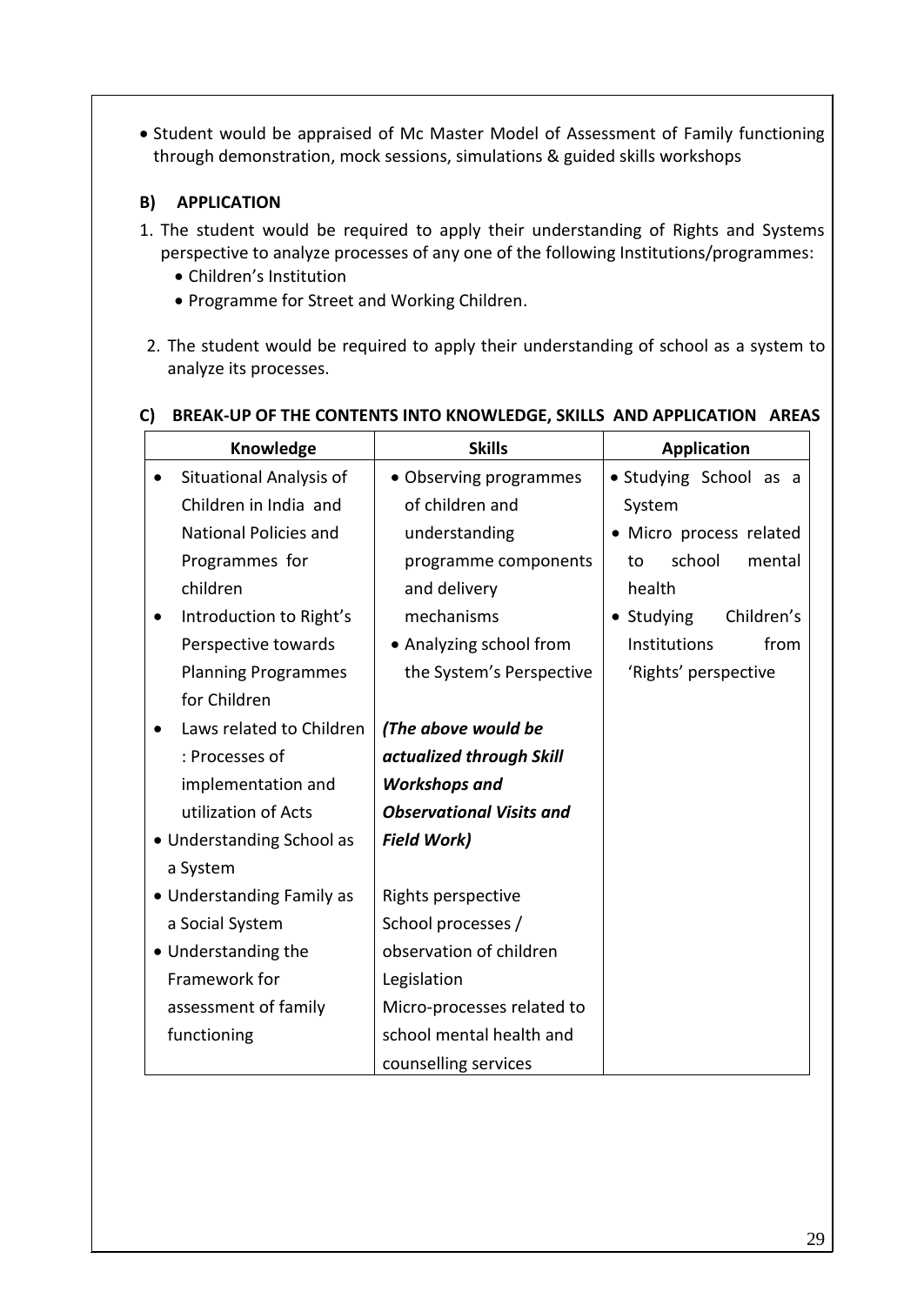**"It is not genius, nor glory, nor love that reflects the greatness of the human soul; it is kindness"**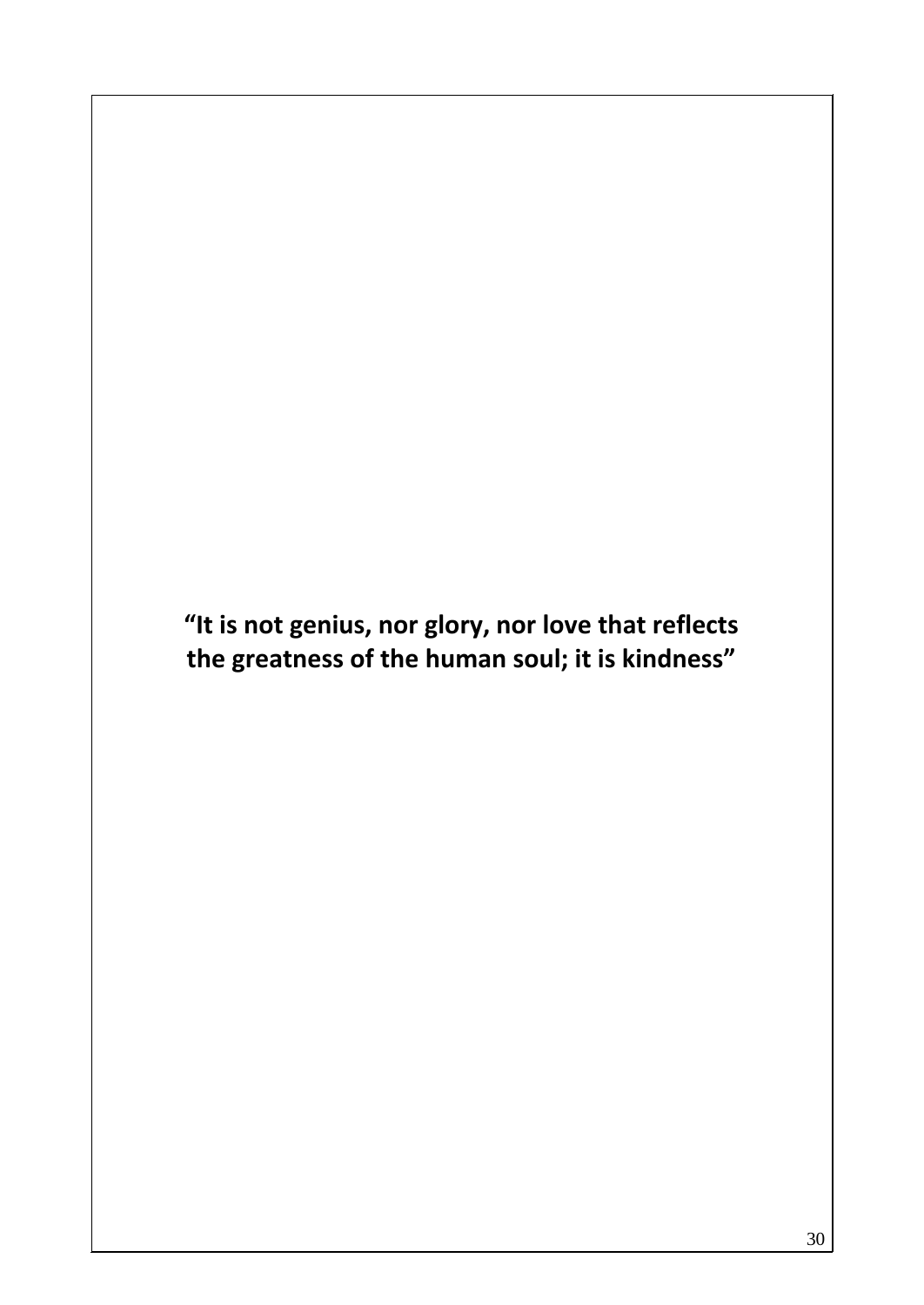| <b>LIST OF READINGS</b>                                                     |                      |                                                                                                                                                   |
|-----------------------------------------------------------------------------|----------------------|---------------------------------------------------------------------------------------------------------------------------------------------------|
| Singh, Dolly                                                                | ÷                    | Child Rights and Social Wrong: Volume 1 An Analysis of<br>Contemporary Realities, Kanishka, New Delhi 2001                                        |
| Singh, Dolly                                                                |                      | Child Rights and Social Wrong: Volume 2 An Analysis of<br>Contemporary Realities, Kanishka, New Delhi 2001                                        |
| Thukral, :<br>Ganguly<br>Enakshi et al                                      |                      | Status of Children in India, HAQ: Centre for Child Rights, New<br>Delhi, 2005                                                                     |
| Gaur Mahendra                                                               | $\ddot{\phantom{a}}$ | Child Abuse: A Reality, Alfa, New Delhi, 2008                                                                                                     |
| The World Bank                                                              | $\ddot{\cdot}$       | Reaching out to the Child; An Integrated Approach to Child<br>Development, Oxford University Press - 2004                                         |
| Centre for Education :<br>and Management and<br>Development                 |                      | Understanding School Systems - Study Material and Tools,<br>Centre for Education and Management and Development,<br>New Delhi, 2005 (Unpublished) |
| Zakir<br>Hussain:<br>Dr.<br>Memorial<br>Society,<br>Jamia Millia Islamia    |                      | Family Systems Therapy: A monograph, Child Guidance<br>Centre, Dr. Zakir Hussain Memorial Society, Jamia Millia<br>Islamia, New Delhi - 1990      |
| Assen Keia & Tomson:<br>Asen                                                |                      | Family Solutions in Family Practice, Quay Publishers, U.K.                                                                                        |
| Carter and McGoldrick :                                                     |                      | The Family Life Cycle, Gardner Press, New York, 1980                                                                                              |
| TISS Unit of Family :<br><b>Studies</b>                                     |                      | Research on families with problems in India Issues &<br>Implications Volume I & II, Tata Institute of Social Sciences,<br>Bombay - 1991           |
| Gitanjali                                                                   | $\ddot{\cdot}$       | The Great Indian Family, Sage Publication -2004                                                                                                   |
| Department<br>of:<br>&<br>Child<br>Women<br>Development,<br>Ministry of HRD |                      | The Indian Child: A Profile, GOI, New Delhi -2002                                                                                                 |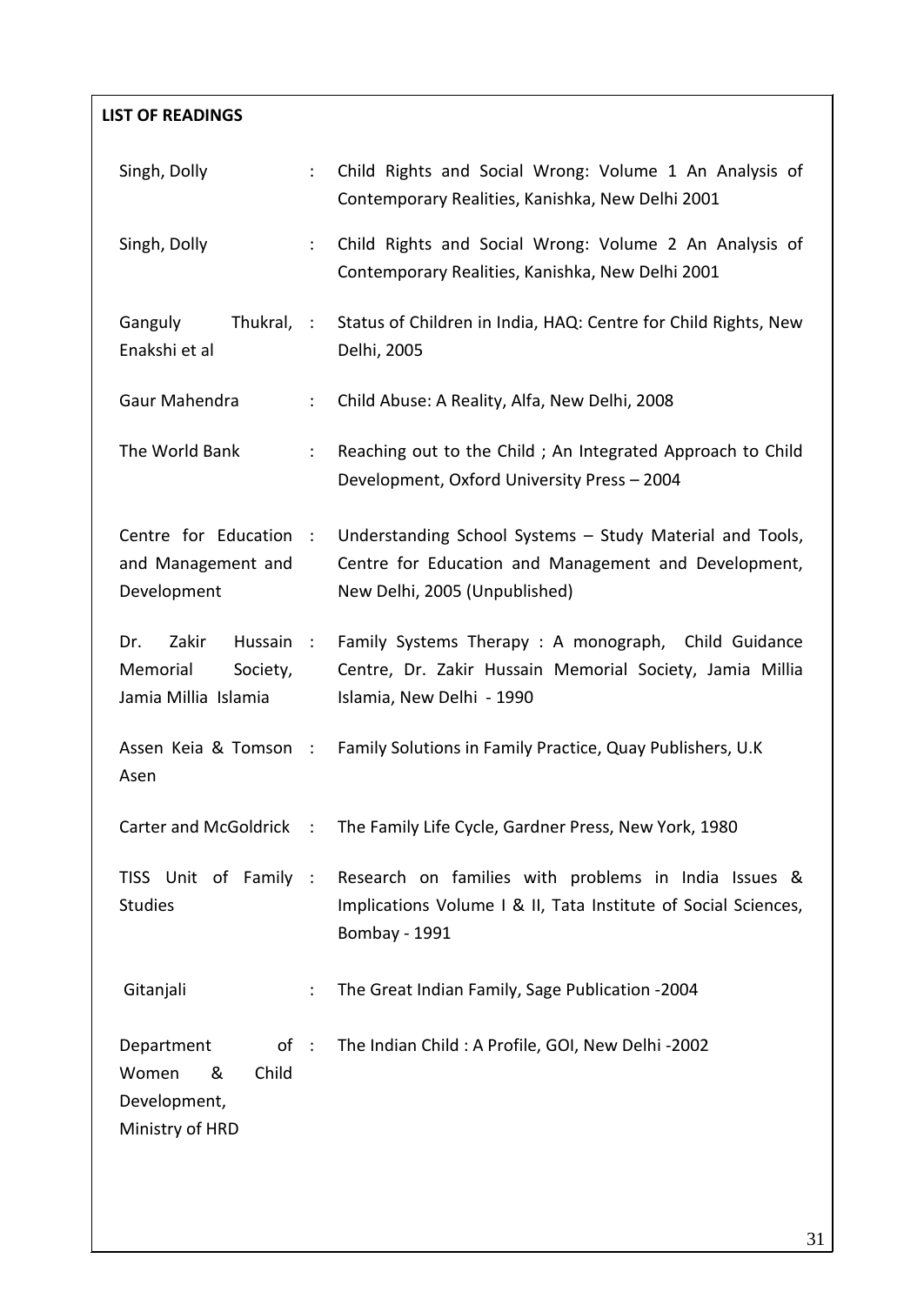| Voluntary<br>Health :<br>Association of India             |                      | Seen, but not Heard, Voluntary Health Association of India,<br>New Delhi - 2002                                                                                                                              |
|-----------------------------------------------------------|----------------------|--------------------------------------------------------------------------------------------------------------------------------------------------------------------------------------------------------------|
| <b>UNICEF</b>                                             | $\ddot{\phantom{a}}$ | The Right to be a Child, UNICEF, India Country office, New<br>Delhi - 1994                                                                                                                                   |
| <b>UNICEF</b>                                             | $\ddot{\phantom{a}}$ | The Child of the Law UNICEF India Country Office, New Delhi-<br>1994                                                                                                                                         |
| Dr. Sharma Neerja                                         | $\ddot{\ddot{}}$ .   | Understanding Childhood Disability in India in Childhood in<br>South Asia Ed. By Jytosna Pathnaik Information Age<br>Publishing USA - 2004                                                                   |
| United<br>Nations :<br>Social<br>Economic<br>&<br>Council |                      | Biwako Millennium Framework of Action Towards an<br>Inclusive Barrier - Free & Rights Based Society for Persons<br>With Disabilities in Asia & the Pacific, United Nation<br>Economic & Social Council, 2002 |
| <b>UNICEF</b>                                             | $\ddot{\cdot}$       | Assignment Children: The Disabled Children UNICEF - 1981                                                                                                                                                     |
| <b>UNICEF</b>                                             | ÷                    | The Rights of the Child to Protection from Disability: UNICEF,<br>unpublished-1992                                                                                                                           |
| <b>NIPCCD</b>                                             | $\ddot{\phantom{a}}$ | Schemes in Government of India for Development & Welfare<br>of Children, NIPCCD - 2003                                                                                                                       |
| WCD Govt. Of India                                        |                      | UNICEF & Dept of : Rescue & Rehabilitation of Child, Victims UNICEF & Dept of<br><b>WCD, GOI 2005</b>                                                                                                        |
| WCD, Govt. of India                                       |                      | UNICEF & Ministry of : Dealing with Child Victims : Manual for Social Workers;<br>UNICEF & Dept WCD, GOI-2005                                                                                                |
| WCD, Govt. of India                                       |                      | UNICEF & Ministry of : Combating Trafficking : Judicial Handbook, 2006                                                                                                                                       |
| Dept. of WCD                                              | $\ddot{\cdot}$       | Connection of the Rights of the Child, First Periodic Report<br>Dept of WCD, Ministry of HRD, GOI, 2001                                                                                                      |
| <b>TISS</b>                                               | $\ddot{\cdot}$       | Child Adoption in India: Trends and Emerging Issues,<br><b>Bombay: TISS</b>                                                                                                                                  |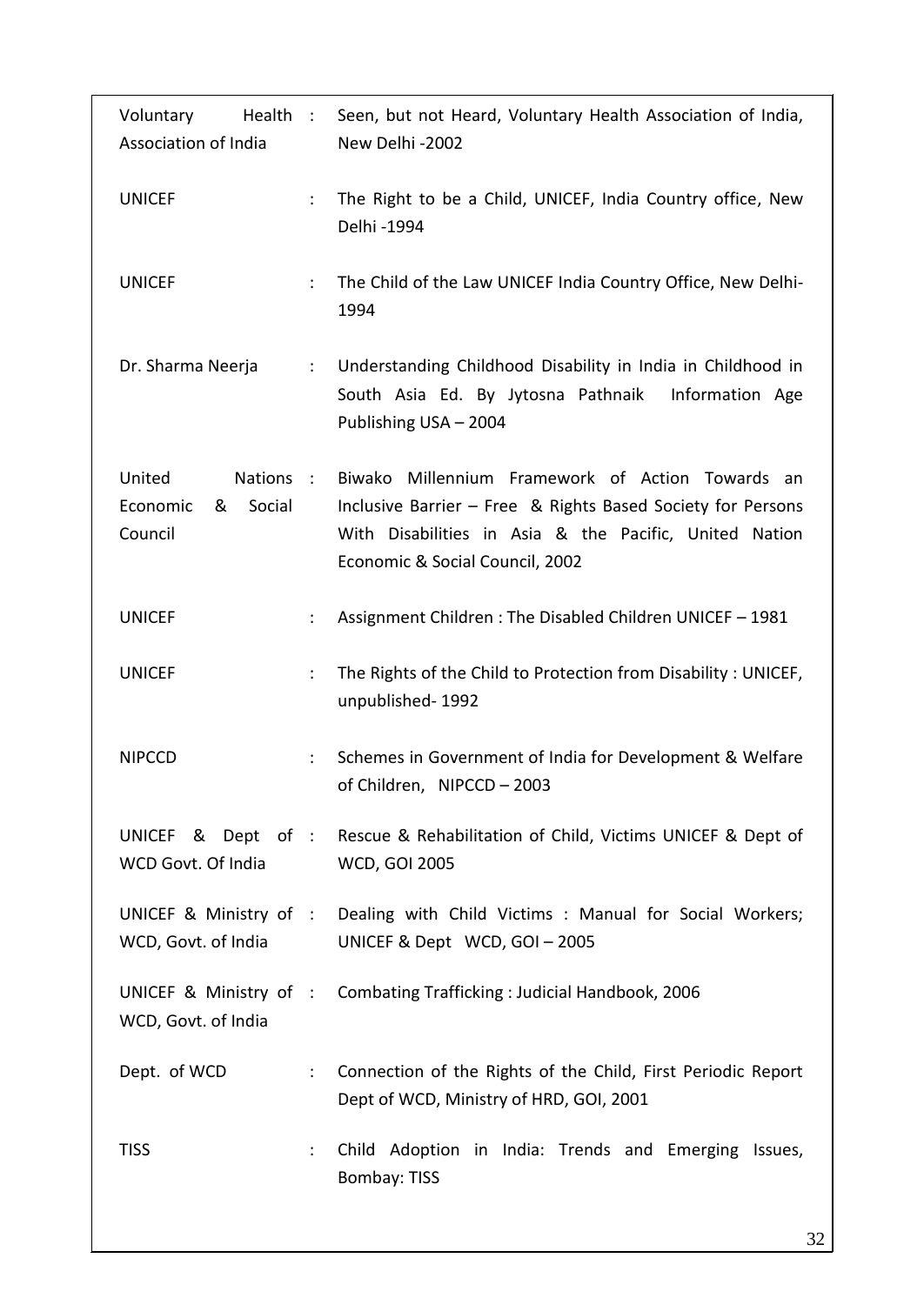| Thukral,<br>Enakshi:<br>Ganguly,                                                       |                      | Children in Globalising India: Challenging our Conscience,<br>HAQ: Centre for Child Rights, New Delhi, 2002                                                                                                                                                                                                       |
|----------------------------------------------------------------------------------------|----------------------|-------------------------------------------------------------------------------------------------------------------------------------------------------------------------------------------------------------------------------------------------------------------------------------------------------------------|
| Bhargava, Vinita                                                                       | $\ddot{\phantom{a}}$ | Adoption in India: Policies and Experiences, Sage Publications<br>India, New Delhi, 2005                                                                                                                                                                                                                          |
| Chawla, Monica                                                                         | $\ddot{\phantom{a}}$ | Gender Justice: Women and Law in India, Deep and Deep,<br>New Delhi, 2006                                                                                                                                                                                                                                         |
| Ministry<br>of<br>Law, :<br>Justice and Company<br>Affairs,<br>New<br>Delhi,<br>India  |                      | The Juvenile Justice Act, Ministry of Law, Justice and<br>Company Affairs, New Delhi, 1986                                                                                                                                                                                                                        |
| Ministry<br>of<br>Law, ::<br>Justice and Company<br>Affairs,<br>Delhi,<br>New<br>India |                      | The Juvenile Justice (Care and Protection of Children) Act,<br>2000 (56, of 2006) as amended by the Juvenile Justice (Care<br>and Protection of Children) Amendment Act, 2006 (33 of<br>2006) along with National Charter for Children, 2003,<br>Ministry of Law, Justice and Company Affairs, New Delhi,<br>2007 |
| Voluntary<br>Health :<br>Association of India,<br>New Delhi                            |                      | A Critique of the Juvenile Justice Act 2000 in the Context of<br>Adoption Issues by Manoharan Arlene, Voluntary Health<br>Association of India, New Delhi, 2002                                                                                                                                                   |
| Gandhi Anjali                                                                          | $\ddot{\phantom{0}}$ | School Social Work, Common Wealth Publishers, New Delhi<br>$-1990$                                                                                                                                                                                                                                                |
| <b>WHO</b>                                                                             | $\ddot{\phantom{a}}$ | Mental Health Programmes in Schools, WHO, Geneva -1994                                                                                                                                                                                                                                                            |
| Rajiv Gandhi Institute :<br>for<br>Contemporary<br><b>Studies</b>                      |                      | School Counselling Services : An Agenda in Education - 2002                                                                                                                                                                                                                                                       |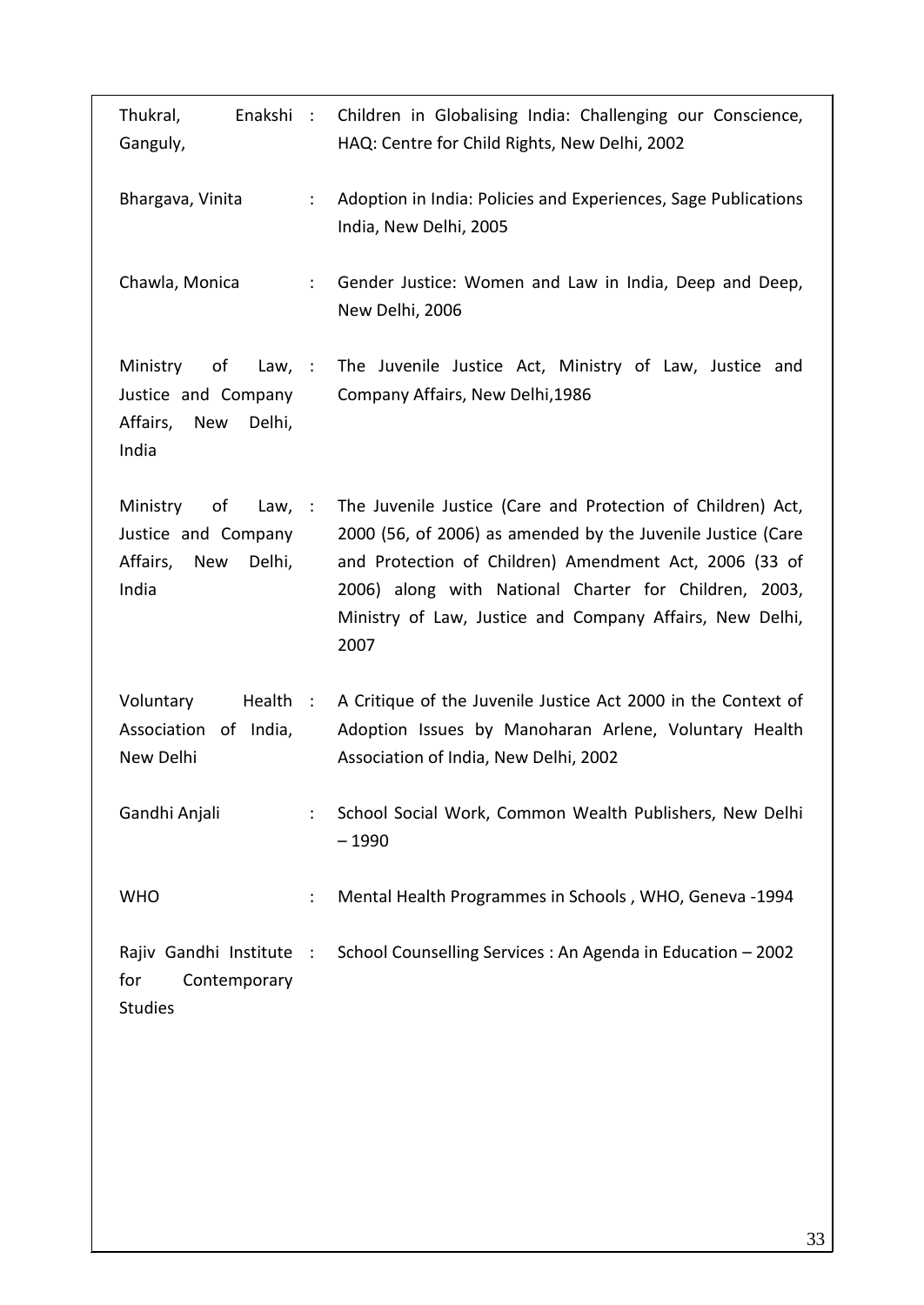## **National Institute of Public Cooperation and Child Development Course Content for Advanced Diploma in Child Guidance and Counselling**

#### **Term I & II**

Paper code: EDGC105

Nomenclature of the Paper: **GROUP WORK & COMMUNITY INTERVENTIONS**

Lectures: 3, Tutorial: 1, Practical's: 2 Total Credits: 6

#### **I. OBJECTIVES**

- 1. To develop an understanding of the nature and scope of group work interventions
- 2. To acquire beginning skills in planning & designing group work intervention with children and adolescents
- 3. To acquire skills in conducting group work interventions
- 4. To develop an understanding of the community, its challenges, concerns and issues.
- 5. To acquire skills in integrating mental health interventions for children in community based programmes.

#### **II. THEORY**

#### **Unit 1 Group Work as a Method**

- Definition, Purpose, and Relevance
- Types of Groups : Treatment Groups and Task Groups
- Principles of Group Work
- Applications of Group Work for Life Skill Development: Self awareness Communication, Interpersonal Skills and Empathy, Problem solving and Decision making, Creative thinking and Critical thinking and Coping with Emotions and Stress.
- Stages of Group Work (Planning, Working and Ending stages)

#### **Unit 2 Group Work Process and Dynamics**

- Programme Media and Processing Group Work Activities (Role plays, Games, Simulations)
- Frameworks for Designing Group Work Intervention (Donna Walker Cycle, Addie Model)
- Group Dynamics: Concept and Components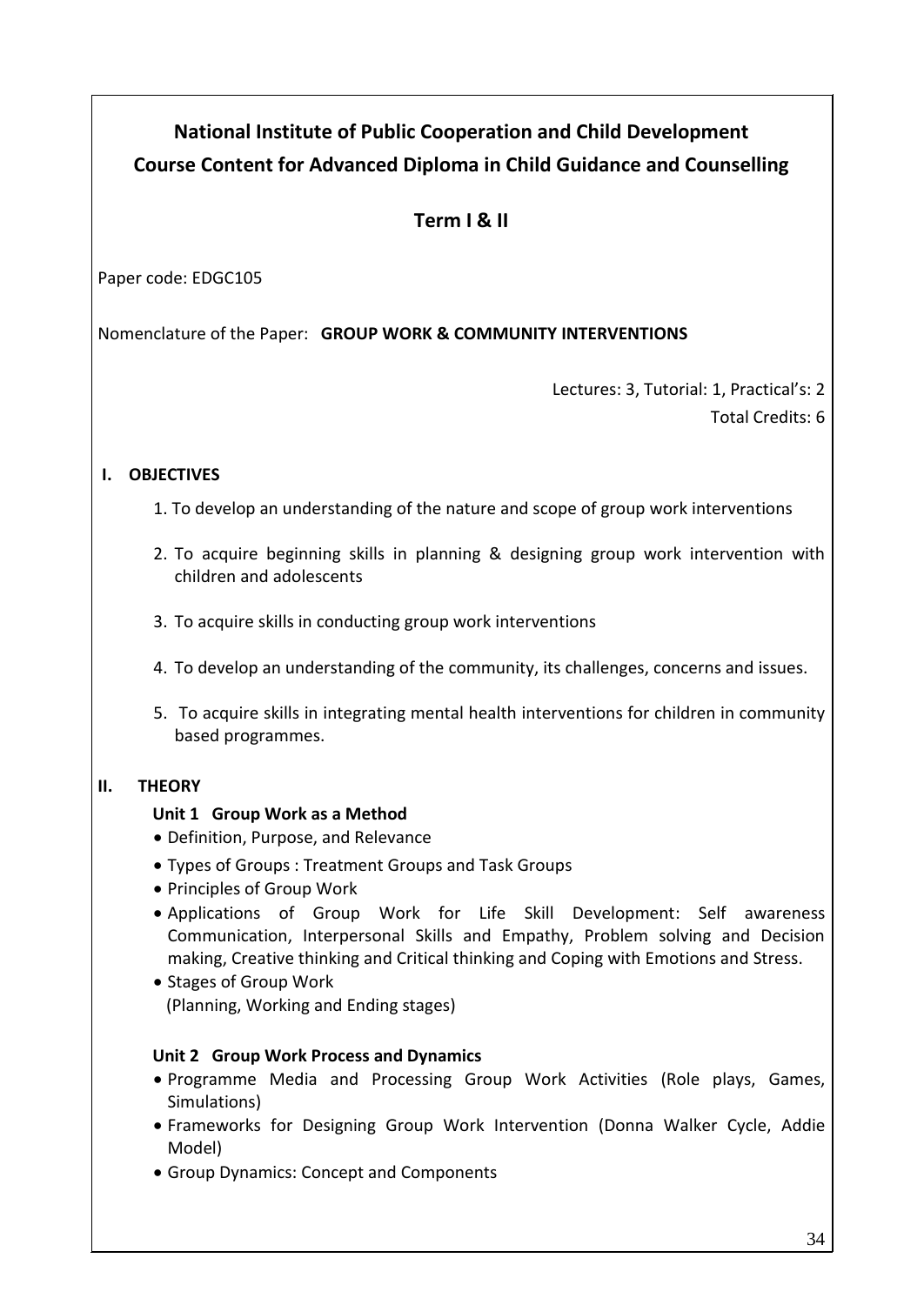- Leadership Styles and Facilitation Skills
- Mock Sessions and Synthesis Workshops

#### **Unit 3 Community Organization as a Method**

- Definition, Purpose & Principles of Community Organisation
- Stages of Community Organization
- Techniques of Knowing the Community (Participatory Learning & Action)
- Types and Levels of Community Participation; Self Help Groups ; Participatory Monitoring and Sustainability
- Community Awareness

#### **Unit 4 Community Based Organizations: Structure and Functioning**

- Relevance of Community Organisation to Mental Health
- Community Mental Health Service Systems
- Studying Community Based Programmes Working in the area of Disability / Child Care / Adolescent Development
- Strengthening and Integrating Mental Health Activities into existing Programmes for Children

#### **III. PRACTICAL**

#### **A) Field Work Tasks**

- Conducting Focus Group Discussion with Adolescents for need assessment
- The student would plan, organize and evaluate group work intervention with Children or Adolescents in a school)
- Critical study of Community Based Organization with respect to the programme activities, service delivery and involvement of community in the programme mechanisms.

#### **B) Self Development Workshops**

- Conflict Resolution
- Self Exploration

#### **IV. SCHEME OF TEACHING**

#### **A) PROCESS OF ACQUIRING SKILLS**

- Skill Workshops on different programme media (Simulations, games. Role plays)
- Skill Workshops on frameworks for Designing Group Work Interventions
- Skill Workshops for developing skills of understanding Group Processes and Conflict Resolution.
- Skill Workshops to undertake Life Skill Education with children and adolescents..
- Skill Workshops on Participatory Learning Appraisal Techniques.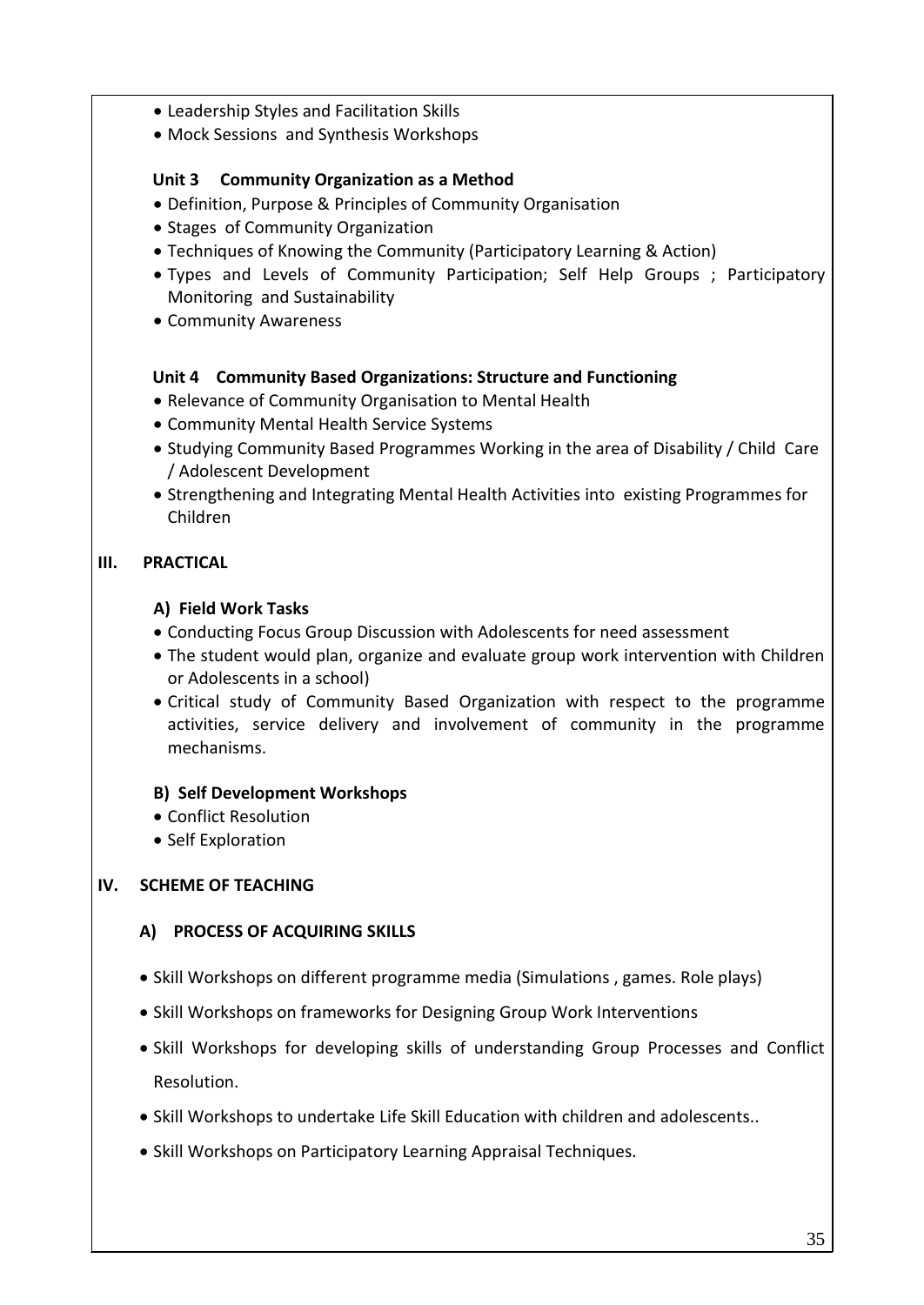• Skill Workshop on Designing Community Awareness Programme.

#### **B) APPLICATION**

- The student would plan, organize and evaluate group work intervention with Children or Adolescents in a school)
- The student would critically study Community Based Organization with respect to the programme activities, service delivery and involvement of community in the programme mechanisms.

#### **C. BREAKUP OF THE CONTENTS INTO KNOWLEDGE, SKILLS AND APPLICATION AREAS**

| <b>Knowledge</b>                                                                                                                                                                                                                                                                                                                                                             | <b>Skills</b>                                                                                                                                                                                                                                                                                                                                                                                                                                                                                  | <b>Application</b>                                                                                                                                                                                                                                                                                                                                                                                      |
|------------------------------------------------------------------------------------------------------------------------------------------------------------------------------------------------------------------------------------------------------------------------------------------------------------------------------------------------------------------------------|------------------------------------------------------------------------------------------------------------------------------------------------------------------------------------------------------------------------------------------------------------------------------------------------------------------------------------------------------------------------------------------------------------------------------------------------------------------------------------------------|---------------------------------------------------------------------------------------------------------------------------------------------------------------------------------------------------------------------------------------------------------------------------------------------------------------------------------------------------------------------------------------------------------|
| Group Work as a<br>Method: Definition,<br>Purpose, and<br>Relevance, Principles<br>and Types of Group<br>Group Dynamics<br><b>Stages of Group Work</b><br>Community<br>Organization as a<br>Method<br>Stages and<br>Techniques of<br>Community<br>Organization<br>Structure and<br>Functioning of<br><b>Community Based</b><br>Organization<br>Building on<br>٠<br>Community | • Conducting Focus group<br>Discussions for need<br>assessment of<br>adolescents<br>• Using programme<br>media Games,<br>simulations and role<br>plays for conducting<br>group work intervention<br>· Developing facilitation<br>skills for group work.<br>• Skills of planning Group<br>Work Intervention.<br>• Skills of Conducting Life<br><b>Skill Education</b><br>• Techniques of<br>conducting<br>Participatory Learning<br>Appraisal<br>Conducting<br>Community<br>Awareness Programme | $\bullet$<br>Undertaking Group Work<br>Interventions in a school<br>or Children's institution<br>Studying<br>Community<br>$\bullet$<br>Based Organization with<br>respect to the programme<br>activities, service delivery<br>involvement<br>and<br>οf<br>the<br>community<br>in.<br>programme mechanisms.<br>Studying<br>Legislative<br>$\bullet$<br>of<br>the<br>processes<br>Children's Institution. |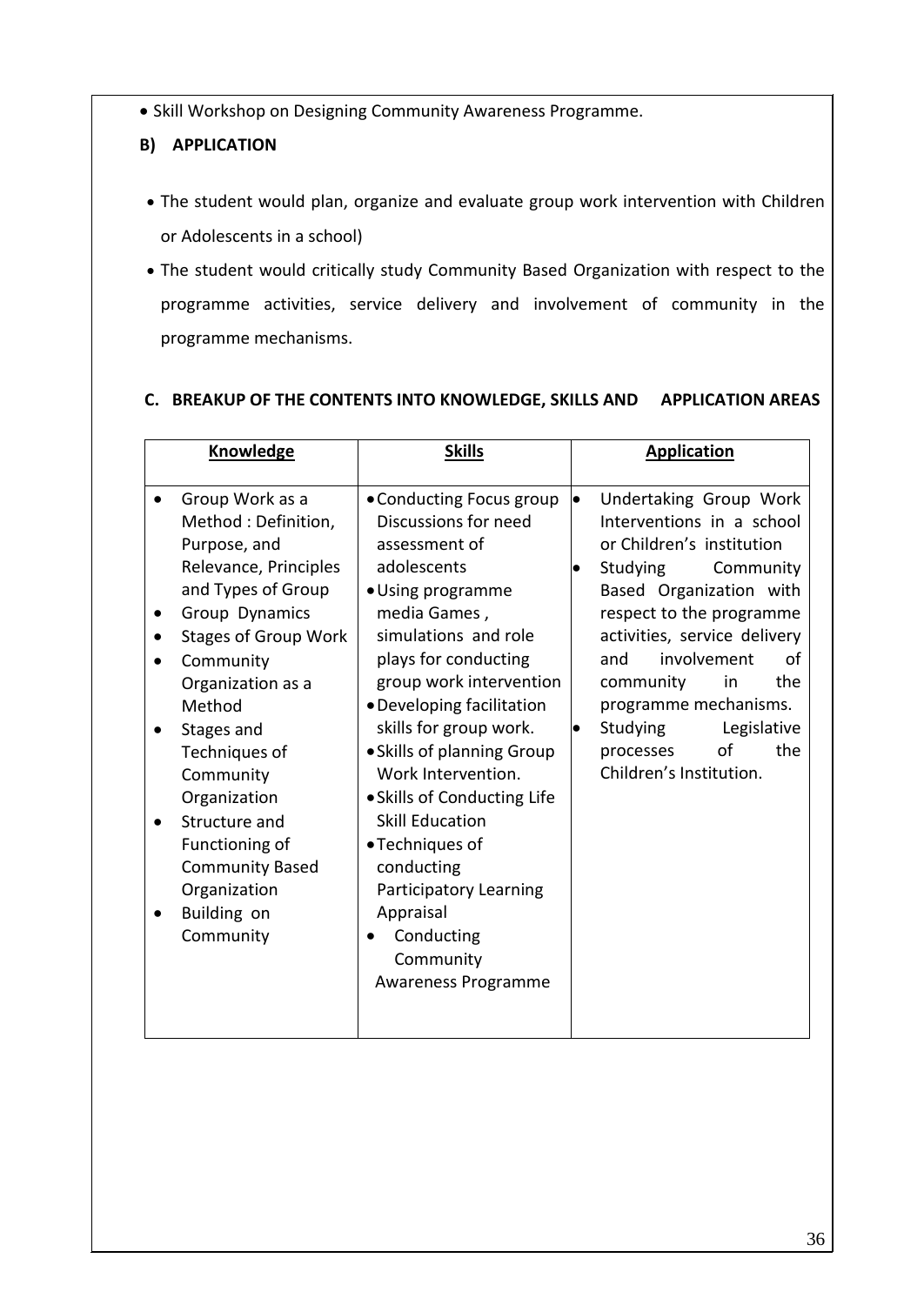**"Truth, purity and unselfishness whenever these are present, there is no power below or above the sun to crush the possessor thereof. Equipped with these, an individual is able to face the whole universe in opposition"**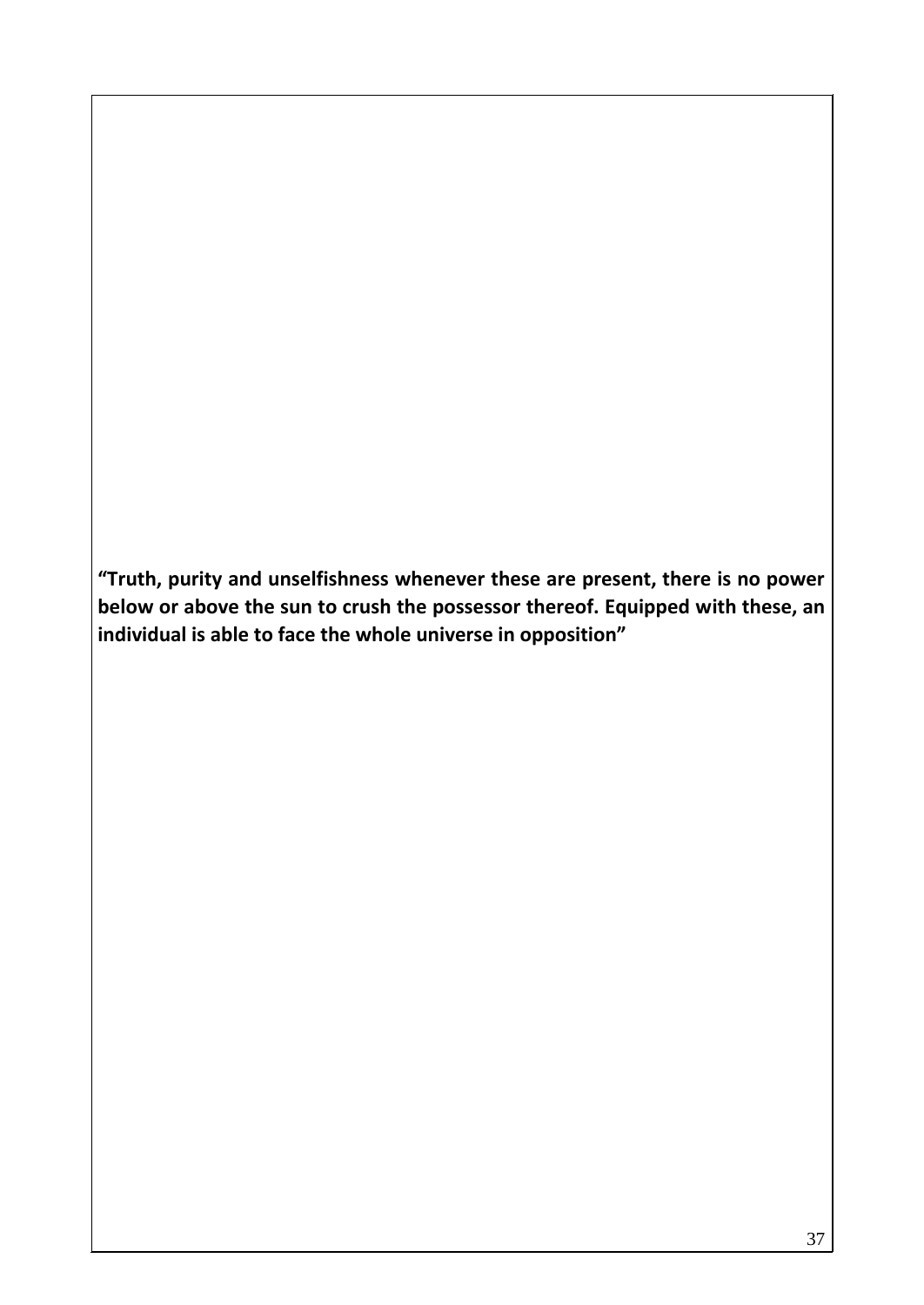### **LIST OF READING**

| Robert; F, Rivas                                                                            |                      | Ronald, W.; Toseland, : An Introduction to Group Work Practice, Allyn & Bacon,<br>Massachusetts - 1995                                                                                             |
|---------------------------------------------------------------------------------------------|----------------------|----------------------------------------------------------------------------------------------------------------------------------------------------------------------------------------------------|
| Garvin Charles D                                                                            | $\ddot{\phantom{a}}$ | Contemporary Group Work, Prentice Hall Inc., USA -1981                                                                                                                                             |
| <b>WHO</b>                                                                                  | ÷                    | Life Skills Education in School Programme on Mental Health,<br>WHO, Geneva -1997                                                                                                                   |
| Morgan L. David                                                                             |                      | : Focus Groups as Qualitative Research, Sage Publications,<br>New Delhi-1988                                                                                                                       |
| Pravah                                                                                      | $\ddot{\phantom{a}}$ | The World is My Class Room - Pravah, New Delhi                                                                                                                                                     |
| Ross, MG                                                                                    | ÷                    | Community Organization, Harper & Row, New York -1967                                                                                                                                               |
| Siddique HY                                                                                 |                      | : Working with Communities, Hira Publications, New Delhi<br>1997                                                                                                                                   |
| Homan Mark S.                                                                               | ÷                    | Promoting Community Change; Brooks / Cole Publishing<br>Company, USA - 1999                                                                                                                        |
| the YMCA of the USA                                                                         |                      | International Group of : PLA Planning Guide for Adolescent Reproductive Health &<br>HIV/AIDS Programme unpublished - 2004                                                                          |
| <b>CARE</b>                                                                                 |                      | CARE's Experiences with Participatory Approaches (Resource<br>material available in the unit)                                                                                                      |
| <b>Werner David</b>                                                                         | ÷                    | Disabled Village Children (Indian Edition), Voluntary Health<br>Association of India - 1994                                                                                                        |
| <b>Population Council</b>                                                                   | ÷.                   | Adolescents in Transition; Population Council - 1999                                                                                                                                               |
| National<br>Institute<br>of<br>Public Cooperation and<br>Child<br>Development,<br>New Delhi | ÷                    | Designing Group Work Interventions for Adolescents: A<br>Training Strategy- Part A (Principle and Practice), National<br>Institute of Public Cooperation and Child Development, New<br>Delhi, 2011 |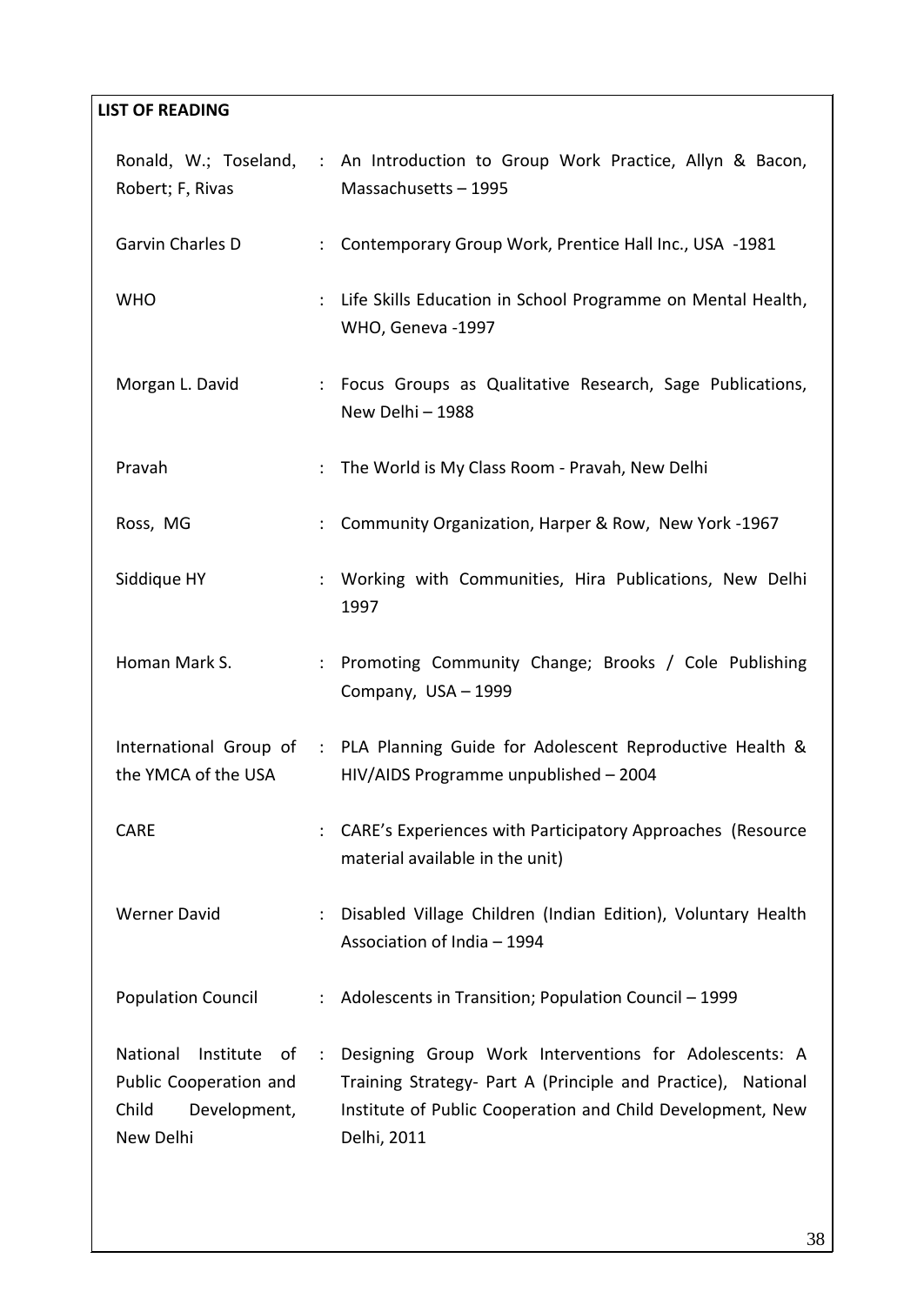| National<br>Institute<br>of<br>Public Cooperation and<br>Development,<br>Child<br>New Delhi | $\sim$ 1.            | Designing Group Work Interventions for Adolescents: A<br>Training Strategy- Part B (Designing Framework), National<br>Institute of Public Cooperation and Child Development, New<br>Delhi, 2011 |
|---------------------------------------------------------------------------------------------|----------------------|-------------------------------------------------------------------------------------------------------------------------------------------------------------------------------------------------|
| Conyne, Robert K                                                                            |                      | : Failures in Group Work: How We can Learn from Our<br>Mistakes, Sage Publications India, New Delhi, 1999                                                                                       |
| Siddiqui, HY                                                                                |                      | Group Work: Theories and Practices, Rawat, New Delhi, 2008                                                                                                                                      |
| Lindsay,<br>Trevor<br>and<br>Orton, Sue                                                     | $\ddot{\phantom{a}}$ | Group Work Practice in Social Work, Learning Matters Ltd.,<br><b>UK, 2008</b>                                                                                                                   |
| Health<br>Family<br>International,<br><b>New</b><br>Delhi                                   |                      | : Life Skills Education Toolkit for orphans and vulnerable<br>children in India, Family Health International, New Delhi,<br>India, 2007                                                         |
| Dept. of Education &<br>SCERT Government of<br>NCT of Delhi                                 |                      | : YUVA School Life Skills Programme - Handbook for Teachers<br>and Parents: Volume - 1 (For Teachers and Parents), Dept. of<br>Education & SCERT Government of NCT of Delhi, 2009               |
| SCERT Government of<br>NCT of Delhi                                                         |                      | Dept. of Education & : YUVA School Life Skills Programme - Handbook for Teachers<br>and Parents: Volume - 2 (Joyful Learning), Dept. of Education<br>& SCERT Government of NCT of Delhi, 2009   |
| Dept. of Education &<br>SCERT Government of<br>NCT of Delhi                                 |                      | : YUVA School Life Skills Programme - Handbook for Teachers<br>and Parents: Volume - 3 (YUVA for All and Class VI), Dept. of<br>Education & SCERT Government of NCT of Delhi, 2009              |
| Dept. of Education &<br>SCERT Government of<br><b>NCT of Delhi</b>                          | $\ddot{\phantom{a}}$ | YUVA School Life Skills Programme - Handbook for Teachers<br>and Parents: Volume $-$ 4 (Class VII & VIII), Dept. of Education<br>& SCERT Government of NCT of Delhi, 2009                       |
| Dept. of Education &<br>SCERT Government of<br>NCT of Delhi                                 | $\sim$ 1.            | YUVA School Life Skills Programme - Handbook for Teachers<br>and Parents: Volume $-5$ (Class IX & X), Dept. of Education &<br>SCERT Government of NCT of Delhi, 2009                            |
| The<br>Centre<br>for<br>Development<br>and<br><b>Population Activities</b>                  | $\ddot{\cdot}$       | Choose A Future: Issues and Options for Adolescent Girls in<br>India, The Centre for Development and Population Activities,<br>India Office, New Delhi, 2003                                    |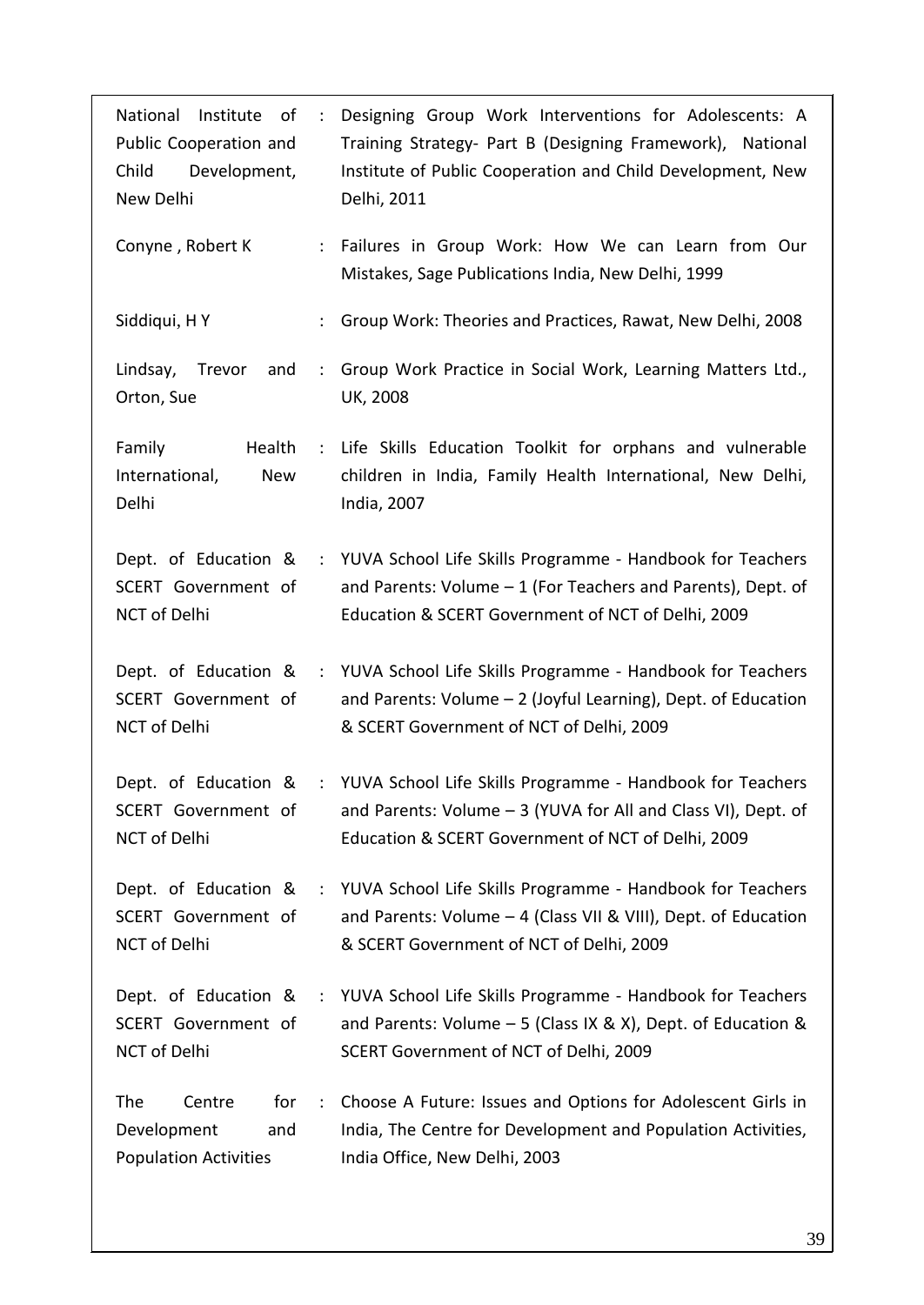| The<br>for<br>Centre<br>Development<br>and<br><b>Population Activities</b> |                                        | $\mathcal{L}$ | Choose A Future: Issues and Options for Adolescent Boys in<br>India, The Centre for Development and Population Activities,<br>India Office, New Delhi, 2001 |                                                                                                                                                                                      |
|----------------------------------------------------------------------------|----------------------------------------|---------------|-------------------------------------------------------------------------------------------------------------------------------------------------------------|--------------------------------------------------------------------------------------------------------------------------------------------------------------------------------------|
| The<br>Development                                                         | Centre<br><b>Population Activities</b> | for<br>and    | $\mathbb{R}^{\mathbb{Z}}$                                                                                                                                   | HIV / AIDS Awareness and Family Life Education Training<br>Manual for Street Educators English, The Centre for<br>Development and Population Activities, India Office, New<br>Delhi, |
|                                                                            | PRAVAH, New Delhi                      |               |                                                                                                                                                             | : Walk With Me: A Guide for Inspiring Citizenship Action,<br>PRAVAH, New Delhi, 1993                                                                                                 |
| The<br>Development                                                         | Centre<br><b>Population Activities</b> | for<br>and    | $\mathcal{L}$                                                                                                                                               | Choose A Future: Issues and Options for Adolescent Boys,<br>The Centre for Development and Population Activities,<br>Washington, 1998                                                |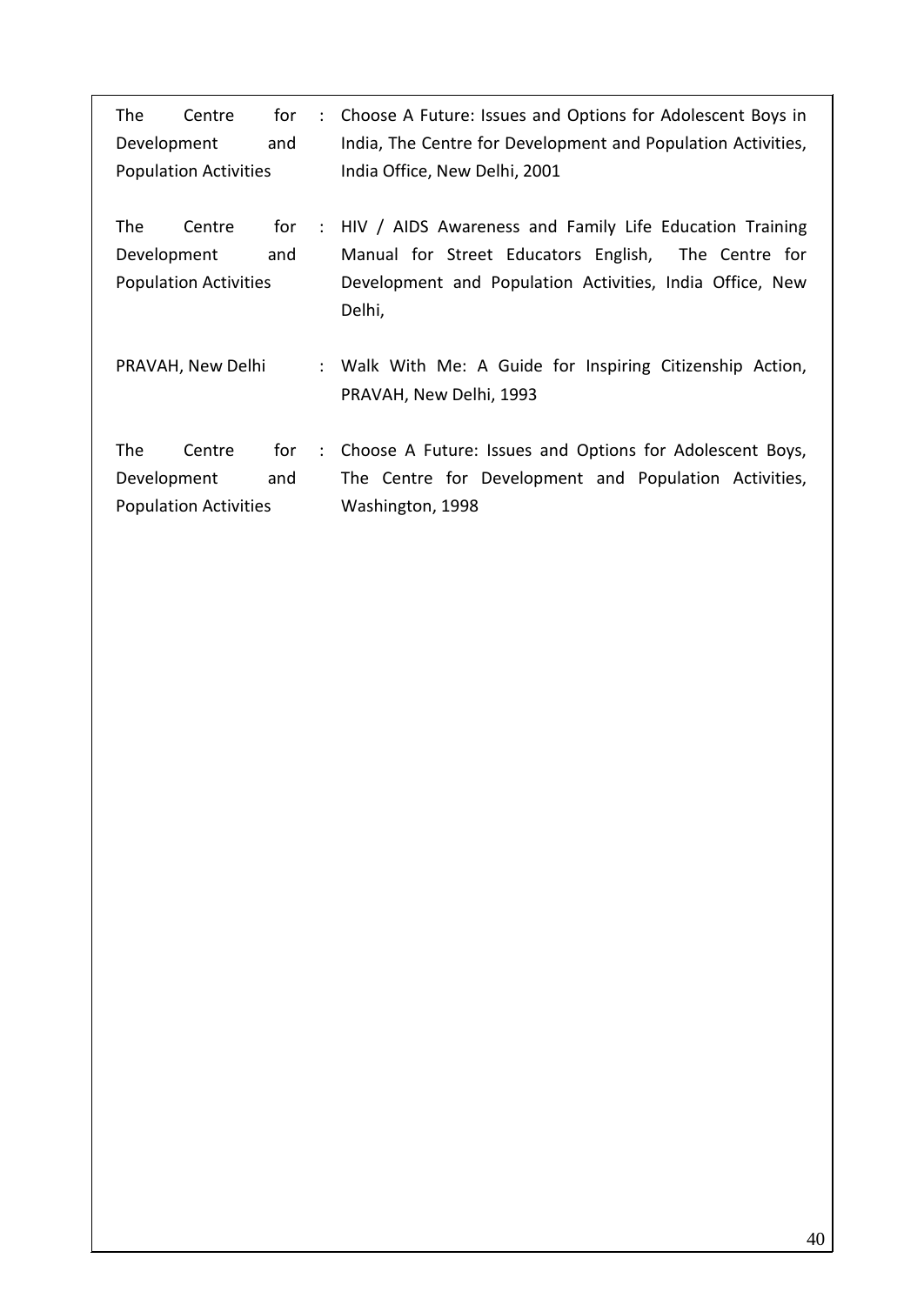# **National Institute of Public Cooperation and Child Development Course Content for Advanced Diploma in Child Guidance and Counselling**

### **Term I & II**

Paper code: EDGC106

Nomenclature of the Paper: **FAMILY INTERVENTIONS**

Lectures: 3, Tutorial: 1, Practical's: 2 Total Credits: 6

### **I. OBJECTIVES**

- 1. To develop a basic understanding of the 'Approaches' and Types of Counselling Interventions.
- 2. To acquire beginning skills in Guiding & Counselling families.
- 3. To acquire beginning skills in Parent Training

### **II. THEORY**

### **Unit 1 Guidance and Counselling: Basic Concepts**

- Guidance, Counselling and Psychotherapy: Definitions and Critical Differences.
- Basic Essential Skills in Counselling (Interview and Communication Skills etc.)
- Types of Family Interventions : Family Guidance , Family Counselling and Family Therapy

### **Unit 2 Social Casework Practice**

- Definition and Principles of Social Casework Practice
- Process of Social Casework Practice , Study : Thinking in Problem Solving; and Diagnostic Work up ; Joint Solution Finding and Goal Setting; Implementation of Plan and Termination ( on CGC cases)
- Case worker Client relationship , Role of Case worker
- Social investigations ; Home visit & School visit

### **Unit 3 Family Guidance**

### **(For Parents of Children with Disabilities)**

- Guidance Messages for Parents of Children with Mental Retardation, ADHD Learning Disability and Pervasive Developmental Disorders
- Sensitization Workshop (Empowered Parents)
- Skills of Undertaking Family Guidance (Guided Skill Workshop)
- Indications and Contraindications
- Practice Guidelines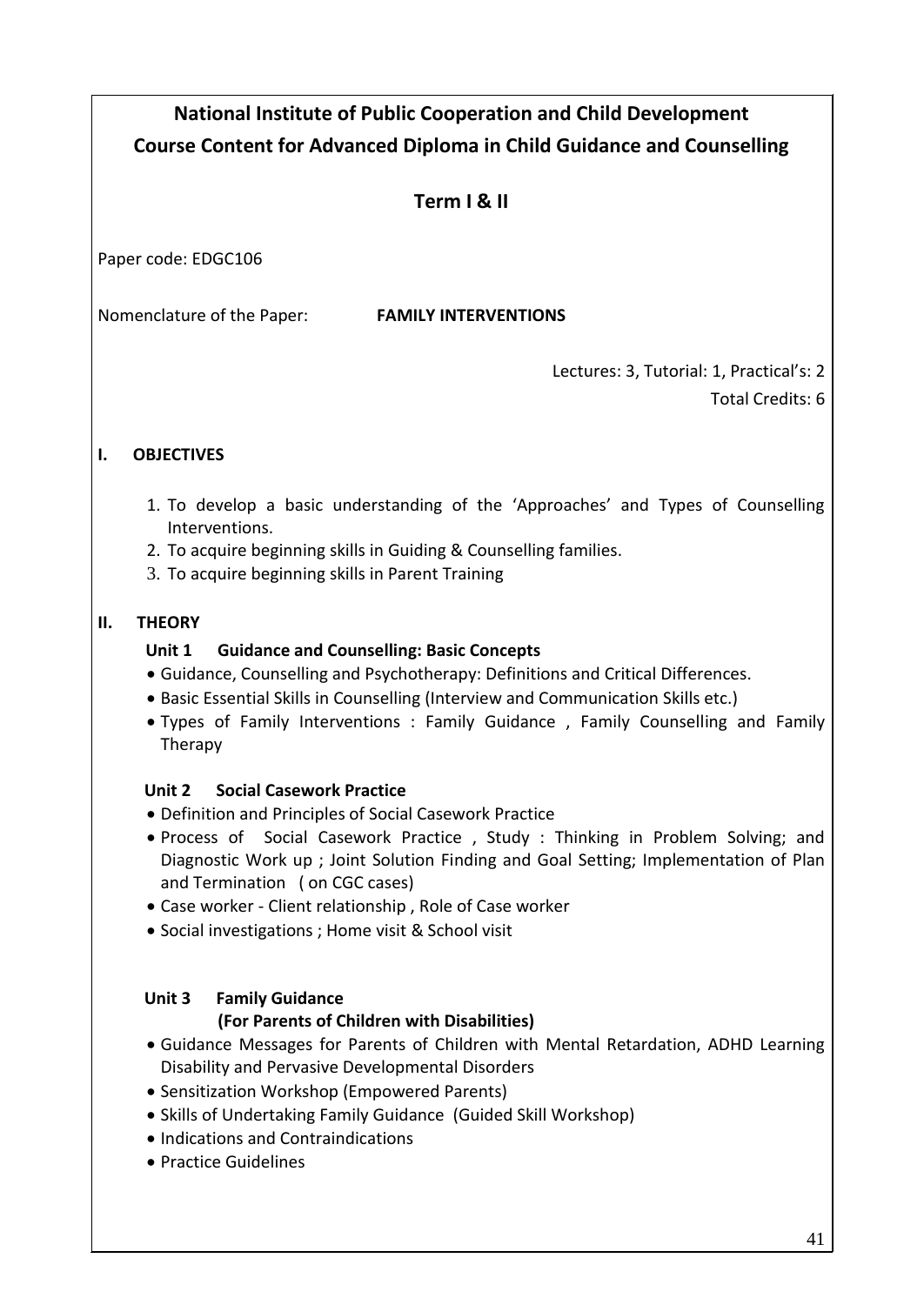### **Unit 4 Parent Training and Therapy**

- Parent Child Interaction Therapy (PCIT):
	- Theoretical Constructs ; Framework and Content
	- Process of PCIT
	- > Indications & Contraindications
	- $\triangleright$  Practice Guidelines
- Behavioural Modification :Theoretical Constructs and Principles
	- $\triangleright$  Functional Analysis of Behaviour
	- $\triangleright$  Behaviour Modification Techniques
	- $\triangleright$  Developing Behaviour Modification Plan
	- $\triangleright$  Indications & Contraindications
	- $\triangleright$  Practice Guidelines

#### **III. PRACTICAL**

#### **A) Field Work Tasks**

 During the placement in Child Guidance Centre / Adolescent Guidance Service Centre the students would undertake the following:

- $\triangleright$  Social Investigations
- $\triangleright$  Parent Guidance and Counselling
- $\triangleright$  Parent Training / PCIT

#### **B) Self Development Workshops**

- Emotional Intelligence
- Myers Briggs Type Indicator
- Empathy: Losses Exercise

#### **IV. SCHEME OF TEACHING**

#### **A) PROCESS OF DEVELOPING SKILLS**

- Skills in family guidance & counselling would be honed through listening to Experiences of Empowered Parents, Guided Workshops, Simulated Practice and Role Plays.
- Skills Parent training for Behaviour Management and PCIT would be honed through Guided Skill Workshops and case studies to understand clinical applications of Behaviour Modification.
- Assignment on Eco-mapping of services

#### **B) APPLICATIONS**

- 1. Students would undertake Family Guidance / Counselling with families of children with Learning, Behaviour or Developmental Disorders
- 2. Student will undertake Behaviour Modification / PCIT during their field placements in Clinics / Institutions.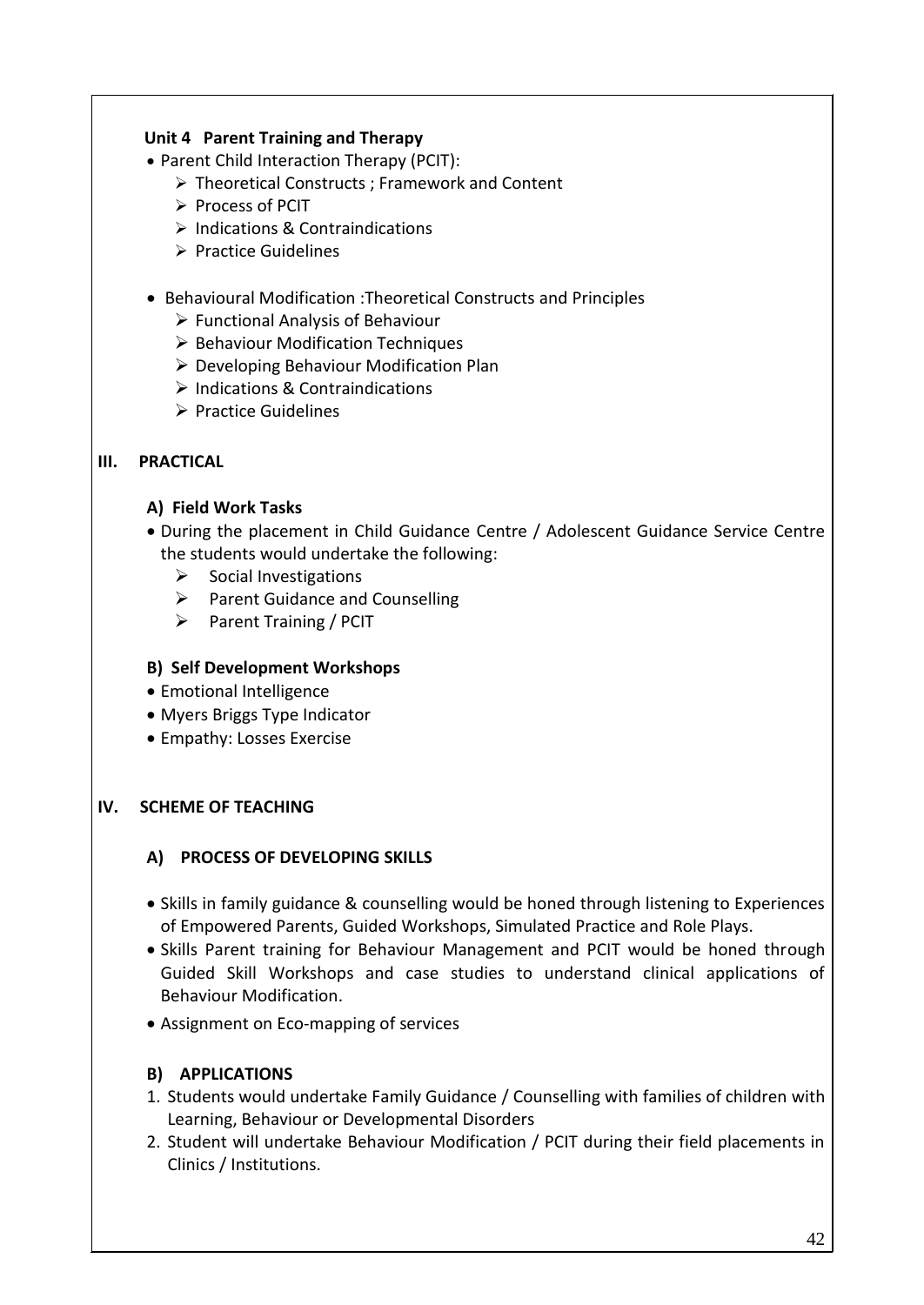3. Student would undertake Social Investigation and Restructuring of Home Environment for two cases

| Knowledge                                                                                                                                                                                                                                                                                                                                                                                                                                                                                                                                                                                                                                                                                                                                                                                                      | <b>Skills</b>                                                                                                                                                                                                                                                                                                                                                                                                                                              | <b>Applications</b>                                                                                                                                                                                                                                                              |
|----------------------------------------------------------------------------------------------------------------------------------------------------------------------------------------------------------------------------------------------------------------------------------------------------------------------------------------------------------------------------------------------------------------------------------------------------------------------------------------------------------------------------------------------------------------------------------------------------------------------------------------------------------------------------------------------------------------------------------------------------------------------------------------------------------------|------------------------------------------------------------------------------------------------------------------------------------------------------------------------------------------------------------------------------------------------------------------------------------------------------------------------------------------------------------------------------------------------------------------------------------------------------------|----------------------------------------------------------------------------------------------------------------------------------------------------------------------------------------------------------------------------------------------------------------------------------|
| • Concept of Guidance<br>counselling and<br>psychotherapy<br>• Approaches to counselling :<br><b>Theoretical Orientations</b><br>• Types of Family<br>Interventions<br>· Social Casework Practice:<br>Principles, Stages and<br>Process<br>• Family Guidance:<br>Framework<br>• Guidance messages for<br>parents of children with<br>Disability, ADHD Learning<br>Disability, Border Line<br>Intelligence and Pervasive<br><b>Developmental Disorders</b><br>• Concept Process and<br><b>Techniques of Parent</b><br><b>Training</b><br>• Theoretical Constructs of<br><b>PCIT</b><br>• Framework and Process of<br>conducting PCIT<br>• Behavior Modification<br><b>Theoretical Constructs</b><br>• Principles and Methods<br>• Functional Analysis of<br>Behaviour<br>• Behaviour Modification<br>Techniques | <b>Basic Skills in Counselling</b><br>$\bullet$<br>(Rapport Formation,<br>Interview, Communication<br>and Skills, for promoting<br>disclosures etc.)<br>Skills of Family guidance<br>$\bullet$<br><b>Skills for Conducting</b><br>$\bullet$<br>Parent training for<br><b>Behaviour Management</b><br>and Parent child<br>Interaction Therapy<br>(All there would be honed<br>through<br>workshops<br>demonstrations,<br>mock<br>sessions, and role plays.) | Clinical Work (I Term):<br>· Diagnostic workup,<br>· Social investigations<br>(home visit, HOME,<br>school visit etc.)<br>Clinical Work (II Term):<br>• Parent Counselling,<br>• Home based<br>intervention with<br>parents, parent<br>training, PCIT,<br>• Clinical case report |

### **C. BREAKUP OF CONTENTS INTO KNOWLEDGE, SKILL AND APPLICATION AREA**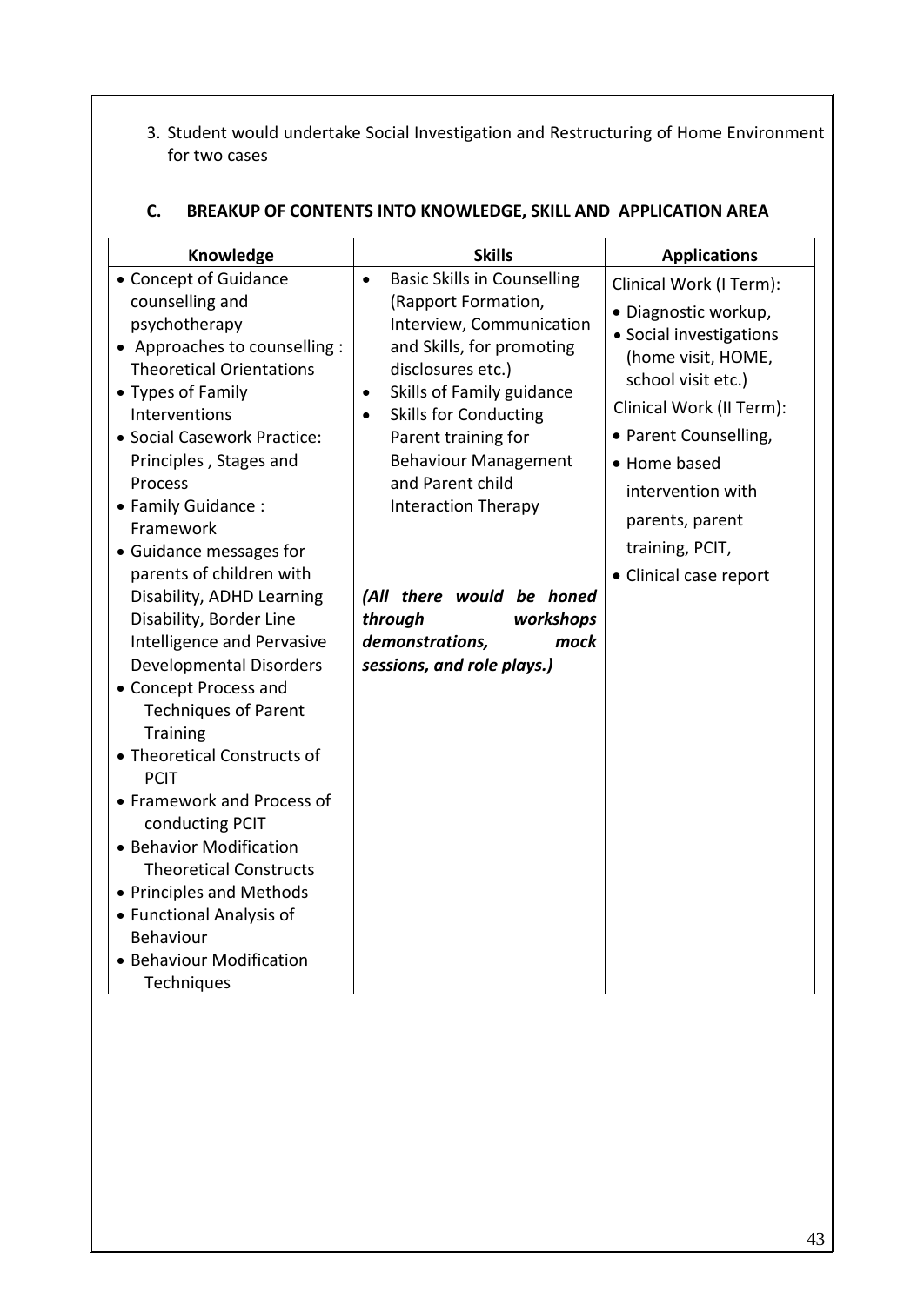**"People have been known to achieve more as a result of working with others rather than against them"**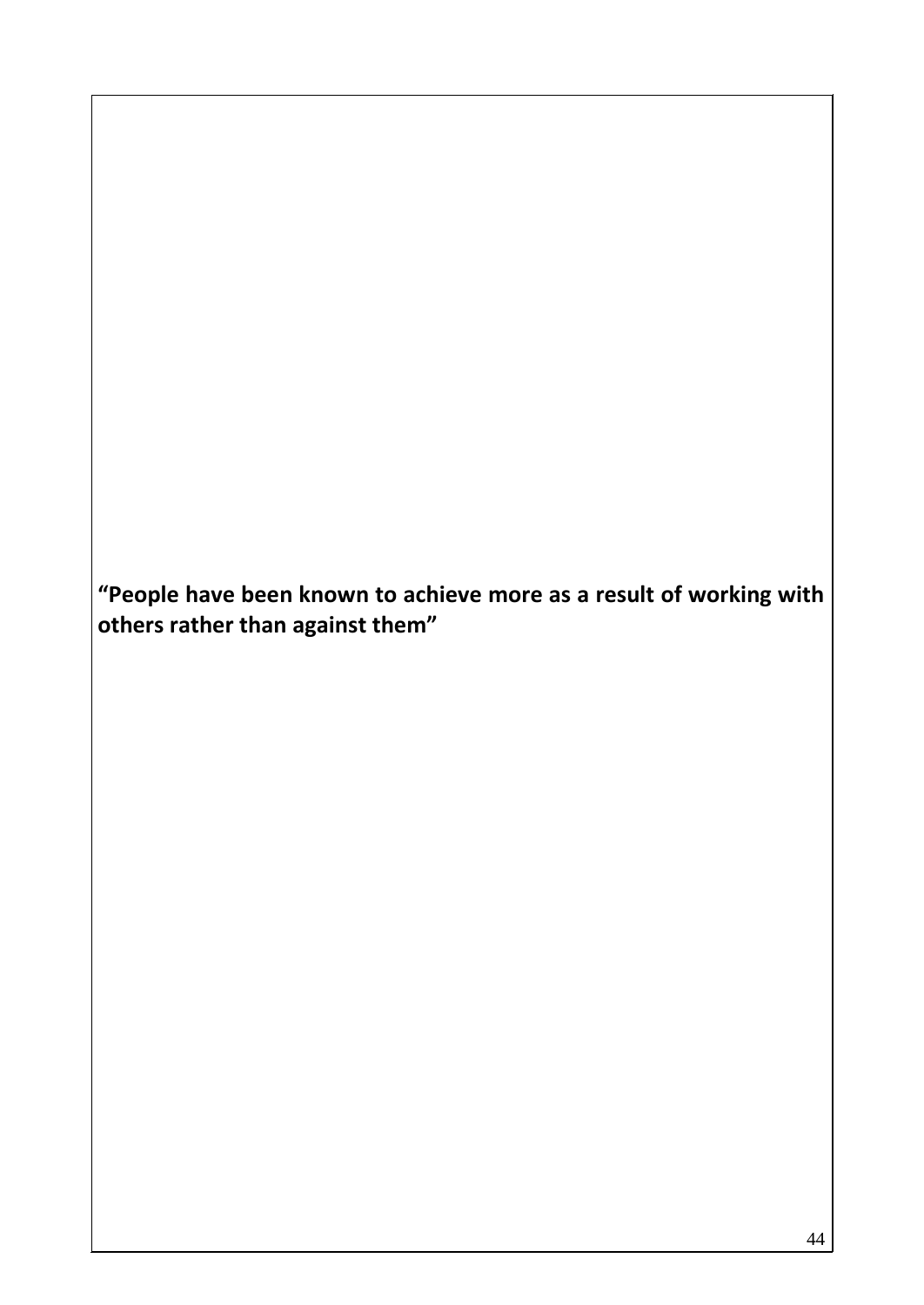# **LIST OF READINGS**  George, Rickey L Cristiani, Therese Stridde : Theory; Methods and Processes of Counselling & Psychotherapy, Prentice Hall, Inc. Englewood Cliffs, New Jersey, 1981 Gladding Samuel T. : Counselling : A Comprehensive Profession (Resource Material in the unit), Merrill, 1992 Misra, Girishwar ed : Psychological Perspectives on Stress and Health, Concept, New Delhi, 1999 Thompson, Charles L; Rudolph, Linda B. : Counselling Children, Brooks / Glen Publishing Company – 1983 Kapur, Malavika; Bhola, Poornima : Psychological Therapies with Children & Adolescents, NIMHANS Bangalore - 2001 Ray, S. Dutta : The Practice of Psychotherapy, New Age International Ltd, New Delhi – 1996 Saxena, Alka : Organization of Counselling Services, Rajat Publications, New Delhi – 2006 Pearlman, HH. : Social Case Work, University of Chicago Press – 1957 Mathew, Grace : An Introduction to Social Case Work, Tata Institute of Social Sciences, Bombay, 1992 Tilbury, D.E.F. : Casework in Context- A Basis for Practice, Pergamon Press, UK, 1977 Wasik BH; Bryant, DM; : Home Visiting, Sage Publication, New Delhi -1990 Lyons, CM Paget, D Kathleen : Fundamentals of Family Assessment in the Psycho Educational Assessment of Preschool Children by Bracken A Bruce, Allyn & Bacon, Boston – 1991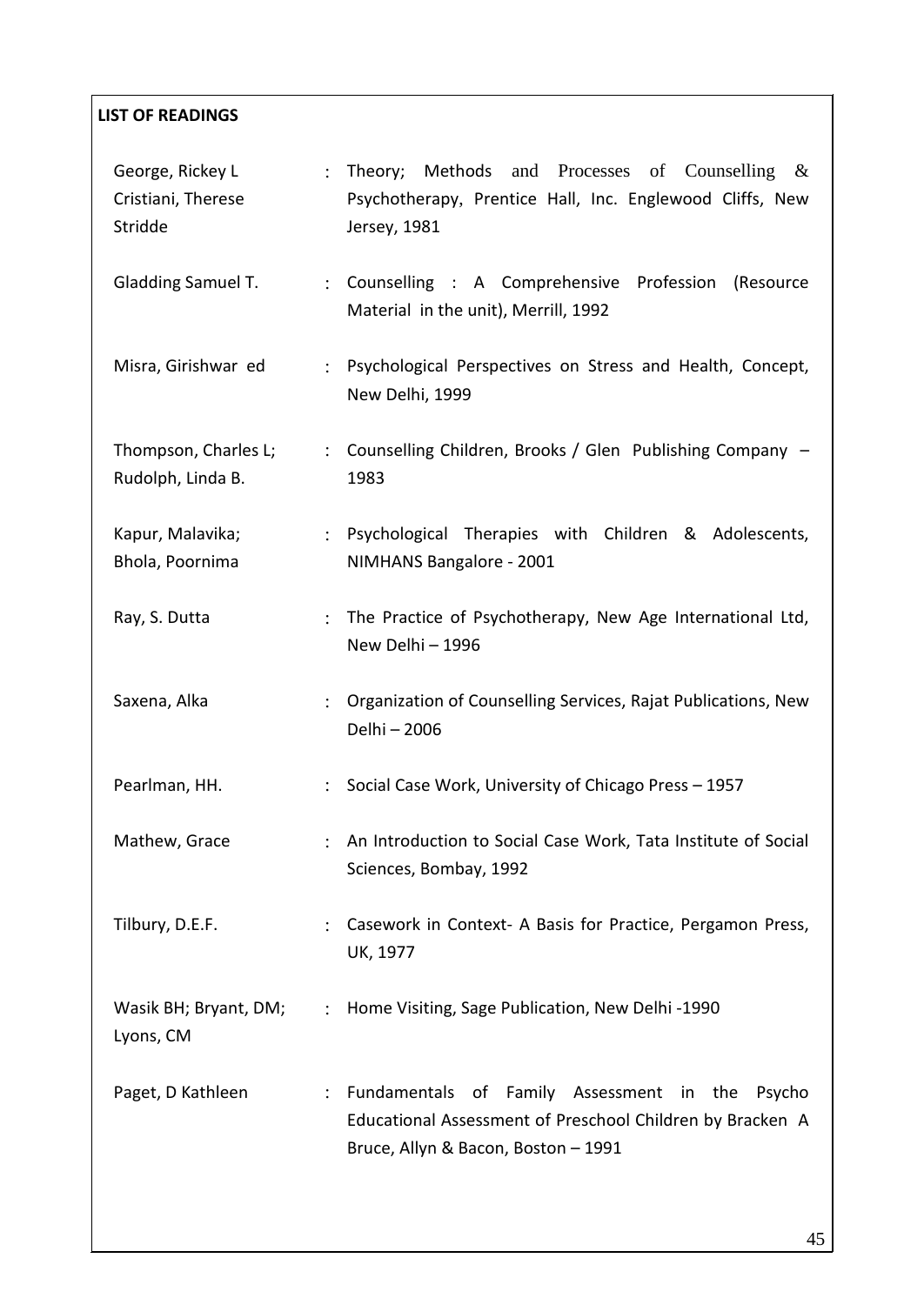| Jackson, R H &<br>Sikora, D                                                      |                      | : Parenting : The child in the Context of the Family - A<br>Handbook of Clinical Psychology Edited by walker, C.E &<br>Roberts MC, John Wiley & son - 1992            |
|----------------------------------------------------------------------------------|----------------------|-----------------------------------------------------------------------------------------------------------------------------------------------------------------------|
| <b>Carter and McGoldrick</b>                                                     |                      | : The Family Life Cycle, Gardner Press, New York, 1980                                                                                                                |
| Wasik BH; Bryant, DM<br>Lyons, CM                                                |                      | : Home Visiting, Sage Publication, New Delhi -1990                                                                                                                    |
| Miller, Ivan W.; Epstein,<br>Nathan B.; Bishop<br>Duane S.; Keitner,<br>Gabor I. |                      | : Problem Centred Systems Therapy of the Family - A<br>Treatment Manual, Family Research Program, Brown<br>University, 1989 (Unpublished-Resource material with unit) |
| Piaget D Kathleen                                                                |                      | : Fundamentals of Family Assessment in the<br>Psycho<br>Educational Assessment of Preschool Children by Bracken A<br>Bruce, Allyn & Bacon, Boston - 1991              |
| Jackson R H<br>Sikora D                                                          |                      | Parenting : The Child in the Context of the Family - A<br>Handbook of Clinical Psychology Edited by Walker, C.E &<br>Roberts MC, John Wiley & son - 1992              |
| Maurice, Catherine;<br>Green, Gina and Luce,<br>Stephen C.                       | ÷                    | Behavioural Intervent for Young Children with Autism $-$ A<br>Manual for Parents and Professionals, Pro-ed, Texas, 1996                                               |
| Kaslow, Florence W. &<br>Patterson, Terence                                      |                      | Comprehensive Handbook of Psychotherapy - Volume 2<br>(Cognitive Behavioural Approaches), John Wiley and Sons,<br>New York, 2002                                      |
| Hayden Alice H.<br>Smith Robert K.<br>Hippel Car Saaz Von                        | $\ddot{\phantom{a}}$ | Children with Learning Disabilities - Guide for Teachers,<br>Parents etc., US Department of Health and Human Services<br>(Head Start Bureau) - 1978                   |
| Neisworth John T<br>Smith Robert MS                                              |                      | Retardation (Issues, Assessment and Intervention) Mc Graw<br>Hill Book Company - 1978                                                                                 |
| Trevarthen Colwyn,<br>Aitken Kenneth,<br>Papoudi Despine,<br>Robart Jaqueline    | $\ddot{\phantom{a}}$ | Children with Autism - Diagnosis and Interventions to Meet<br>Their Needs (Second edition), Jessica Kingsley Publishers,<br>1998                                      |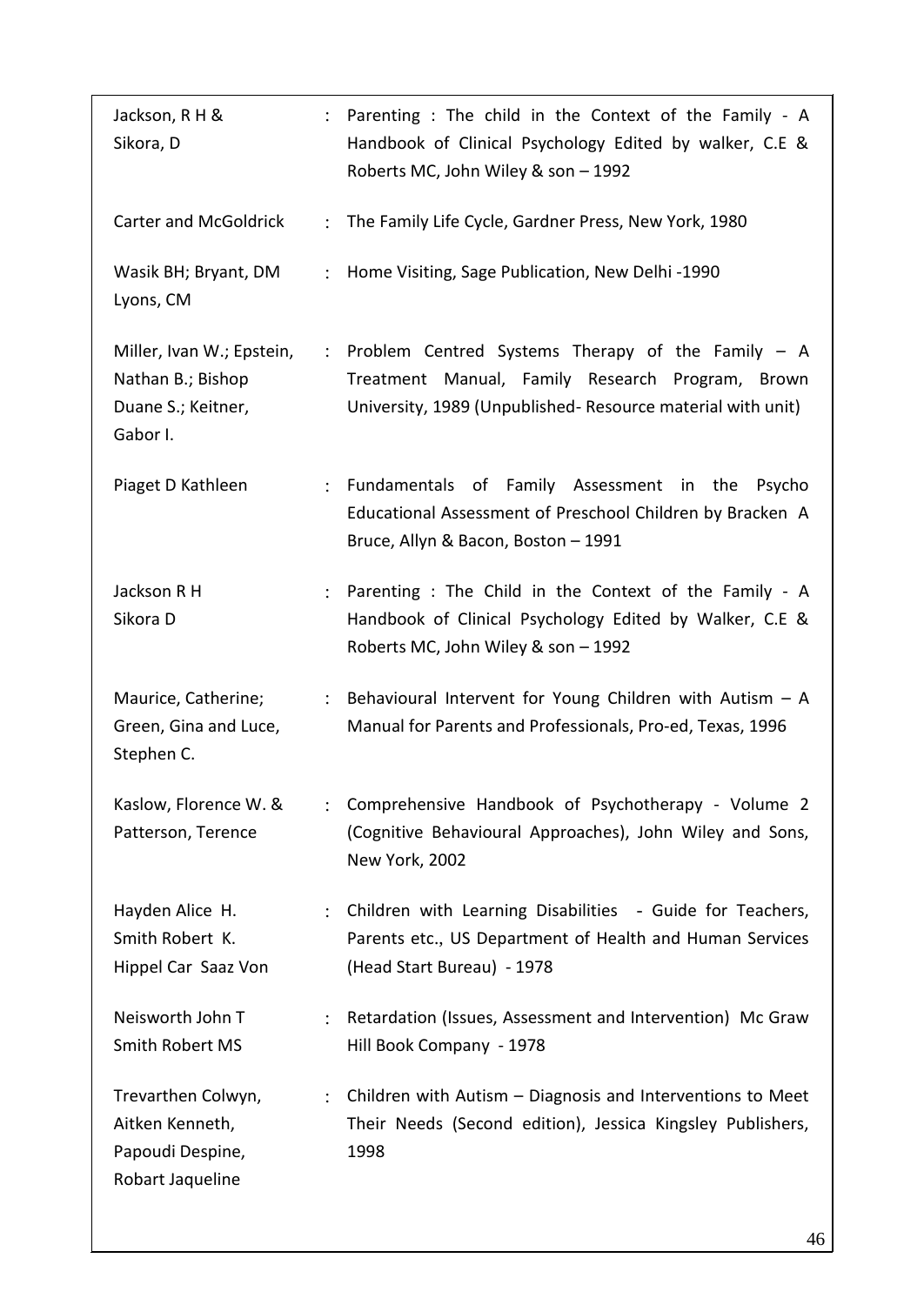| Cantwell Dennis P.                  | : The Hyperactive Child - Diagnosis, Management, Current<br>Research, Spectrum Publications, 1975                                                                 |
|-------------------------------------|-------------------------------------------------------------------------------------------------------------------------------------------------------------------|
| <b>Snowling Margaret</b>            | Dyslexia - A Cognitive Development Perspective, Basil<br>$\mathcal{L}$<br>Blackwell Ltd., UK, 1987                                                                |
| R., Dr. Satish Chandra<br>Girimaji  | : Counsellors Manual for Family Intervention in Mental<br>ICMR Project, NIMHANS, Bangalore,<br>Retardation,<br>(Unpublished – material available with unit)       |
| Venkatesan, Dr. S.                  | : Behavioural Assessment Scales for Indian Children with<br>Mentally Retardation (BASIC-MR), NIMH, Secunderabad,<br>Bangalore, 1992                               |
| Peshwaria, R;<br>Venkatesan, Dr. S. | : Behavioural Approach in Teaching Mentally Retarded<br>Children: A Manual for Teachers, NIMH, Secunderabad,<br>Bangalore, 1992                                   |
| <b>UNESCO</b><br>÷                  | Handbook on Right to Education for Children<br>with<br>Disabilities, United Nations Educational Scientific and<br>Cultural Organization (UNESCO), New Delhi, 2007 |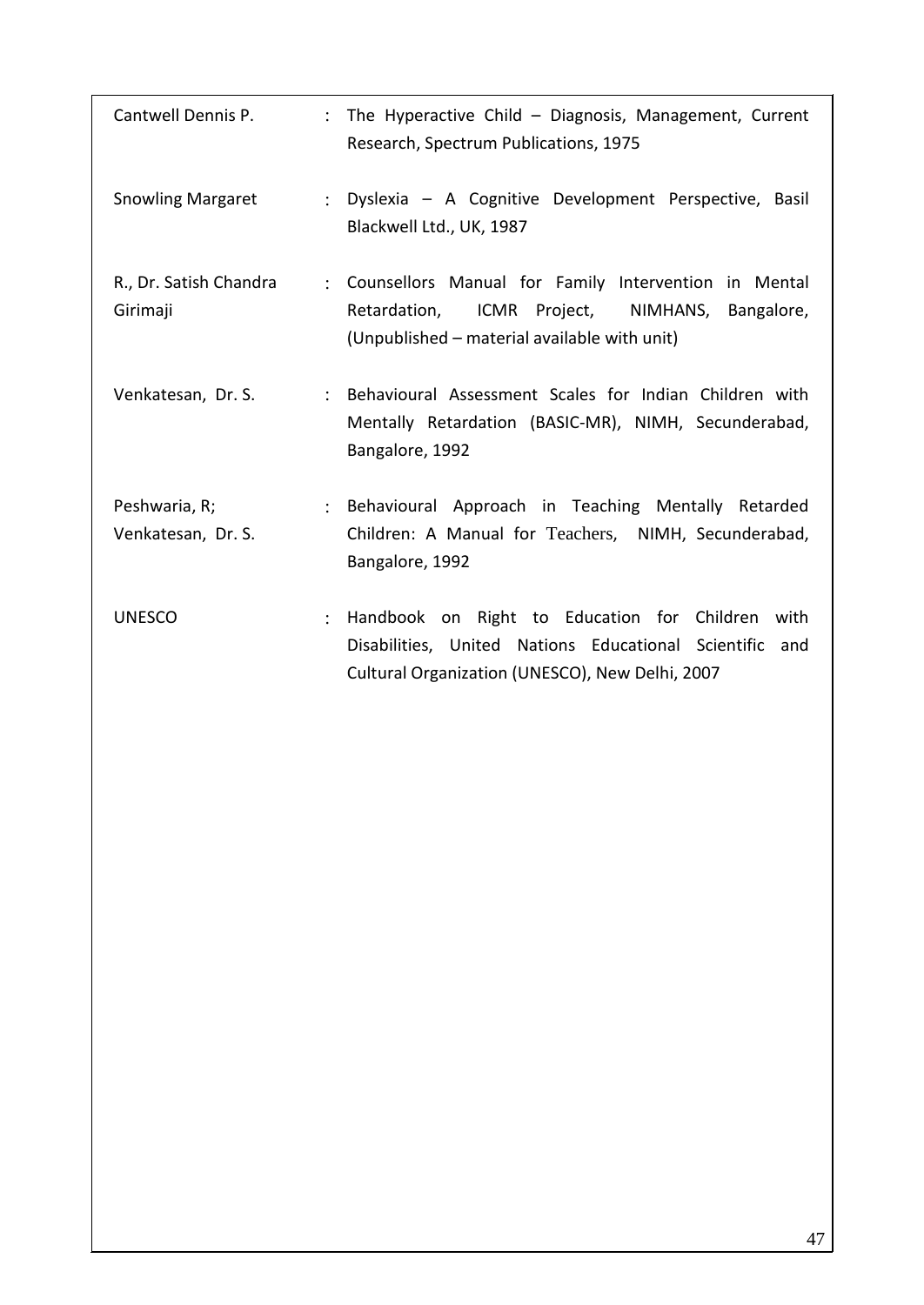# **National Institute of Public Cooperation and Child Development Course Content for Advanced Diploma in Child Guidance and Counselling**

### **Term II**

Paper code: EDGC107

### Nomenclature of the Paper: **INTERVENTIONS FOR CHILDREN**

Lectures: 3, Tutorial: 1, Practical's: 2

Total Credits: 6

### **I. OBJECTIVES**

- 1. To acquire beginning skills in Play Therapy for children with Emotional and Behaviour problems.
- 2. To acquire understanding of strategies for enhancing skills development in children with Disabilities and Emotional Problems.
- 3. To critically appreciate the strategies for reworking the school environment for children with Disabilities & Learning problems

### **II. THEORY**

### **Unit 1 Directive Play Therapy**

- Play for Therapy with Children
- Communicating with Children ; Promoting Disclosures
- Directive Play Therapy: Theoretical underpinnings
- Framework and Role of Therapist
- Using different Play Media with Children
- Practice Guidelines
- Indications and Contraindications
- Applications of Play Therapy

### **Unit 2 Non Directive Play Therapy**

- Theoretical Underpinnings
- Exploring Non-directive Play Therapy: A Case Study Approach
- Role of the Therapist
- Setting up of Play room
- Stages of Play Therapy
- Practice Guidelines
- Indications and Contraindications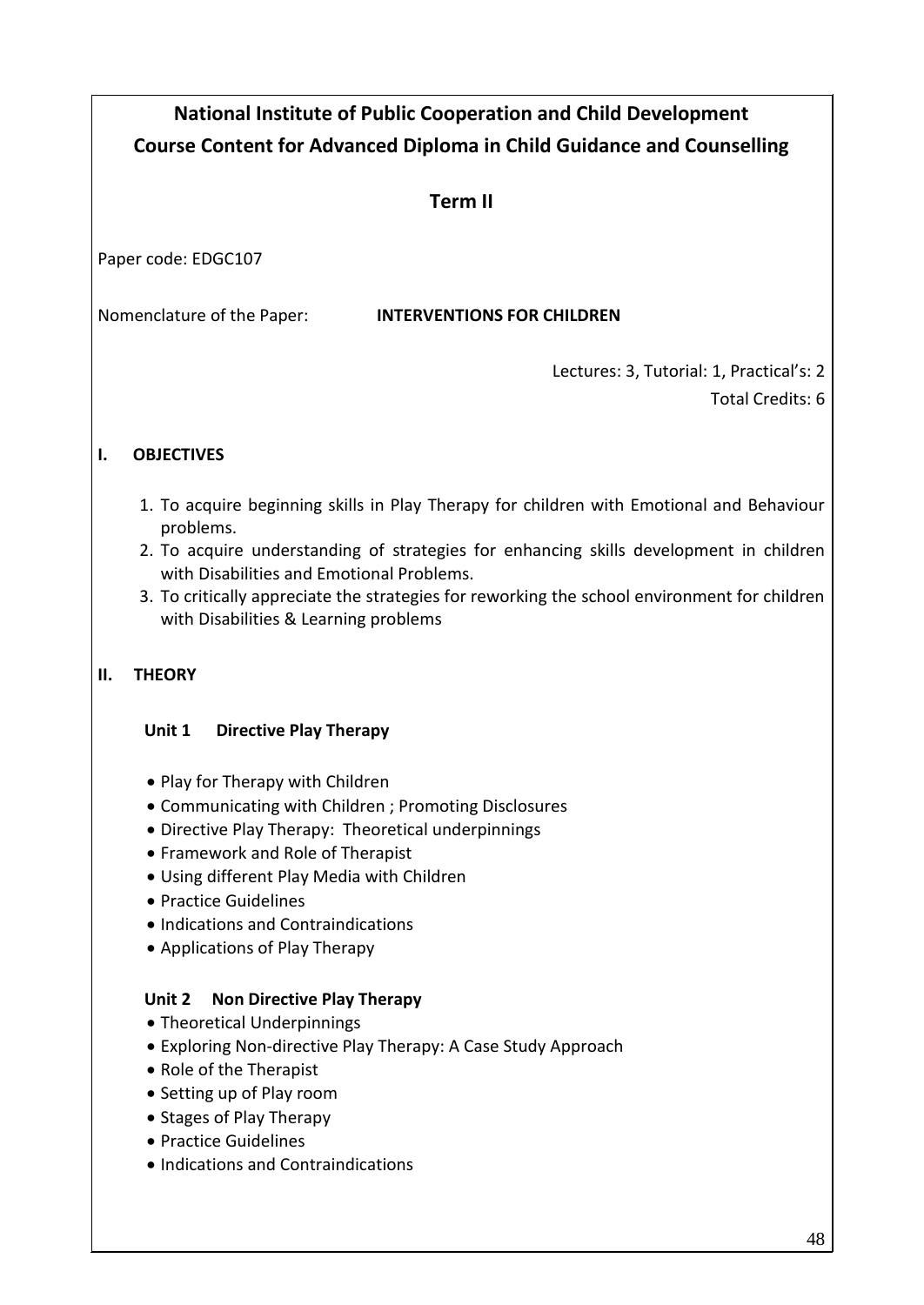#### **Unit 3 Skill Training**

- Concept of Skills Training
- Activities of Daily Living and Communication Skills (Ref. to Mentally Challenged Children); Activities and Methods
- Social Skills Training (Ref. to children with Emotional / Behavioural Disorders) Sequence, Activities and Methods

#### **Unit 4 Reworking School Environment**

- Modifications in Teaching, Learning and Evaluation Processes for Children with ADHD, Aspergers and Learning Disability
- Provision by CBSE & Alternative Education Systems
- Mainstreaming, Integration and Inclusion; Concept & Scope
- Creating Least Restrictive Environment in School: Some Models

#### **III. PRACTICAL**

#### **A) Field Work Tasks**

- Students would apply Play Techniques for counselling children with behaviour and emotional difficulties
- Students would psycho-educate parents for reworking school environment of the child

#### **B) Self Development Workshops**

Enhancing Self Esteem

### **IV. SCHEME OF TEACHING**

#### **A) PROCESS OF DEVELOPING SKILLS**

- Students would be exposed to the process of undertaking 'Play Therapy' with children through simulations, role plays, demonstrations & practice sessions.
- Students would be exposed to the process of undertaking Family Life Education with Adolescents through self development workshops, facsimile experiences and practice sessions with groups of adolescents.

#### **B) APPLICATIONS**

- 1. Students would undertake short term Play Therapy with an abused child or child having an emotional problem.
- 2. Student would design a context specific module on Family Life Education for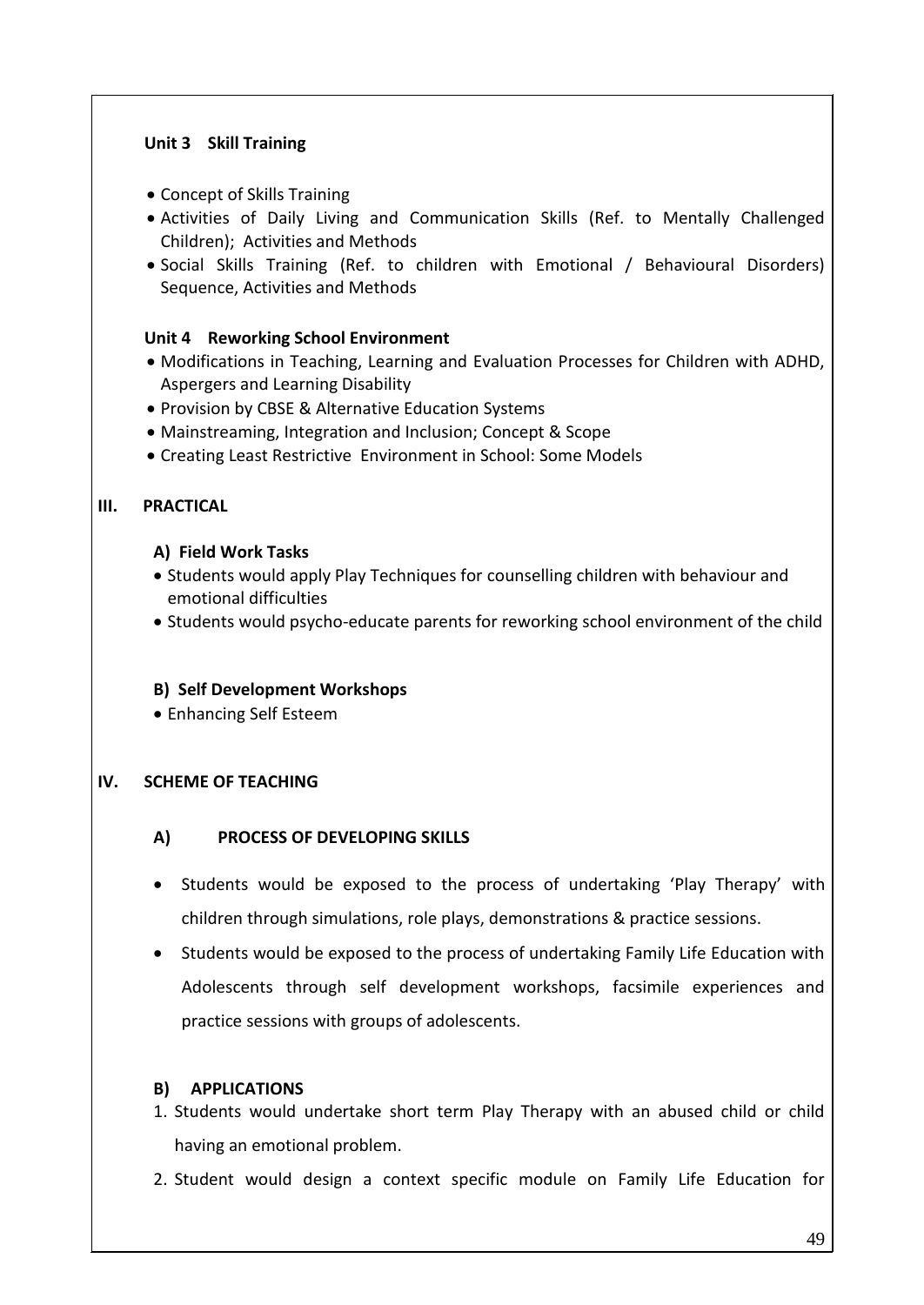Adolescents in small groups.

3. Student would document in groups 'Best Practice' in inclusive / alternative education for children with learning problems.

### **C) BREAKUP OF CONTENTS INTO KNOWLEDGE, SKILL AND APPLICATION AREAS**

|           | Knowledge                                      | <b>Skills</b>                                                                                          | <b>Applications</b>                                                                      |
|-----------|------------------------------------------------|--------------------------------------------------------------------------------------------------------|------------------------------------------------------------------------------------------|
|           | • Play Techniques for<br>Children: Theoretical | Process of undertaking Play<br>Therapy with children                                                   | • Case study of the child<br>intervention<br>• Direct                                    |
|           | Underpinnings.<br>Directive Play<br>Therapy    | Negotiating towards joint<br>solutions for creating least<br>restrictive environment for the<br>child. | the child<br>with<br>$(0 -$<br>12 years) in the clinic $/$<br>(individual<br>institution |
|           | Non Directive Play<br>Therapy                  |                                                                                                        | counselling,<br>play<br>therapy or using play<br>techniques)                             |
|           | • Skill Training                               | (All these would be honed<br>though workshop,<br>demonstrations, mock                                  |                                                                                          |
| $\bullet$ | <b>Family Life</b><br>Education                | sessions & role plays)                                                                                 |                                                                                          |
|           | • Reworking School<br>Environment              |                                                                                                        |                                                                                          |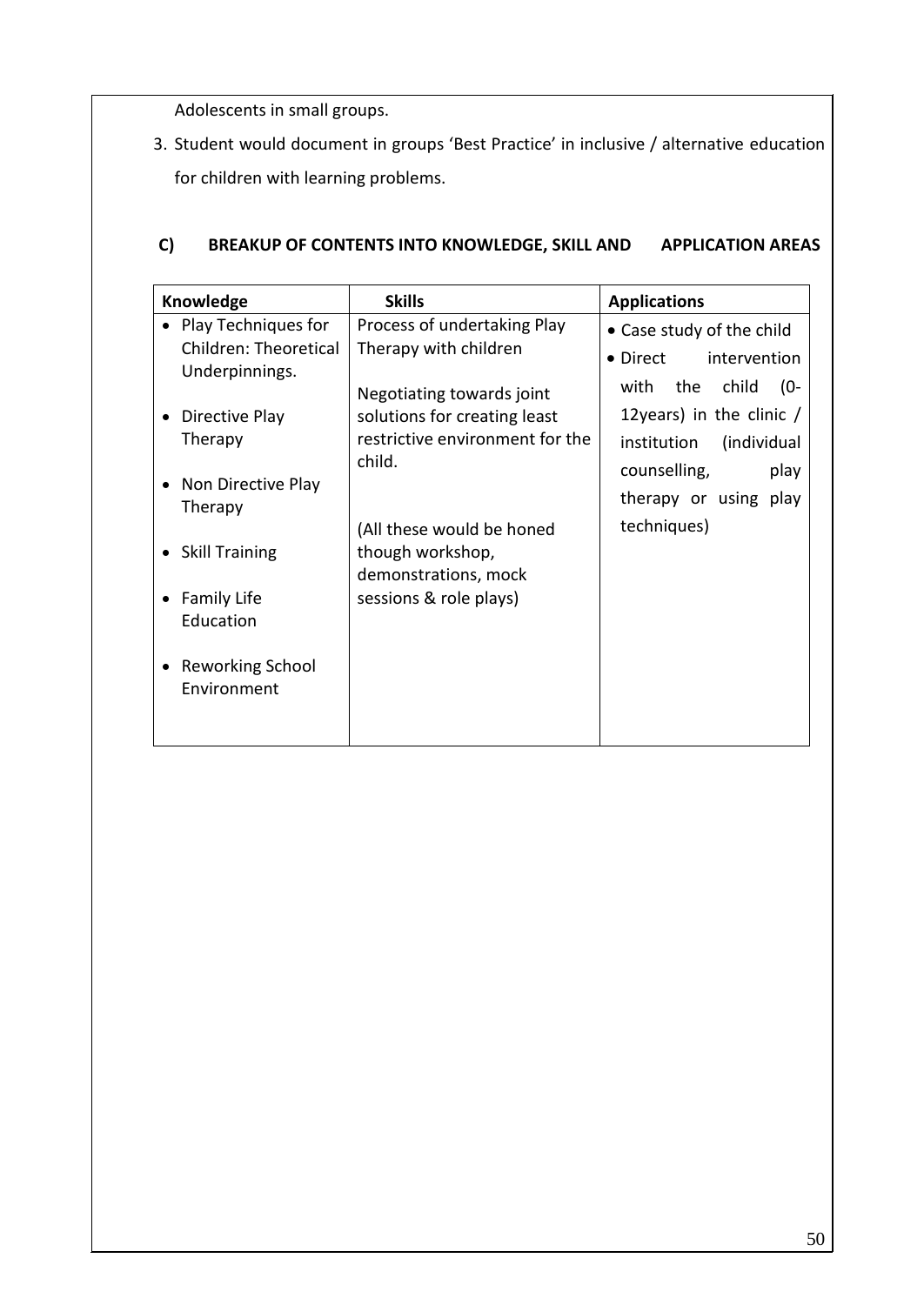**The future belongs to those who believe in the beauty of their dreams**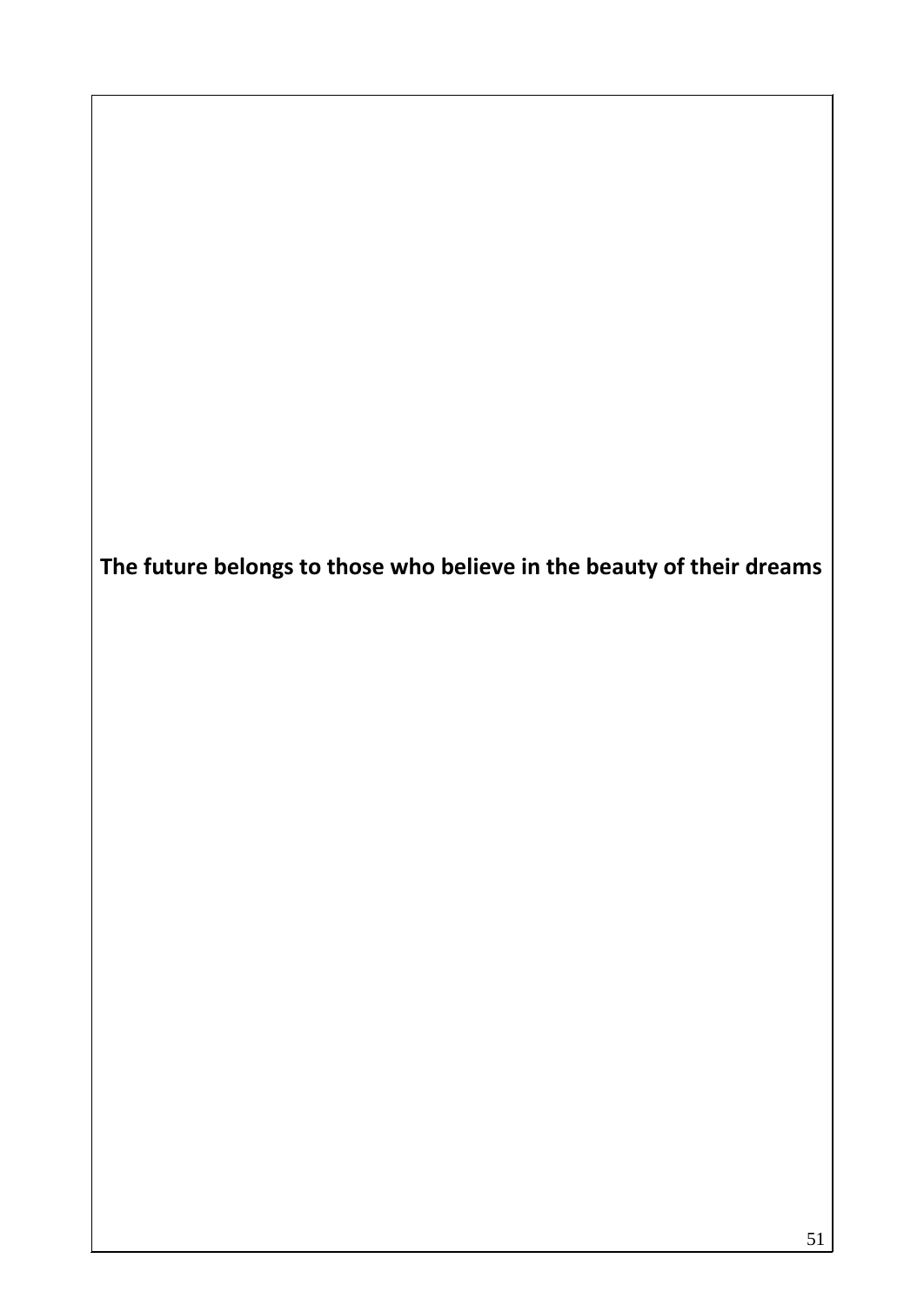### **LIST OF READINGS**

| Chazan M; Laing AF;<br>Jones J; Harper G.C &<br>Botton J                                 | ÷                         | Hoping Young Children with Behaviour Difficulties Great<br>Britain - 1983                                                    |
|------------------------------------------------------------------------------------------|---------------------------|------------------------------------------------------------------------------------------------------------------------------|
| Kapur, Malavika;<br>Bhola, Poornima                                                      | $\ddot{\phantom{a}}$      | Psychological Therapies with Children & Adolescents,<br>NIMHANS Bangalore 2001                                               |
| Orvaschal Helen<br>Faust, Jan & Hersen Michal                                            | $\ddot{\phantom{a}}$      | Handbook of Conceptualization of Treatment of Child<br>Psychopathology to Pergamon Netherlands -2001                         |
| Kaslow, Florence W.                                                                      | ÷                         | Comprehensive Handbook of Psychotherapy - Volume 3<br>(Interpersonal / Humanistic / existential), John Wiley &<br>Sons, 2002 |
| Gupta, Rajinder and Gupta,<br>Deepa Parry                                                | ÷                         | Children and Parents - Clinical Issues for Psychologists &<br>Psychiatrists, Whurr Publishers, 2003                          |
| Kendall, Philip C.                                                                       | $\mathbb{R}^{\mathbb{Z}}$ | Adolescent Therapy - Second edition<br>Child<br>and<br>(Cognitive-Behavioural Procedures), The Guilford Press,<br>2000       |
| Kathleen<br>Lane,<br>$L$ .;<br>Gresham,<br>Frank<br>$M_{\cdot}$<br>O'Shaughnessy, Tam E. | $\mathbb{R}^{\mathbb{Z}}$ | Interventions for Children 'with' or 'at risk' for Emotional<br>and Behavioural Disorders, Allyn and Bacon, 2002             |
| Goldstein, Jeffrey ed                                                                    | ÷.                        | Toys, Play and Child Development, Cambridges, New<br>York, 1994                                                              |
| Cattanch, Ann                                                                            | ÷                         | Play Therapy with Abused Children, Jessica, London, 1995                                                                     |
| West, Janet C                                                                            |                           | Child Centred Play Therapy, Arnold, London, 1996                                                                             |
| Cox, Maureen                                                                             | ÷.                        | The Pictorial World of the Child, Cambridge University<br>Press, 2005                                                        |
| Webb, Nancy Boyd.                                                                        |                           | Play Therapy with Children in Crisis, Guilford Press, New<br>York, 1991                                                      |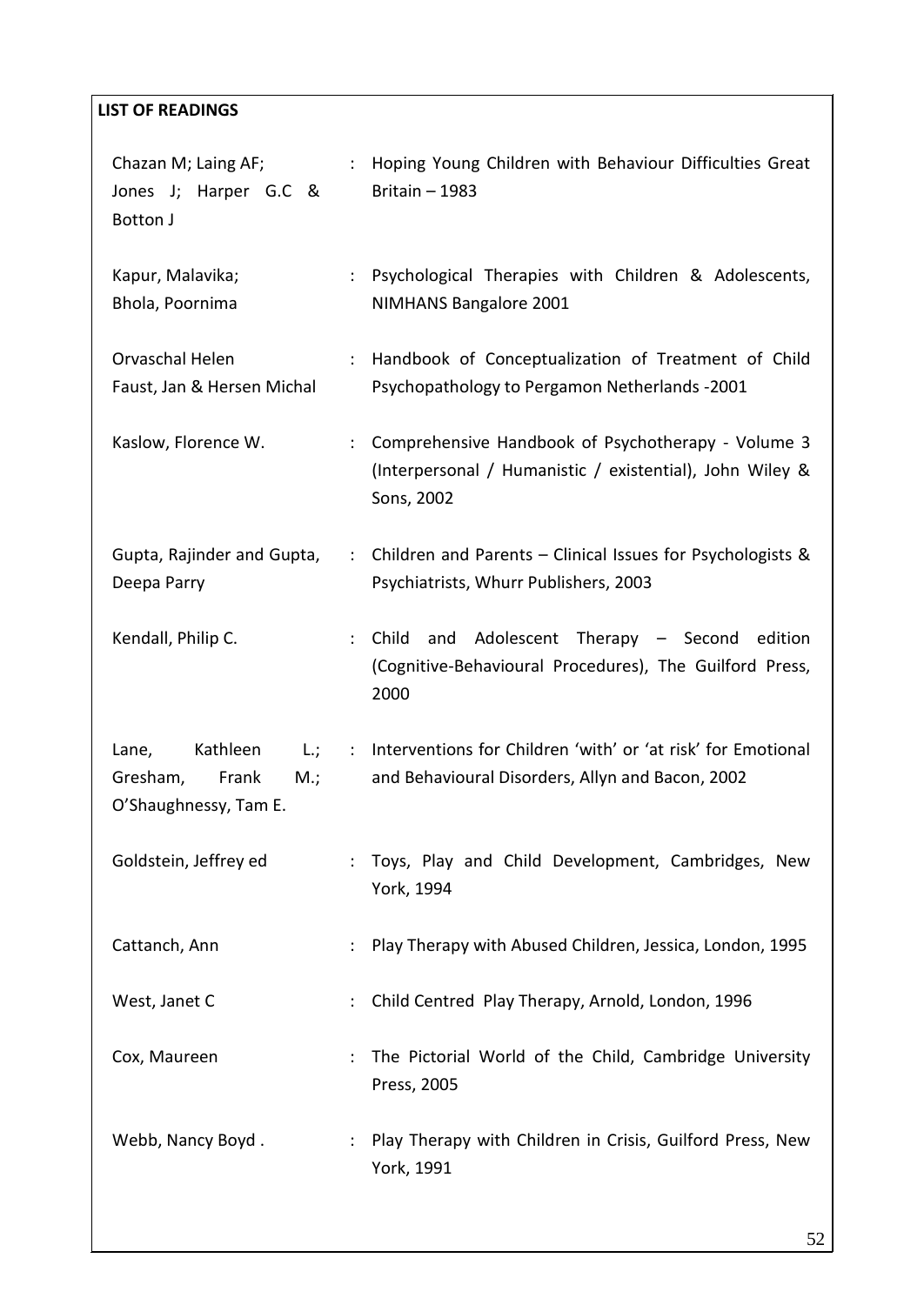| Kaduson, Heidi Gerard and<br>Schaefer, Charles E ed                               |                      | : Short Term Play Therapy for Children, Guilford, London,<br>2006                                                                                                                    |
|-----------------------------------------------------------------------------------|----------------------|--------------------------------------------------------------------------------------------------------------------------------------------------------------------------------------|
| Virginia M Axline                                                                 |                      | : Dibs - in Search of Self, Penguin - 1964                                                                                                                                           |
| Humphreys Tony                                                                    |                      | : Self Esteem the Key to your Child Future, New Leaf -<br>2002                                                                                                                       |
| Kumar, Subodh                                                                     | $\ddot{\phantom{a}}$ | Children with<br>Mental Retardation<br>and Associated<br>Disabilities, Kanishka, New Delhi, 2007                                                                                     |
| Spastic<br>Society<br>of<br>Tamilnadu                                             |                      | : Compilation of Readings in Special Education, Spastic<br>Society of Tamilnadu, Madras, 1995                                                                                        |
| Prof. Jayachandran P.<br>Prof. Vimala V                                           | $\ddot{\phantom{a}}$ | Madras Developmental Programme System, Vijay Human<br>Services, India - 1992                                                                                                         |
| <b>Tehal Kohli</b>                                                                |                      | Potage Basic Training Course for Early Stimulation of<br>Preschool Children in India - 1994                                                                                          |
| Venkatesan, Dr. S.                                                                |                      | Behavioural Assessment Scales for Indian Children with<br>Mentally Retardation (BASIC-MR), NIMH, Secunderabad,<br>Bangalore, 1992                                                    |
| Trevarthen;<br>Colwyn,<br>Kenneth, Aitken; Despine,<br>Papoudi; Jaqueline, Robart |                      | : Children with Autism - Diagnosis and Interventions to<br>Meet Their Needs (Second edition), Jessica Kingsley<br>Publishers, 1998                                                   |
| Chadha, Anupriya                                                                  |                      | Causes and Charateristics of Children with Learning<br>Difficulties: Training Manual for Teacher to Teach<br>Children with Learning Difficulties, Unistar Books,<br>Chandigarh, 2007 |
| Chadha, Anupriya                                                                  |                      | Helping Children Overcome Reading Difficulties: Training<br>Manual for Teachers to Teach Children with Learning<br>Difficulties, Unistar Books, Chandigarh, 2007                     |
| Chadha, Anupriya                                                                  |                      | Helping Children Overcome Writing Difficulties: Training<br>Manual for Teachers to Teach Children with Learning<br>Difficulties, Unistar Books, Chandigarh, 2007                     |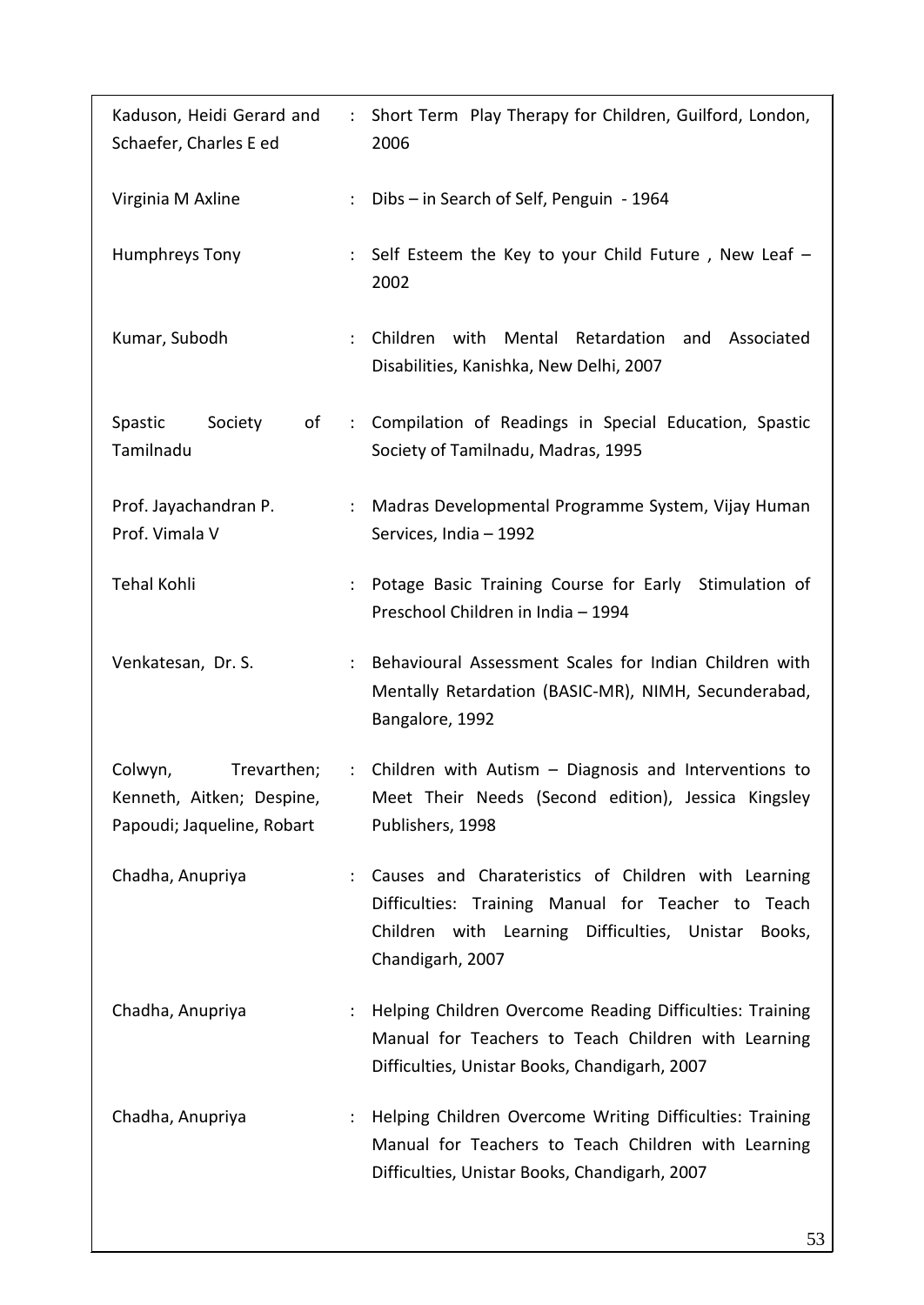| Chadha, Anupriya   | Helping Children Overcome Maths Difficulties: Training<br>÷<br>Manual for Teachers to Teach Children with Learning<br>Difficulties, Unistar Books, Chandigarh, 2007                     |
|--------------------|-----------------------------------------------------------------------------------------------------------------------------------------------------------------------------------------|
| Chadha, Anupriya   | Helping Children Overcome Attention Problems: Training<br>÷<br>Manual for Teachers to Teach Children with Learning<br>Difficulties, Unistar Books, Chandigarh, 2007                     |
| Chadha, Anupriya   | Helping Children Overcome Social and<br>Emotional<br>÷<br>Problems: Training Manual for Teachers to Teach<br>Children with Learning Difficulties, Unistar<br>Books,<br>Chandigarh, 2007 |
| Karanth, Prathibha | Children with Communication Disorders, Orient Black<br>÷<br>Swan, New Delhi, 2009                                                                                                       |
| <b>UNESCO</b>      | Handbook on Right to Education for Children with<br>÷<br>Disabilities, United Nations Educational Scientific and<br>Cultural Organization (UNESCO), New Delhi, 2007                     |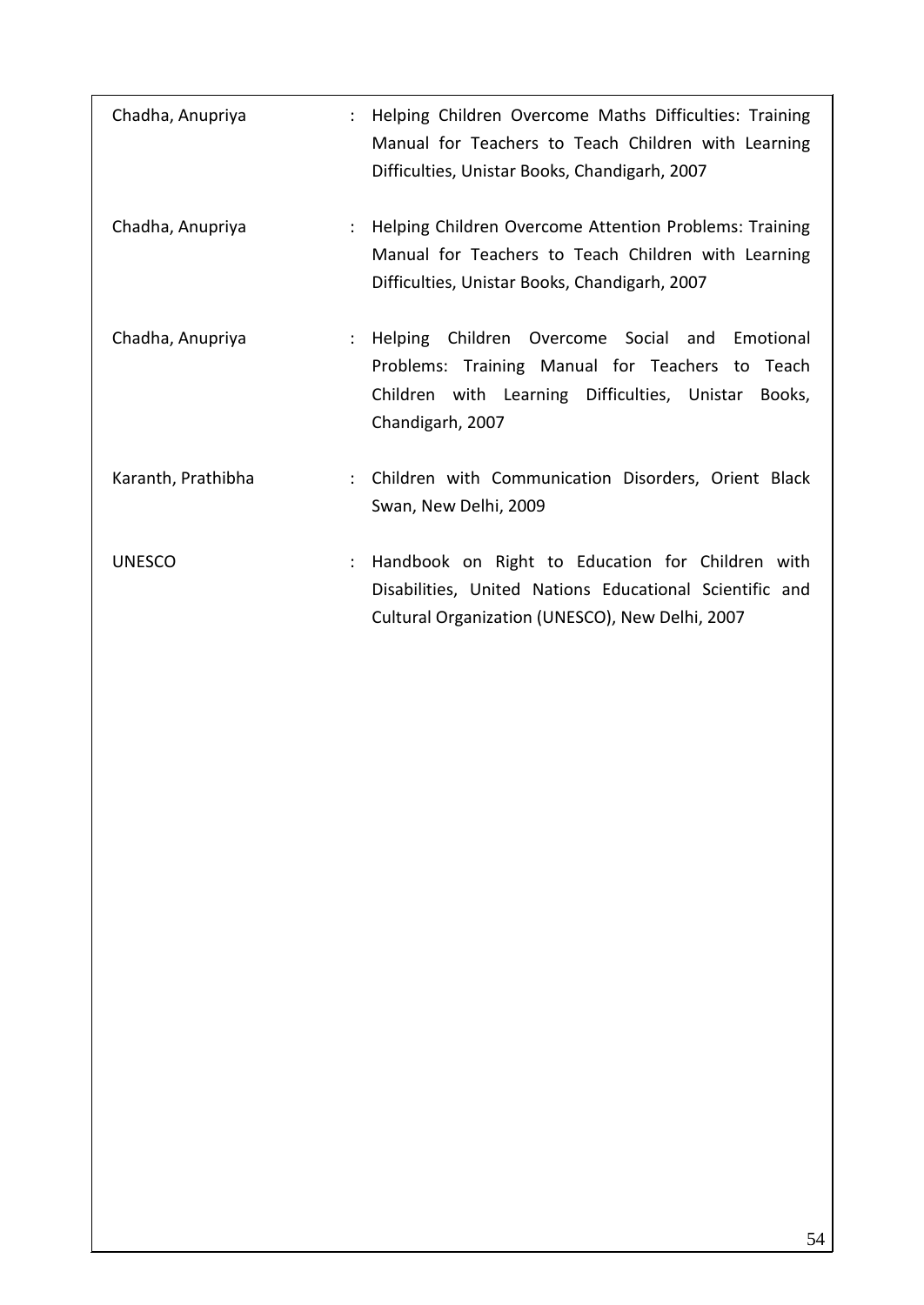# **National Institute of Public Cooperation and Child Development Course Content for Advanced Diploma in Child Guidance and Counselling**

## **Term II**

Paper code: EDGC108

Nomenclature of the Paper: **INTERVENTION FOR ADOLESCENTS**

Lectures: 3, Tutorial: 1, Practical's: 2 Total Credits: 6

### **I. OBJECTIVES**

- 1. To acquire beginning skills in undertaking Cognitive Behaviour Therapy with Adolescents.
- 2. To acquire beginning skills in undertaking Family Life Education with Adolescents
- 3. To acquire beginning skills in conducting Career Guidance and Counselling with Adolescents.
- 4. To develop an understanding of Group Counselling Technique

### **II. THEORY**

### **Unit 1 Cognitive Behaviour Therapy**

- Theoretical Underpinnings
- Basic Concepts of Cognitive Behaviour Therapy, Core Beliefs; Negative Automatic Thoughts; Thought Feeling Action Cycle; Cognitive Distortions
- Process of Cognitive Behaviour Therapy
- Case Conceptualization
- Mental Status Examination
- Identifying Cognitive Distortion

### **Unit 2 Cognitive Behaviour Therapy: Application**

- Cognitive Techniques of Interventions
- Behavioural Techniques of Intervention
- Matching Techniques to Common Problems of Adolescents: Anxiety, Depression and Common Developmental Issues
- Practice Guidelines
- Indications & Contraindications
- Documentation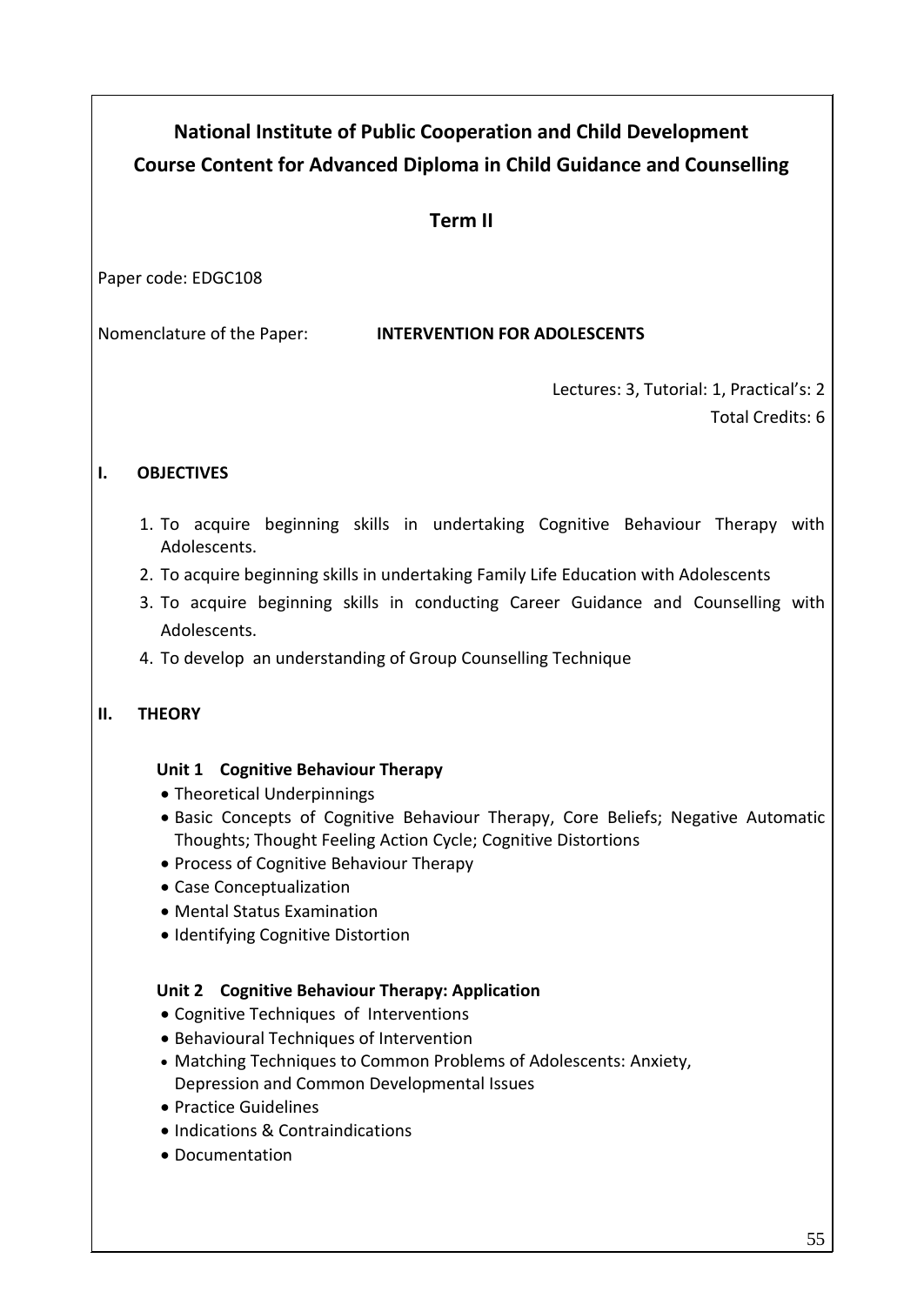#### **Unit 3 Family Life Education**

- Concept of Family Life Education and Scope
- Designing and Implementing of FLE Programme
- Sexuality & Gender (Self Development Workshop)
- Reproductive Health and HIV AIDS

#### **Unit 4 Career Guidance and Counselling**

- Need and Scope of Career Guidance
- Basic Concepts of Career Guidance : Characteristics of Career; World of Work; Influences on Career Choices
- Domain of Career Assessment : Interests; Aptitude; Personality ; Academic Profiling and Informal Methods
- Planning and Conducting Career Talks
- Individual Profiling
- Process of Career Counselling

#### **III. PRACTICAL**

#### **A) Field Work Tasks**

Student would:

- Conduct Career Talks
- Undertake Individual profiling of two students for undertaking Career Guidance
- Undertake Cognitive Behaviour Therapy with one or two adolescents

#### **B) Self Development Workshops**

- Sexuality and Gender
- Cognitive Beliefs
- Addressing Irrational Cognitive beliefs

#### **IV. SCHEME OF TEACHING**

#### **A) PROCESS OF DEVELOPING SKILLS**

- Student would be exposed to Techniques of Cognitive Behaviour Therapy through role plays, demonstrations and practice sessions.
- Skill workshops would be designed for conceptualizing a case, evolving working hypothesis & planning interventions through case studies and life presentation of cases being handled by students in the field.
- The student would be exposed to conducting career talks through mock sessions in class room & practice sessions in schools.
- The student would be familiarized with different measures for understanding career assessment of students.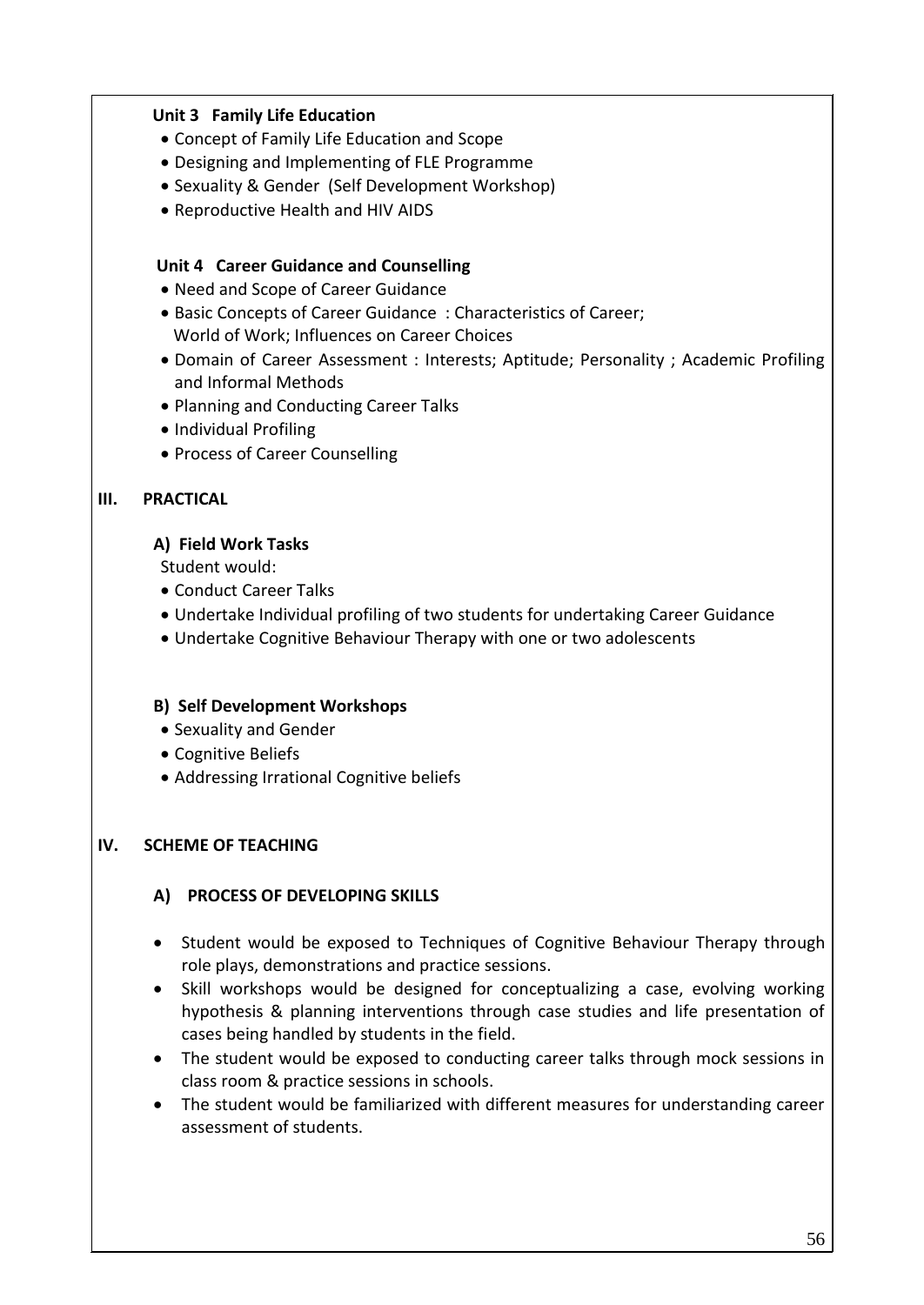Students would be exposed to the process of undertaking 'Skill Training' with children through simulations, role plays, demonstrations & practice sessions.

#### **B) APPLICATIONS**

- The student would be able to undertake Career Guidance with three students.
- The student would undertake CBT with 1 -2 Adolescents.
- The student would design a context specific Family Life Education Programme for Adolescents

#### **C) BREAKUP OF CONTENTS INTO KNOWLEDGE, SKILL AND APPLICATION AREAS**

| Knowledge                    | <b>Skills</b>                               | <b>Applications</b>      |
|------------------------------|---------------------------------------------|--------------------------|
| <b>CBT</b> Theoretical       | Skills of Cognitive Behaviour               | • Career Guidance and    |
| underpinning and Basic       | Therapy Assessment.                         | Profiling                |
| Concept and Techniques.      |                                             |                          |
| ,CBT-process                 | Case Studies for case                       | • Direct intervention    |
|                              | conceptualization                           | with the adolescents     |
| Application of CBT to        |                                             | (Practice<br>skill<br>of |
| common problems and          | Demonstration of Behavioural                | Cognitive Behaviour      |
| development mental           | & Cognitive Intervention                    | Therapy,<br>Supportive   |
| issues of adolescents        | through role plays, video                   | Counselling etc.)        |
|                              | feedback rehearsals.                        |                          |
| <b>Family Life Education</b> |                                             |                          |
|                              | Planning CBT Interventions                  |                          |
| <b>Group Counselling</b>     |                                             |                          |
|                              | Skills of conducting career                 |                          |
| <b>Career Guidance:</b>      | talks                                       |                          |
| Concept , Process of         |                                             |                          |
| Individual and Group         | Interpreting findings of                    |                          |
| Guidance                     | vocational profiling.                       |                          |
|                              | Collection of data on different<br>careers. |                          |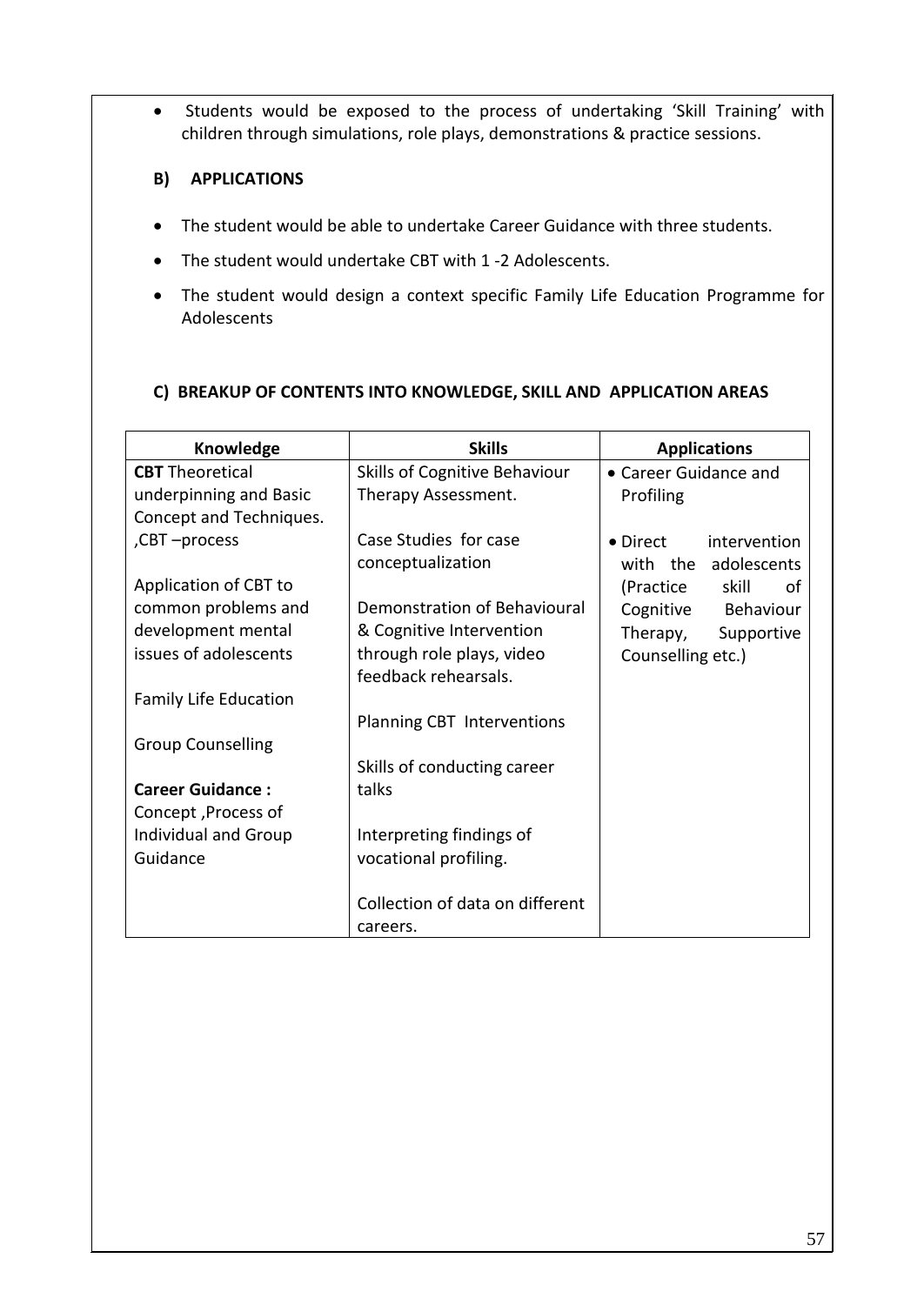### **LIST OF READINGS**

| Kapur, Malavika;<br>Bhole, Poornima                                   |                           | : Psychological Therapies with Children & Adolescents,<br>NIMHANS Bangalore - 2001                                                                      |
|-----------------------------------------------------------------------|---------------------------|---------------------------------------------------------------------------------------------------------------------------------------------------------|
| Orvaschal, Helen;<br>&<br>Faust,<br>Jan<br>Hersen,<br>Michal          |                           | : Handbook of Conceptualization of Treatment of Child<br>Psychopathology, Pergamon Netherlands -2001                                                    |
| Kaslow, Florence W ed and<br>Magnavita, Jefferey J ed                 | $\mathbb{Z}^n$            | Comprehensive Book of Psychotherapy - Volume 1, John<br>Wiley, New York, 2002                                                                           |
| Paterson, Terence ed                                                  | ÷.                        | Comprehensive Book of Psychotherapy – Volume 2, John<br>Wiley, New York, 2002                                                                           |
| Kaslow, Florence W ed                                                 | ÷.                        | Comprehensive Book of Psychotherapy - Volume 3, John<br>Wiley, New York, 2002                                                                           |
| Kaslow, Florence W ed                                                 | ÷.                        | Comprehensive Book of Psychotherapy - Volume 4, John<br>Wiley, New York, 2002                                                                           |
| Hawton, Keith; Salkoviskis,<br>Paul M.; Kirk, Joan; Clark,<br>David M | $\ddot{\phantom{a}}$      | Cognitive Behaviour Therapy for Psychiatric Problems: A<br>Practical Guide, Oxford University Press                                                     |
| Walker, C. Eugene                                                     |                           | Learning to Relax<br>John Wilay & Sons Inc., U.S.A                                                                                                      |
| Resource Material at CGC                                              | $\mathbb{R}^{\mathbb{Z}}$ | <b>CBT: Conceptual Issues and Therapies</b>                                                                                                             |
| Lidley DR,<br>Marx Brian P.,<br>Heimberg Richard G.,                  |                           | Making Cognitive Behavioural Therapy Work: Clinical<br>Process for New Practitioners, Guilford Press, New York -<br>2005                                |
| Wright, Jesse H.                                                      |                           | Learning Cognitive Behavior Therapy - An Illustrated<br>Guide, American Psychiatric Publishing Inc. London, 2006<br>(Resource book with unit)           |
| Stallard, Paul                                                        | $\ddot{\phantom{0}}$      | Think Good - Feel Good: A Cognitive Behaviour Therapy<br>Workbook for Children and Young People, John Wiley and<br>Sons, 2002 (Resource book with unit) |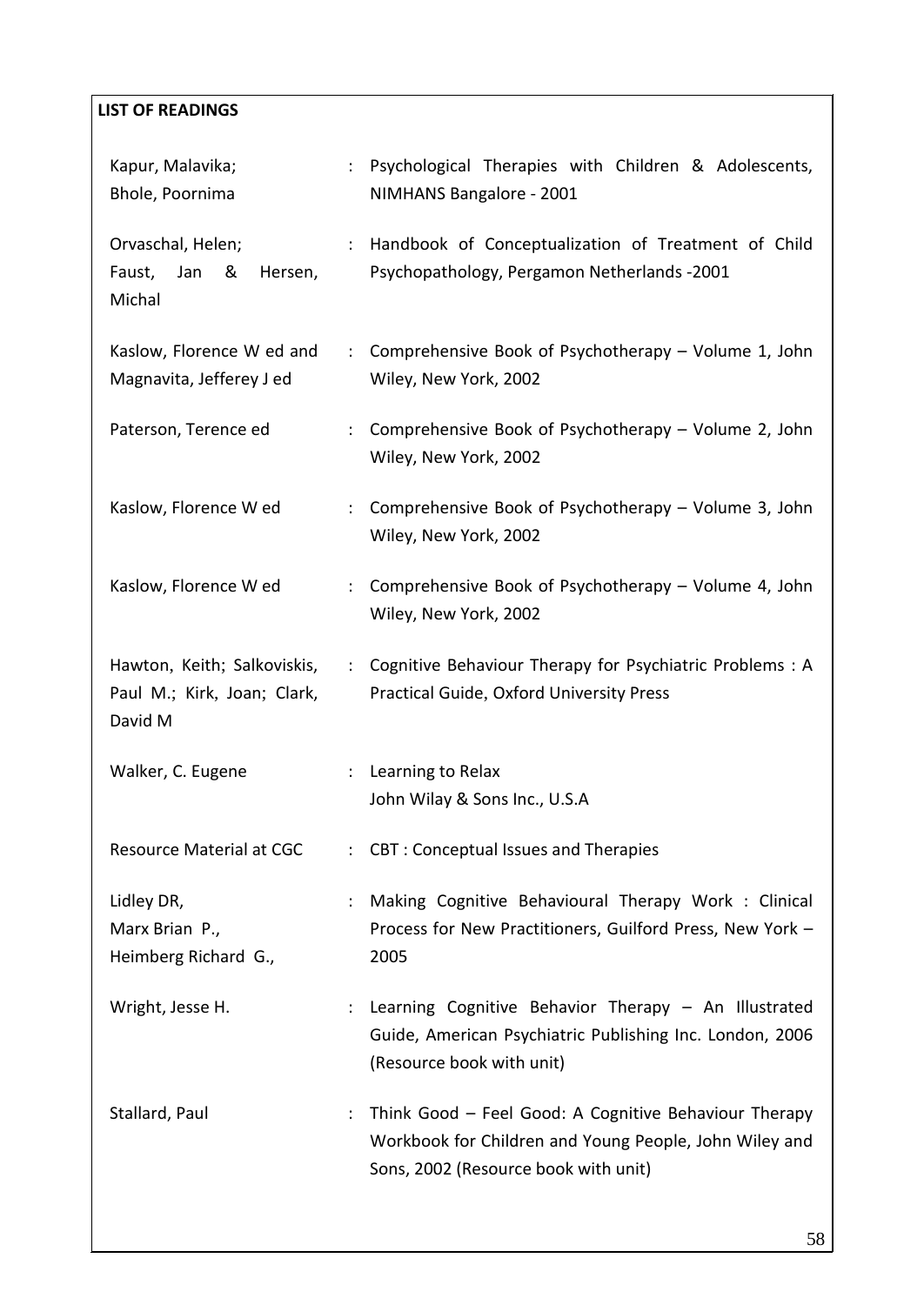| MC Mullin, Rian E                                                   | $\ddot{\phantom{0}}$ | The New Handbook of Cognitive Therapy Techniques, W.<br>W. Norton, New York, 2000                                                                                                         |
|---------------------------------------------------------------------|----------------------|-------------------------------------------------------------------------------------------------------------------------------------------------------------------------------------------|
| Kendall, Phillips C ed                                              | $\ddot{\phantom{a}}$ | Child and Adolescent Therapy: Cognitive Behavioural<br>Procedures, Guilford, New York, 2000                                                                                               |
| Leahy, Robert L                                                     |                      | Cognitive Therapy Techniques, Guilford, New York, 2003                                                                                                                                    |
| Beck, Judith S                                                      |                      | Cognitive Therapy for Challenging Problems: What To Do<br>When the Basic Don't Work, Guilford, New York, 2005                                                                             |
| <b>NIPCCD</b>                                                       |                      | National Convention of Family Life Education: Emerging<br>Challenges, NIPCCD, New Delhi-1998                                                                                              |
| <b>CEDPA</b>                                                        |                      | Choose a Future, CEDPA India Office, New Delhi - 2001                                                                                                                                     |
| Dept. of Education & Delhi<br><b>State Aids Control Society</b>     |                      | : YUVA School Adolescent Education Programme-2005                                                                                                                                         |
| Arulmani G & Arulmani<br>Sonali Nag                                 |                      | : Career Counselling : A Handbook , Tata Mcgraw Hill<br>Publishing Company Limited, New Delhi-2005                                                                                        |
| <b>TARSHI</b>                                                       | $\ddot{\phantom{0}}$ | Basic and Beyond, TARSHI, New Delhi, 2006                                                                                                                                                 |
| The<br>Centre<br>Development<br>and<br><b>Population Activities</b> |                      | for : HIV / AIDS Awareness and Family Life Education Training<br>Manual for Street Educators English, The Centre for<br>Development and Population Activities, India Office, New<br>Delhi |
| MAMTA, Health Institute<br>for Mother and Child                     | ÷.                   | Supplementary Reading for Facilitators on Sexuality,<br>Gender and Young People (Second Edition), MAMTA,<br>Health Institute for Mother and Child, New Delhi, 2006                        |
| Duane ; Brooks<br>Brown<br>Linda and Associates                     |                      | Career Choices & Development: Applying Contemporary<br>Theory to Practice Jossey Bass Publishers San Frances Co.<br>$-1990$                                                               |
| Kochar S.K.                                                         |                      | Educational and Vocational Guidance for Secondary<br>School Students, Sterling Publisher Pvt. Ltd, New Delhi -<br>1984                                                                    |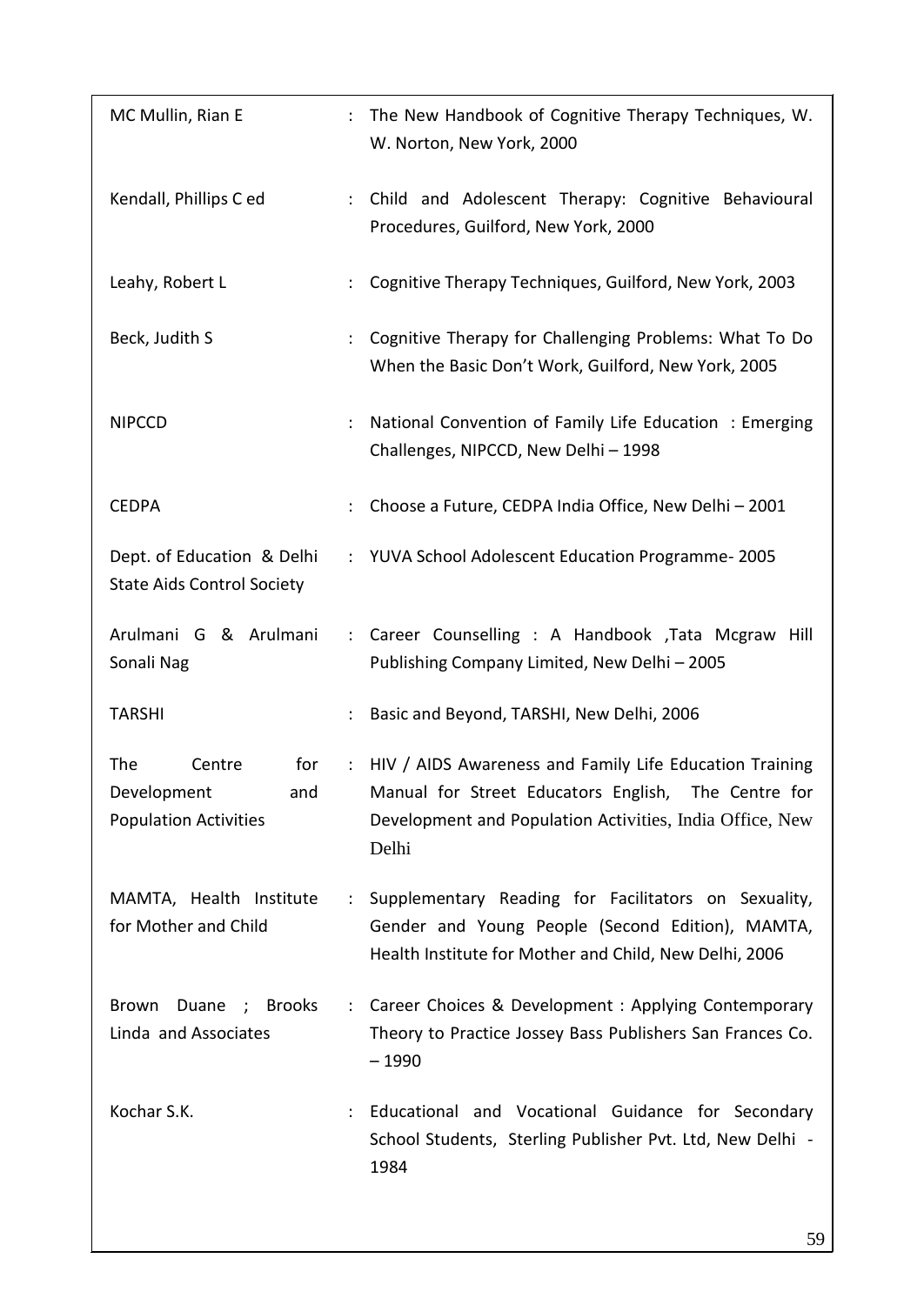| Albuquerque, Usha |                                             |  |                                            |  |  | : The Penguin India Career Guide: The Humanities |
|-------------------|---------------------------------------------|--|--------------------------------------------|--|--|--------------------------------------------------|
|                   |                                             |  | (Volume-I), Penguin Books, New Delhi, 2000 |  |  |                                                  |
| Albuquerque, Usha |                                             |  |                                            |  |  | : The Penguin India Career Guide: The Humanities |
|                   | (Volume-II), Penguin Books, New Delhi, 2000 |  |                                            |  |  |                                                  |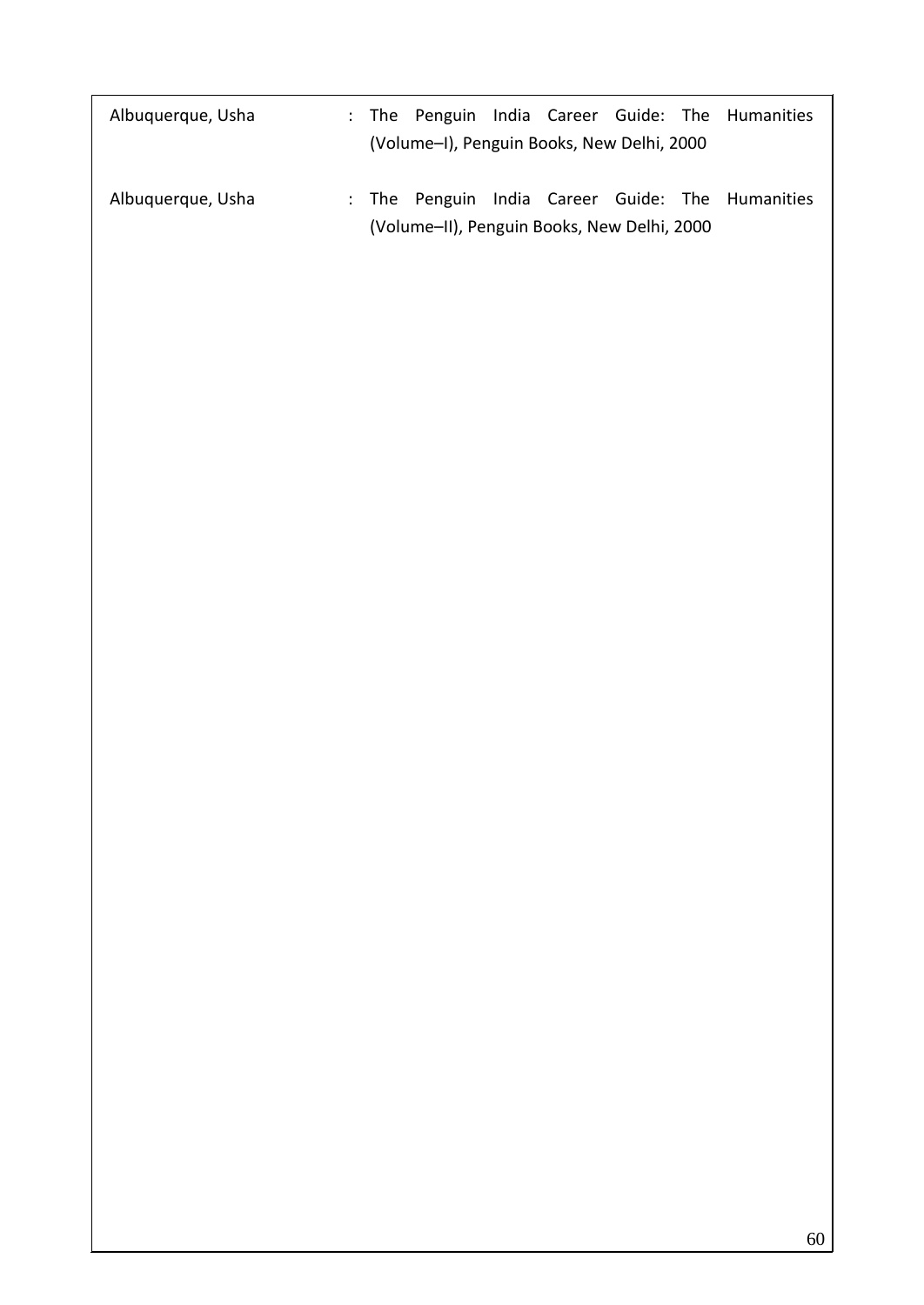| <b>National Institute of Public Cooperation and Child Development</b>                                                                                                                                                      |  |  |  |  |
|----------------------------------------------------------------------------------------------------------------------------------------------------------------------------------------------------------------------------|--|--|--|--|
| <b>Course Content for Advanced Diploma in Child Guidance and Counselling</b>                                                                                                                                               |  |  |  |  |
| Term I                                                                                                                                                                                                                     |  |  |  |  |
|                                                                                                                                                                                                                            |  |  |  |  |
| Paper code: EDGC109                                                                                                                                                                                                        |  |  |  |  |
| Nomenclature of the Paper:<br><b>INTEGRATING INTERVENTIONS</b>                                                                                                                                                             |  |  |  |  |
| Lectures: 3, Tutorial: 1, Practical's:2<br>Total Credits: 6                                                                                                                                                                |  |  |  |  |
| <b>OBJECTIVES</b><br>ı.                                                                                                                                                                                                    |  |  |  |  |
| 1. To integrate assessment and therapeutic intervention skills in context of the<br>situation, need and age.<br>2. To design, monitor and evaluate mental health interventions at individual, group or<br>community level. |  |  |  |  |
| П.<br><b>THEORY</b>                                                                                                                                                                                                        |  |  |  |  |
| Unit 1<br><b>Planning School Mental Health Programme</b><br>• Concept                                                                                                                                                      |  |  |  |  |
| • WHO Model of School Mental Health<br>• Need Assessment Strategies                                                                                                                                                        |  |  |  |  |
| • Designing the Services                                                                                                                                                                                                   |  |  |  |  |
| • Pedagogy for Training                                                                                                                                                                                                    |  |  |  |  |
| • Developing Workshops for Parents and Teachers                                                                                                                                                                            |  |  |  |  |
| Planning Intervention for Children: Clinical Work at CGC/ AGSC<br>Unit 2<br>• Conceptualizing Assessment                                                                                                                   |  |  |  |  |
| • Integrating Assessment to reach Diagnostic Workup                                                                                                                                                                        |  |  |  |  |
| • Planning Interventions                                                                                                                                                                                                   |  |  |  |  |
| Unit 3<br><b>Planning Intervention for Children in Difficult Circumstances</b><br>• Understanding impact of Trauma and Abuse on Children                                                                                   |  |  |  |  |
| • Planning intervention for children affected by trauma and abuse                                                                                                                                                          |  |  |  |  |
| • Issues in Pre & Post Adoptive Counselling of Parents                                                                                                                                                                     |  |  |  |  |
| • Supportive Counselling<br>• Crisis Intervention                                                                                                                                                                          |  |  |  |  |
|                                                                                                                                                                                                                            |  |  |  |  |
|                                                                                                                                                                                                                            |  |  |  |  |
|                                                                                                                                                                                                                            |  |  |  |  |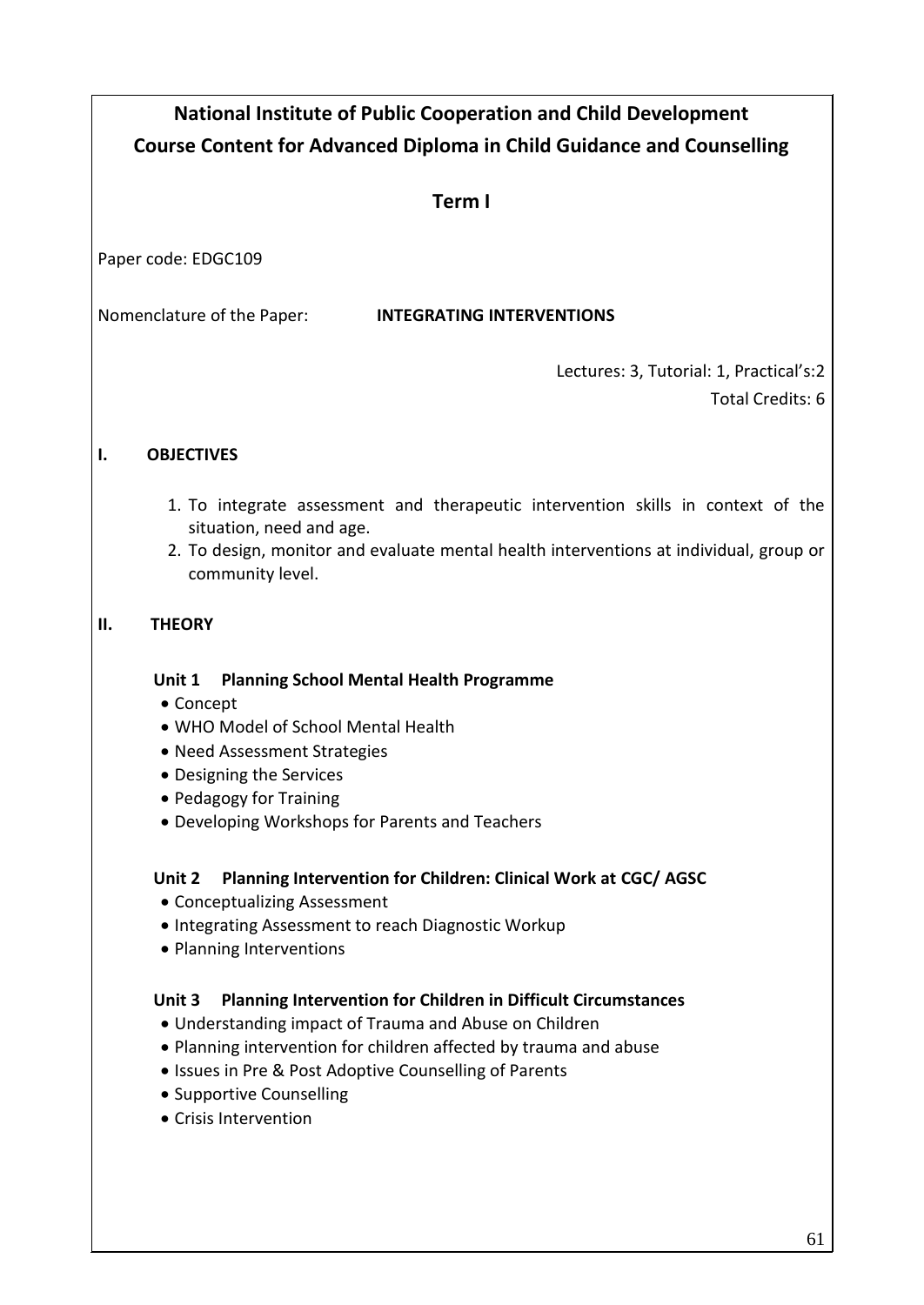### **Unit 4 Ethical Issues in Counselling**

- Role of an Effective Counsellor
- Conceptual Framework for Ethical Decision Making
- Good Practices of Counselling Services in School
- Application of Ethical considerations ( Simulated Exercises)

### **III. PRACTICAL**

### **A) Field Work Tasks**

- Undertaking supportive interventions for Children in Difficult Circumstances.
- Undertaking interventions with children with learning and behaviour problems in Child Guidance Centre and Adolescents Guidance Service Centre.

### **B) Self Development Workshops**

- Stress Management
- Child Sexual Abuse

### **IV. SCHEME OF TEACHING**

### **A) PROCESS OF DEVELOPING SKILLS**

The paper is essentially a skill based one wherein the student would integrate assessment and interventions learnt across papers to address issues, concerns and problems of children at individual, group and community level. The students will practice these skills during their placements in Clinics, Schools and Institutions for children in difficult circumstances. The students would be provided individualized supervision through faculty and outside professionals. Skill workshops would also be conducted to facilitate the students to integrate frameworks of assessments and interventions.

### **B) APPLICATIONS**

The students would be given the following assignments to apply the key skills learnt during the programme:

- The student would formulate Intervention plans for two children with (Diagnostic workup given) Learning & Behaviour Problem
- The student would design an Individual & Group Intervention for children who are trafficked or are affected by violence or abuse.
- The student would identify 'best practice' of interventions with children in difficult circumstances based on field work experiences
- The student would evolve school mental health programme in context of study of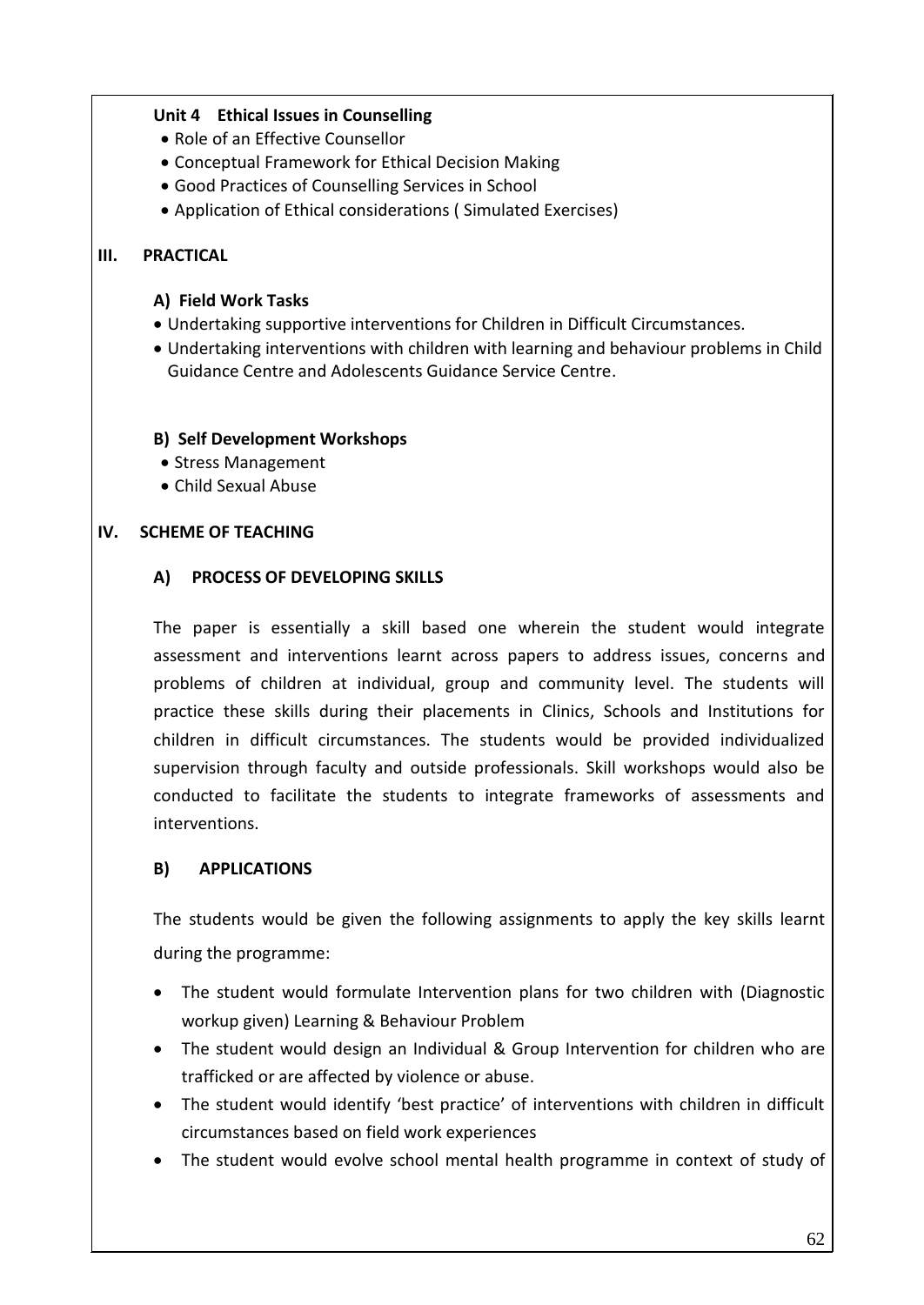their school.

- The student would Design Training Sessions / Modules along specific data collected during Training Need Assessment
- Students would plan workshops in small groups on positive parenting in a school setting.
- Developing career guidance service.

| Knowledge                     | <b>Skills</b>                               | <b>Applications</b>               |
|-------------------------------|---------------------------------------------|-----------------------------------|
| Planning & Organizing         | Workshop on Need<br>$\bullet$               | • Case Study of Self              |
| Workshop                      | Assessment & Designing                      | • Undertake supportive            |
|                               | Training for Parent and                     | interventions<br>for              |
| <b>Planning Interventions</b> | <b>Teachers</b>                             | difficult<br>children<br>in       |
| for Children with             |                                             | circumstances                     |
| Learning & Behaviour          | <b>Sensitization Workshops</b><br>$\bullet$ | $\triangleright$ Design and       |
| Problems                      | to understand impact of                     | implement context                 |
|                               | Trauma, Abuse and                           | specific Family Life              |
| <b>Planning Interventions</b> | Neglect,                                    | Education                         |
| for Children in Difficult     |                                             | Programme for                     |
| Circumstances                 | Workshop on issues of<br>$\bullet$          | Children &                        |
|                               | Pre adoptive & Post                         | Adolescents                       |
| <b>Planning School Mental</b> | <b>Adoptive Counselling</b>                 | $\triangleright$ Designing<br>and |
| Health Programme              |                                             | implementing<br>need              |
|                               | Workshops on<br>$\bullet$                   | based Training                    |
| Ethical Issues in             | <b>Integrating Assessments</b>              | $\triangleright$ Any other        |
| Practice                      | to draw intervention                        |                                   |
|                               | plans                                       |                                   |

#### **C) BREAKUP OF CONTENTS INTO KNOWLEDGE SKILL AND APPLICATION AREAS**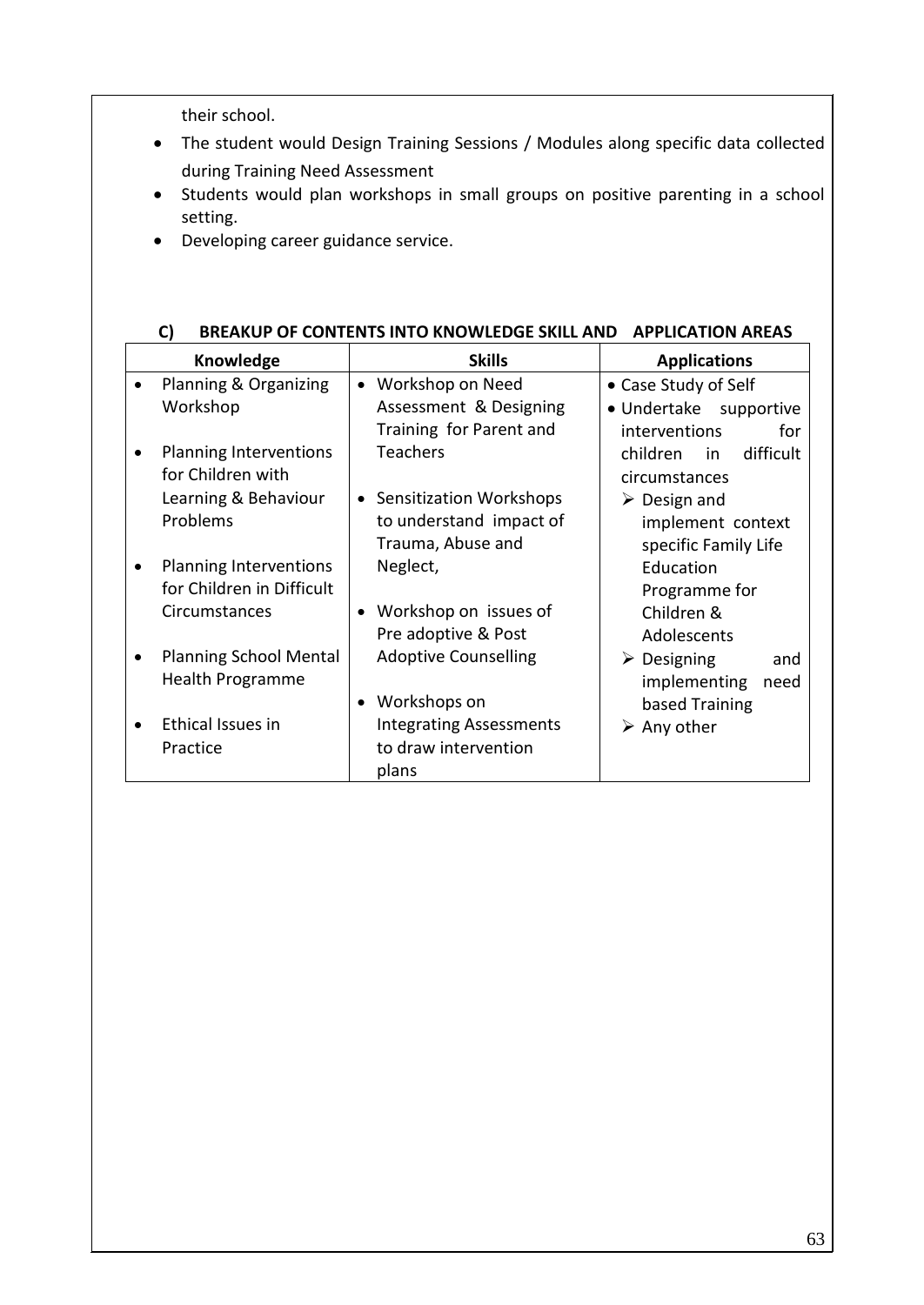**"Three things are necessary to make every man great. Conviction in the power of goodness. Absence of jealousy and suspicion. Helping all who are trying to be good and do good".**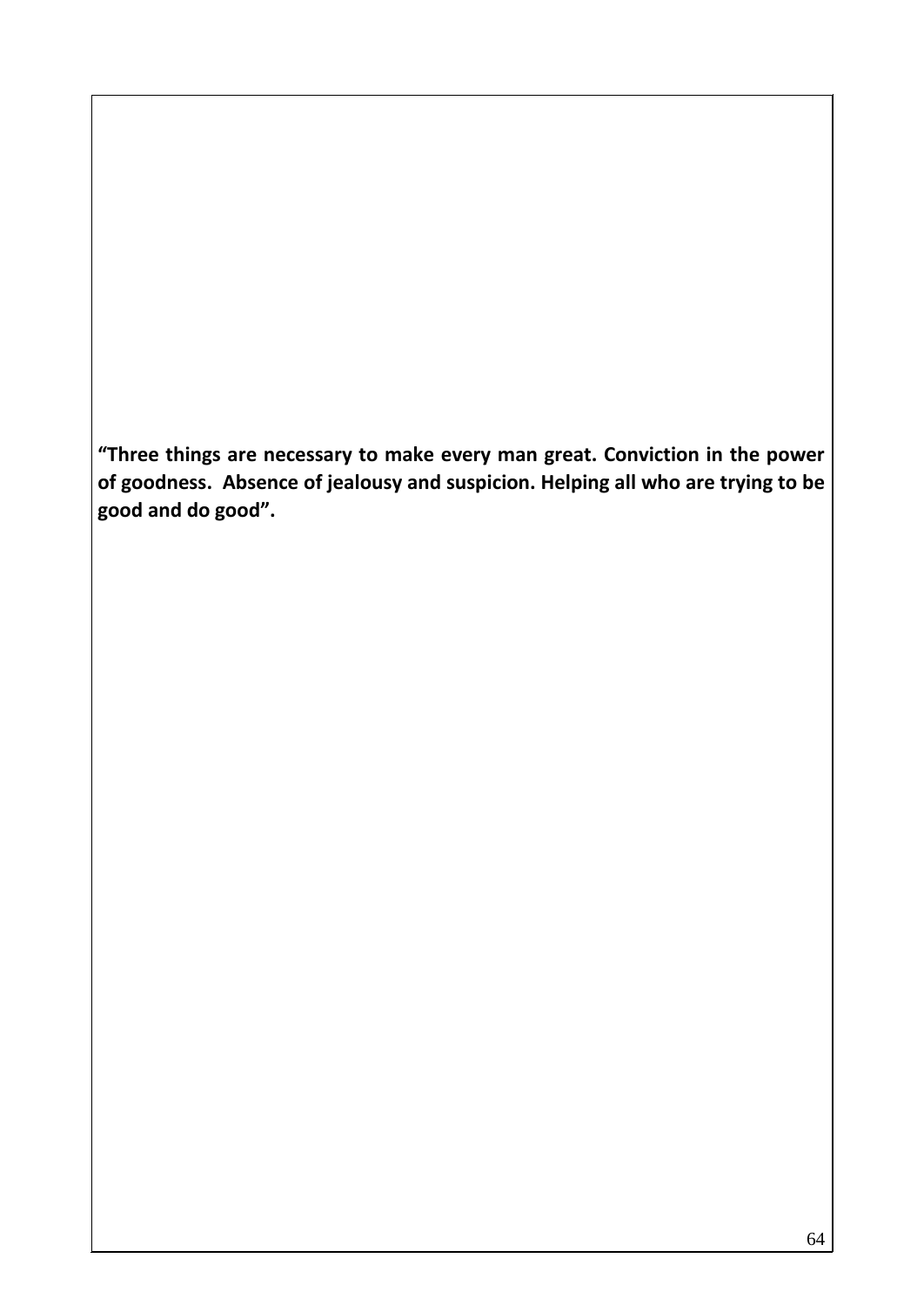| <b>LIST OF READINGS</b>                                         |                                            |                                                                |
|-----------------------------------------------------------------|--------------------------------------------|----------------------------------------------------------------|
| Kapur, Malvika                                                  | Delhi - 1997                               | Mental Health in Indian Schools, Sage Publications India, New  |
| Gandhi, Anjali                                                  | 1990                                       | School Social Work, Common Wealth Publishers, New Delhi -      |
| <b>WHO</b>                                                      |                                            | Mental Health Programmes in Schools, WHO, Geneva -1994         |
| Rajiv Gandhi Institute<br>Contemporary<br>for<br><b>Studies</b> |                                            | School Counselling Services : An Agenda in Education - 2002    |
| <b>NIPCCD</b>                                                   | Country, NIPCCD 2004                       | Consultation Meet on Upscaling Child Guidance Services in the  |
| Saxena, Alka                                                    | Delhi - 2006                               | Organization of Counselling Services, Rajat Publications, New  |
| Bhargava, Vinita                                                |                                            | Adoption in India, Sage Publication Ltd, New Delhi - 2005      |
| <b>NIPCCD</b>                                                   | Delhi - 2006                               | Guidebook for Prospective Adoptive Families, NIPCCD, New       |
| RAHI                                                            | 1999                                       | The House I Grew Up in, Survivor Communications (RAHI) -       |
| Everett, Barbara;<br>Gallop, Ruth                               | Publication, U.K - 2001                    | The Link Between Childhood Trauma & Mental Illness, Sage       |
| Raucker;<br>Claire,<br>D,<br><b>Burke</b>                       | India, New Delhi, 1992                     | : Counseling Survivors of Child Sexual Abuse, Sage Publication |
| Virani, Pinki                                                   | Bitter Chocolate, Penguin, New Delhi, 2000 |                                                                |
| Simon, Dave                                                     | Jessica, London, 1998                      | Guiding Recovery from Child Sexual Abuse: Horizons of Hope,    |
| Wickham,<br>Randall<br>Easton<br>and<br>West,<br>Janet          | India, New Delhi, 2002                     | Therapeutic with Sexually Abuse Children, Sage Publication     |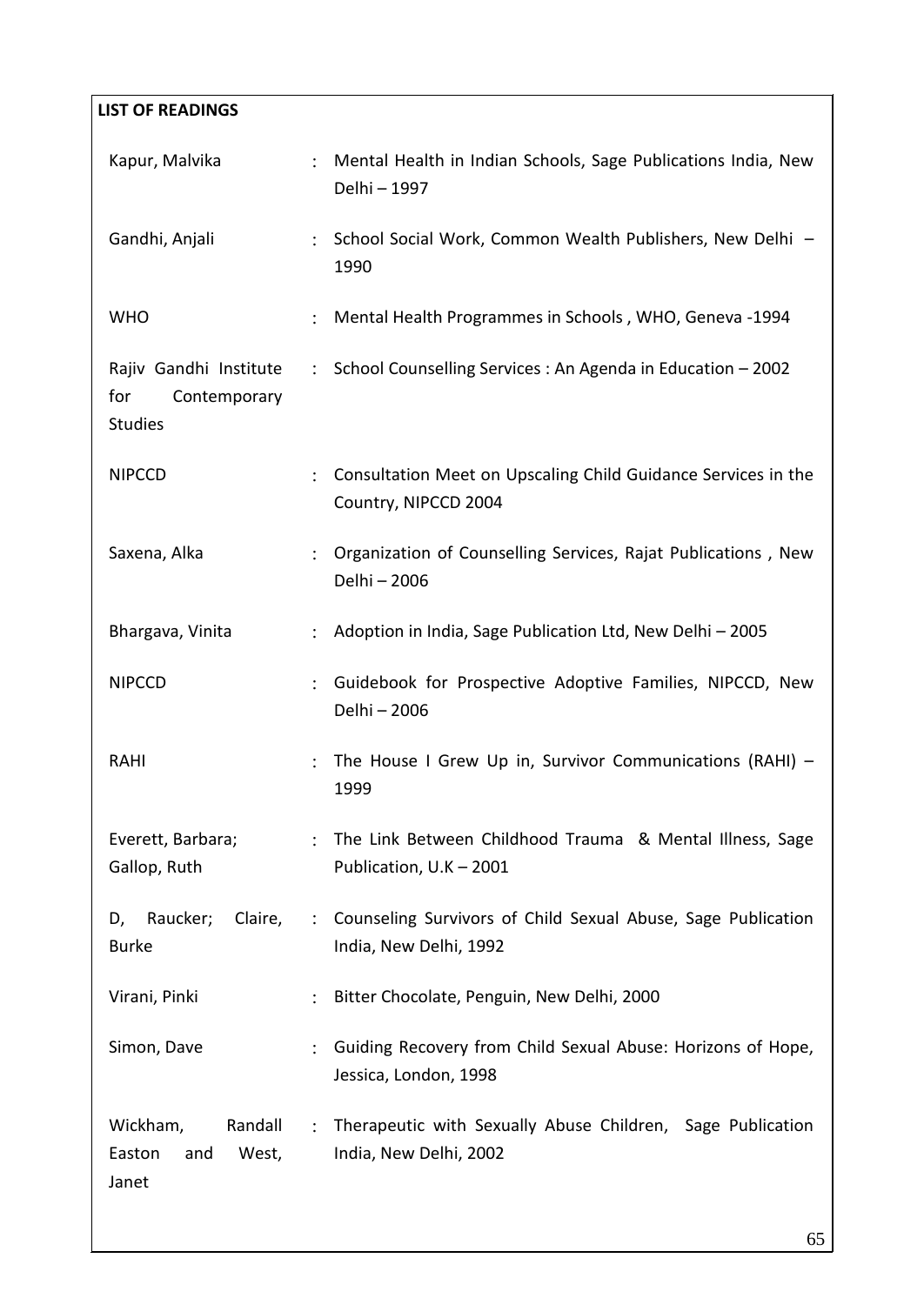| Friedrich, William N.                                            | ÷                     | Psychological Assessment of Sexually Abused Children and<br>Their Families, Sage Publications, Thousand Oaks, 2002       |
|------------------------------------------------------------------|-----------------------|--------------------------------------------------------------------------------------------------------------------------|
| UNICEF & Ministry of<br>&<br>Child<br>Women<br>Development (GOI) | $\mathbb{Z}^{\times}$ | Counselling Services for Child Survivors of Trafficking<br>UNICEF & Ministry of Women & Child Development, GOI -<br>2006 |
| Milano M. and Ullius<br>D.                                       | ÷                     | Designing Powerful Training, Jossey - Bass Pfeiffer San<br>Francisco - 1998                                              |
| <b>Truelove Steve</b>                                            | ÷                     | Training in Practice, Blackwell, U.K - 1997                                                                              |
| Thompson Charles L<br>Rudolph Linda B.                           | $\mathbf{L}$          | Counselling Children, Publishing Company Brooks / Olen - 1983                                                            |
| Walker, C.E & Roberts<br>MC                                      |                       | : A Handbook of Clinical Psychology, John Wiley & Son - 1992                                                             |
| Arulmani<br>&<br>G<br>Arulmani Sonali Nag                        |                       | : Career Counselling : A Handbook Tata Mc Graw Hill Publishing<br>Company Limited, New Delhi-2004                        |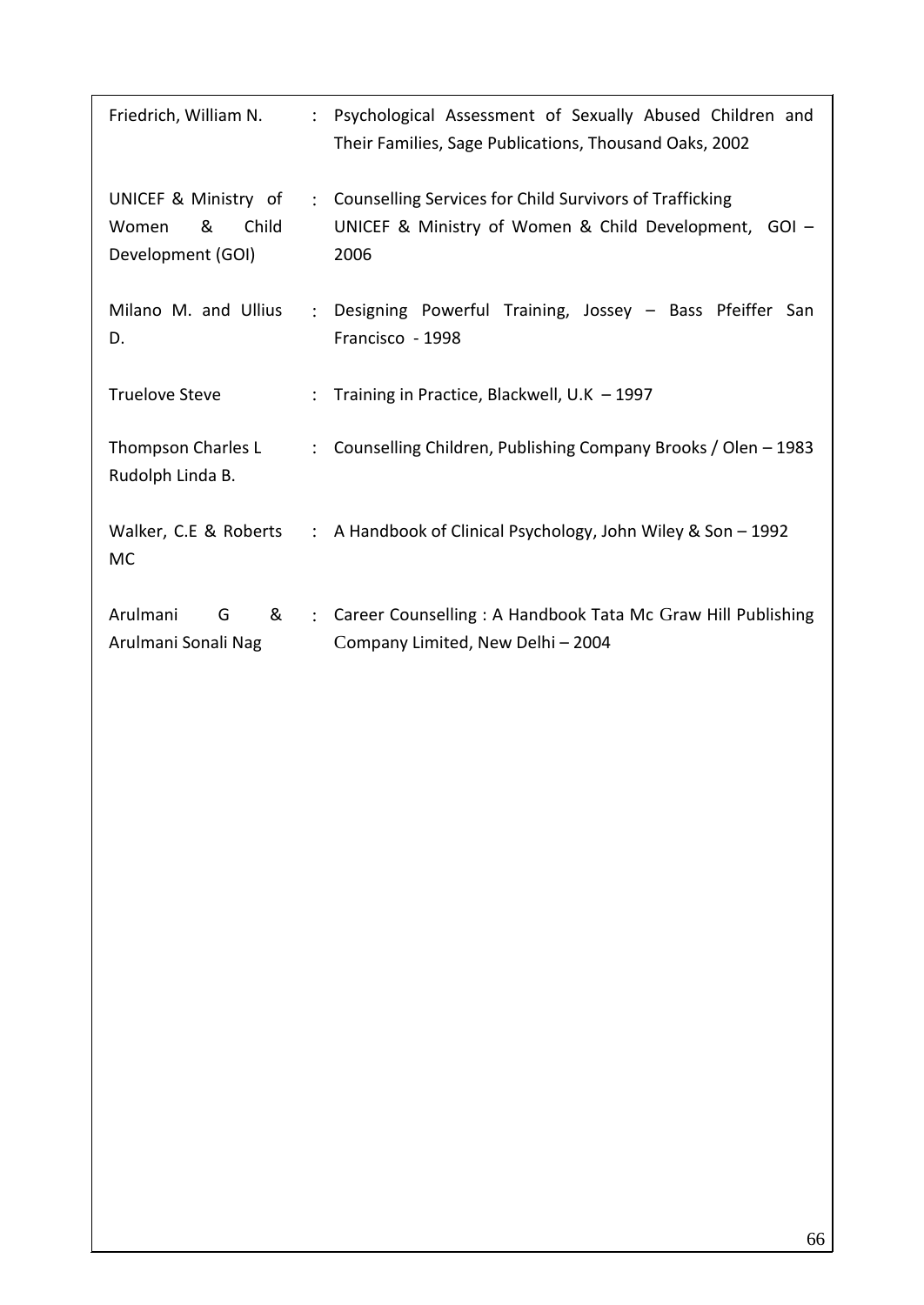**Course Transaction**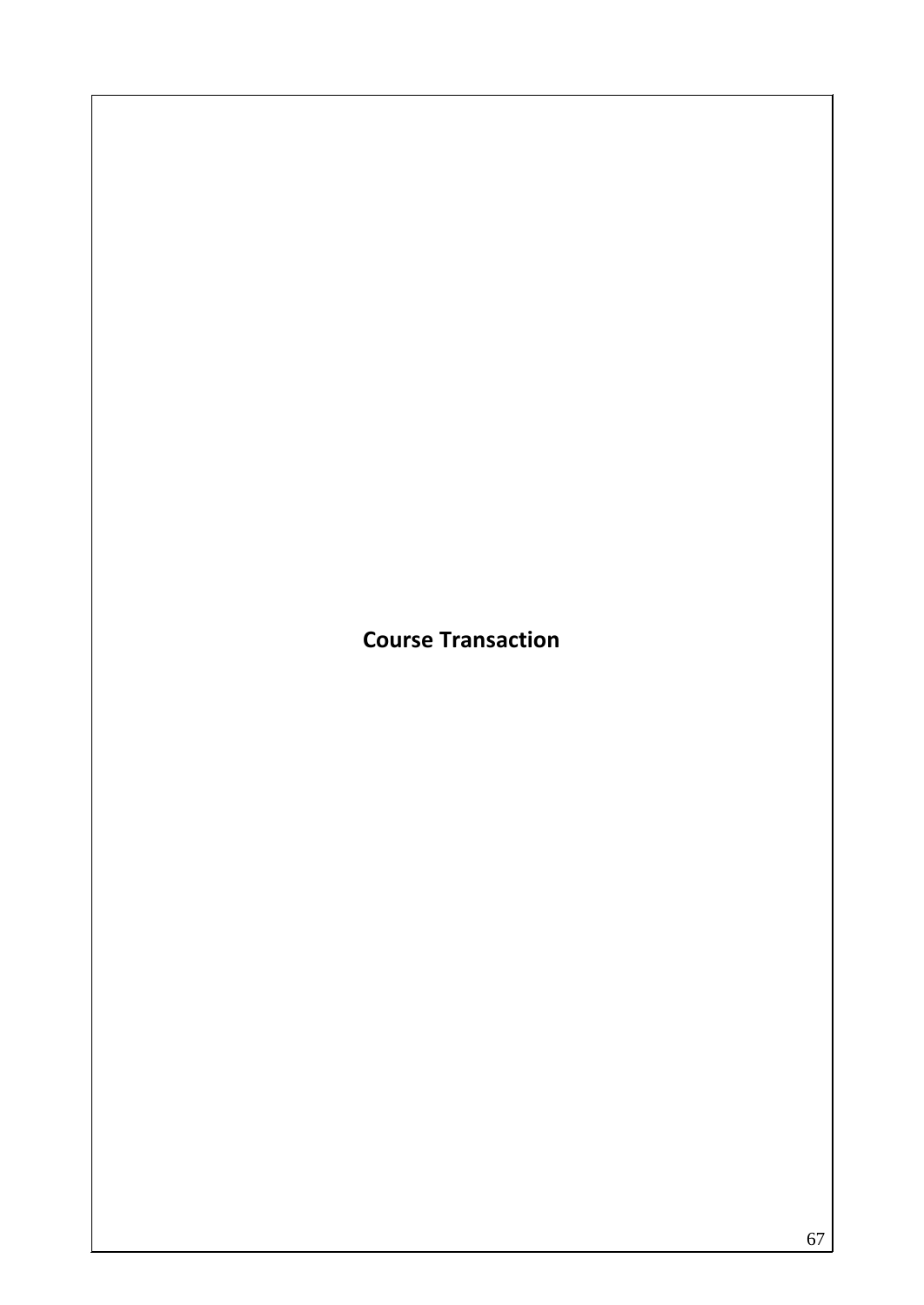| Time – Line for Academic Session 2012-13                  |                                              |                               |  |  |  |  |
|-----------------------------------------------------------|----------------------------------------------|-------------------------------|--|--|--|--|
| <b>First Term</b>                                         | <b>Duration</b>                              |                               |  |  |  |  |
|                                                           | From                                         | To                            |  |  |  |  |
| <b>First Term</b>                                         | Wednesday, 01August, 2012                    | Friday, 14 December, 2012     |  |  |  |  |
| Orientation week                                          | Wednesday, 01 August, 2012                   | Friday, 07 August, 2012       |  |  |  |  |
| <b>Theory Classes</b>                                     | Wednesday, 08 August, 2012                   | Friday, 14 December, 2012     |  |  |  |  |
| Fieldwork in School<br>(Tuesday)                          | Tuesday, 28 August, 2012                     | Tuesday, 11 December, 2012    |  |  |  |  |
| Fieldwork in Clinic<br>(Tuesday & Friday in batches)      | Friday, 31 August, 2012                      | Friday, 07 December, 2012     |  |  |  |  |
| Minor Unit Test - I                                       | Wednesday, 10 October, 2012                  | Tuesday, 16 October, 2012     |  |  |  |  |
| Diwali Break                                              | Saturday, 10 November, 2012                  | Sunday, 18 November, 2012     |  |  |  |  |
| Minor Unit Test - II                                      | Friday, 07 December, 2012                    | Thursday, 13 December, 2012   |  |  |  |  |
| <b>Midterm Fieldwork Evaluation</b>                       | Friday, 14 December, 2012                    |                               |  |  |  |  |
| <b>Second Term</b>                                        |                                              |                               |  |  |  |  |
| <b>Second Term</b>                                        | Monday, 17 December, 2012                    | <b>Thursday, 02 May, 2013</b> |  |  |  |  |
| <b>Theory Classes</b>                                     | Monday, 17 December, 2012                    | Thursday, 02 May, 2013        |  |  |  |  |
| Fieldwork in Clinic<br>(Tuesday & Friday in batches)      | Friday, 21 December, 2012                    | Friday, 26 April, 2013        |  |  |  |  |
| Fieldwork<br>Children's<br>in<br>Institution<br>(Tuesday) | Tuesday, 18 December, 2012                   | Tuesday, 30 April, 2013       |  |  |  |  |
| Minor Unit Test - III                                     | Friday, 15 February, 2013                    | Friday, 22 February, 2013     |  |  |  |  |
| Holi Break                                                | Tuesday, 26 March, 2013                      | Thursday, 28 March, 2013      |  |  |  |  |
| Minor Unit Test - IV                                      | Wednesday, 10 April, 2013                    | Wednesday, 17 April, 2013     |  |  |  |  |
| Fieldwork<br>Term<br>End<br>Evaluation<br>(Internal)      | Wednesday, 01 May and Thursday, 02 May, 2013 |                               |  |  |  |  |
| Preparatory leave                                         | Friday, 03 May, 2013                         | Thursday, 14 May, 2013        |  |  |  |  |
| Final Exam                                                | Wednesday, 15 May, 2013                      | Saturday, 08 June, 2013       |  |  |  |  |
| Internship                                                | <b>Monday, 10 June, 2013</b>                 | Wednesday, 31 July, 2013      |  |  |  |  |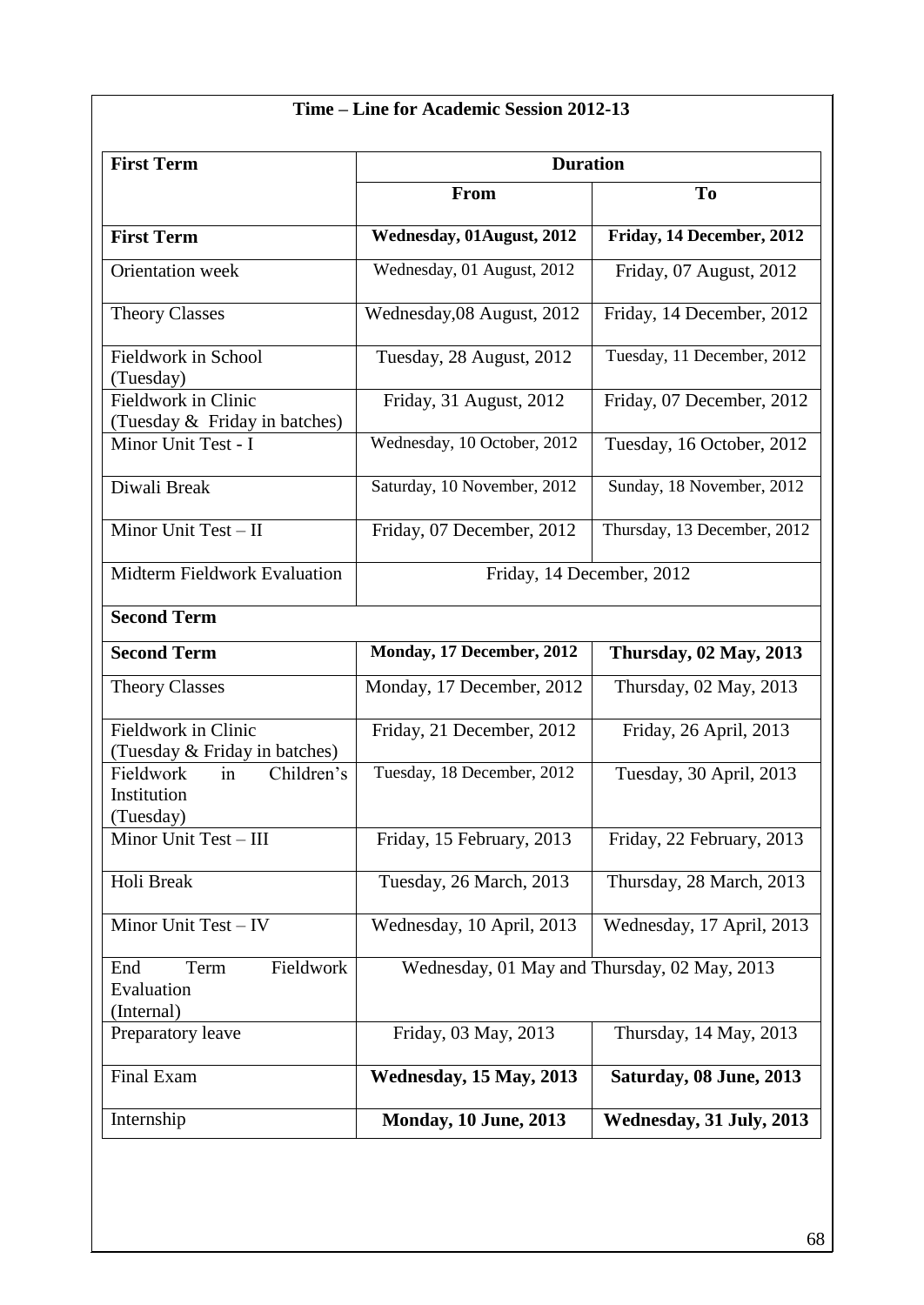### **Field Work**

### **Objectives**

- 1. To facilitate the development of thinking, feelings and attitude relevant to professional practice.
- 2. To provide exposure opportunities to work with children and child related systems to develop sensitivity about issues and concerns of children.
- 3. To enable students develop core skills relating to preventive, promotive & clinical activities with children across settings.
- 4. To develop among students, the ability to integrate theoretical learning with practice experience

### **Settings**

The students would have opportunity of working in the following settings

- School
- Child Guidance Centre & Adolescent Guidance Service Centre
- Children's Institution

### **Tasks**

| Sl.<br>No.     | <b>Subject</b>                                                    | <b>Task to be undertaken</b>                                                                                                                                                             |
|----------------|-------------------------------------------------------------------|------------------------------------------------------------------------------------------------------------------------------------------------------------------------------------------|
| $\mathbf{1}$   | Child Development                                                 | Micro processes of pre-school education<br>Developmental characteristics of child<br>Play activities of children across ages<br>$\bullet$                                                |
| $\overline{2}$ | Exceptional Variations in Child<br>Development                    | Clinical work:<br>Educational Assessment<br><b>Personality Assessment</b><br>• Special diagnostic rating scales (CARS,<br>Corner's etc.)<br>Play sessions (II level)<br>• Spot diagnosis |
| 3              | $\&$<br>Techniques<br>of<br>Child<br><b>Adolescent Assessment</b> | Clinical work:<br>• Case History<br>Play observation<br><b>Adolescent Interviews</b><br>Vineland Adaptive Behaviour Scale<br>Multiple Intelligences<br>Learning styles<br>$\bullet$      |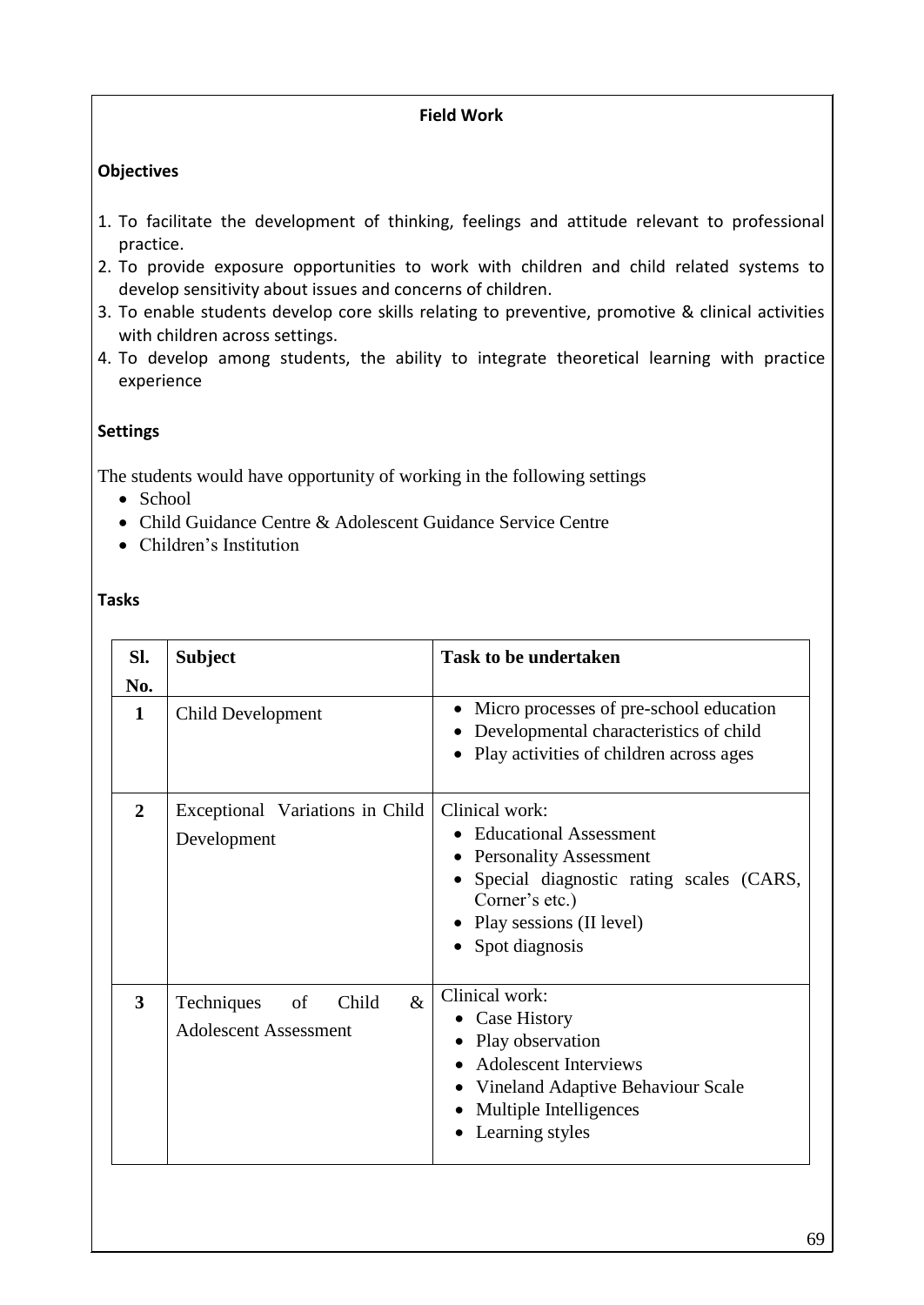| $\overline{\mathbf{4}}$ | Child Rights & Policy                   | Studying School as a System<br>Micro process related to school mental<br>health<br>Studying Children's<br>Institutions<br>from<br>'Rights' perspective                                                                                                           |
|-------------------------|-----------------------------------------|------------------------------------------------------------------------------------------------------------------------------------------------------------------------------------------------------------------------------------------------------------------|
| 5                       | Group Work & Community<br>Interventions | Designing and Conducting Developmental<br>group work with adolescents<br>Legislative processes of the Children's<br>Institution                                                                                                                                  |
| 6                       | <b>Family Interventions</b>             | Clinical work (Term I):<br>Diagnostic workup<br>Social investigations (home visit, HOME,<br>school visit etc.)<br>Clinical work (Term II):<br>• Parent Counselling<br>• Home based intervention with parents,<br>parent training, PCIT<br>• Clinical case report |
| 7                       | <b>Intervention for Children</b>        | • Case study of the child<br>Direct intervention with the child (0-<br>12 years) in the clinic $\ell$<br>institution<br>(individual counselling, play therapy or<br>using play techniques)                                                                       |
| 8                       | <b>Intervention for Adolescents</b>     | • Career guidance and profiling<br>Direct intervention with the adolescents<br>(Practice skill of cognitive behaviour<br>therapy, supportive counselling)                                                                                                        |
| 9                       | <b>Integrating Interventions</b>        | Supportive group interventions<br>in<br>the<br>institutions<br>Case study of self                                                                                                                                                                                |

**School:** During the placement in the school the following tasks would be undertaken by the students:-

- Studying School as a System
- Micro process related to school mental health
- Designing and Conducting Developmental group work with adolescents
- Micro processes of pre-school education
- Career guidance and profiling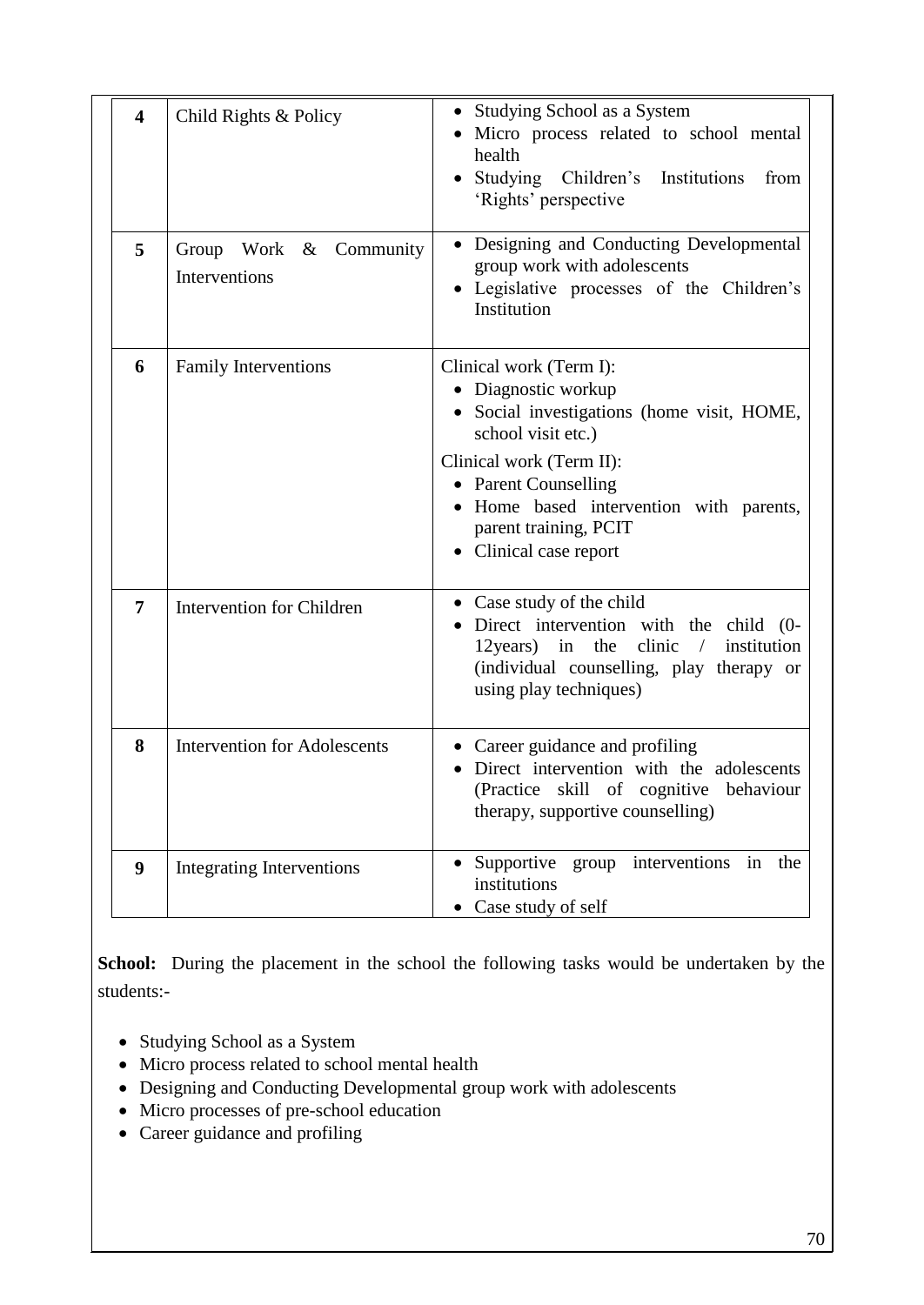**Child / Adolescent Guidance Service Centre**: The students would conduct assessments, plan and monitor interventions with children & their families. Following tasks would be undertaken:-

- Case History
- Play observation
- Adolescent Interviews
- Vineland Adaptive Behaviour Scale
- Educational Assessment
- Personality Assessment
- Special diagnostic rating scales (CARS, Corner"s etc.)
- Play sessions (II level)
- Spot diagnosis
- Diagnostic workup
- Social investigations (home visit, HOME, school visit etc.)
- Parent Counselling
- Home based intervention with parents, parent training, PCIT
- Clinical case report
- Restructuring school environment
- Direct intervention with the child (0-12years) in the clinic / institution (individual counselling, play therapy or using play techniques)
- Direct intervention with the adolescents (Practice skill of cognitive behaviour therapy, supportive counselling)

**Children's Institution:** In the Children's Institution the following tasks would be undertaken by the students:-

- Studying Children's Institutions from 'Rights' perspective and their legislative processes
- Direct intervention with the children and adolescents (Practice skill of Play Therapy, Cognitive Behaviour Therapy, Supportive Counselling etc.)
- Supportive group interventions in the institutions

**Other Field Assignments:** The student would undertake following other assignments:-

- Case study on self
- Case study of one child[

**Placements in the Field** 

**Time Schedule / Days:** Every student has to spend a minimum of 15 hours a week (2 days) on field work.

- During the first term students would be placed primarily in the schools (Every Tuesday) and AGSC/CGC and also carry out their free flowing assignments related to case studies (Every Saturday). By the end of the first term they would start visiting Children's Institutions for 3 – 4 hours on a Saturday.
- During the second term students would be placed primarily in Children's Institutions (Every Tuesday) and AGSC/CGC and also carry out their free flowing assignments related to case studies (Every Saturday). The students would be briefly provided opportunity to work in schools to carry out their tasks related to career guidance.
- The placement in the CGC/AGSC will be carried out on rotation in batches on **Tuesdays** and **Fridays** afternoons as per the roster drawn out for the purpose. This placement will be carried out through the year.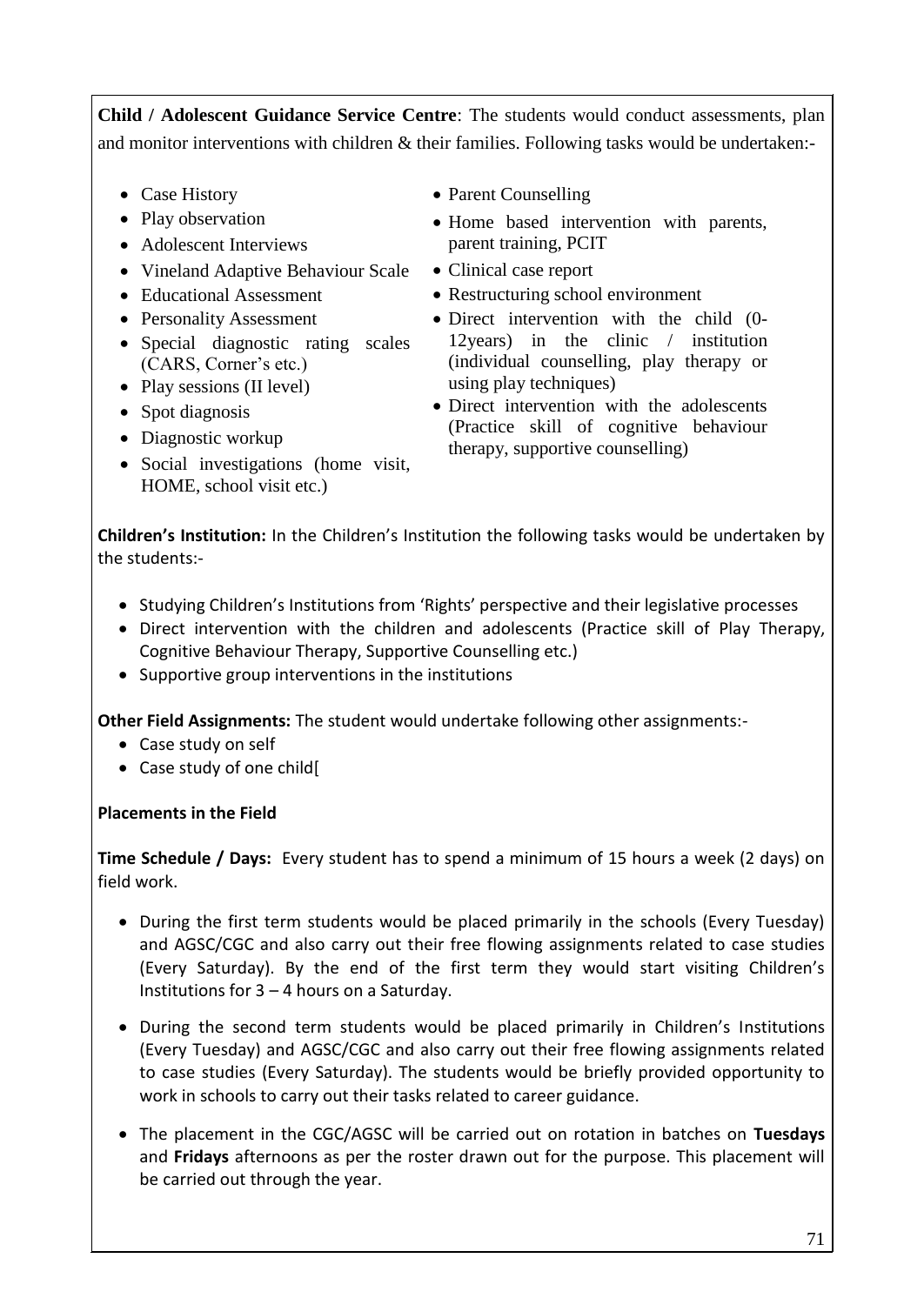### **Attendance Requirement**

The students are required to attend at least 90 percent of total field work days during concurrent field work placement.

### **Reporting of Field work**

- Students would get a **Log Sheet** in which they will fill up the work done in the field work agency. The agency supervisor would duly sign the log sheets.
- During the first term the students would be expected to submit **field work reports** on **every Monday**. The report would be based on 'process recording' of experiences in the field. Thereafter they would make **synthesis report** for each of the field work tasks. The synthesis report would comprise all the process recordings of a particular task along with 'Analysis'(i.e. relating field experiences to theory or Learning's) and 'Self in relation to the task'( i.e. Self growth or Feelings).
- During the Second term the students would be only submitting Synthesis reports. However, for the purpose of supervision they will be required to make fieldwork diaries.
- The Synthesis reports would be the basis of field work evaluation at the end of the programme along with Viva voice.
- The internal evaluation will be based on classroom presentations of field work tasks, observations of student's work and process recordings

### **Field Work Supervision**

Every student will be supported through intensive process of individual supervision. The student would get on opportunity of 40 - 45 minutes of individual interaction time with his / her supervisor once in a fortnight (Tuesday afternoons). Group supervision will also be provided to enhance integration of theory & practice and to develop skills.

The students will also be provided clinical supervision for their work in CGC/AGSC.

### **Internship**

In addition to concurrent field work the students are also required to undergo two months of internship training immediately after appearing in their final examination. Students are not eligible to the award of degree unless they successfully complete this training. Preferences for the area and organizational setting during Internship are invited by February - March every year. The students are expected to make choices in order of preference. The Institute tries to arrange suitable organizations for placement. If inspite of best efforts the Institute may not be able to accommodate preference of the student, they will have to accept the alternative placements.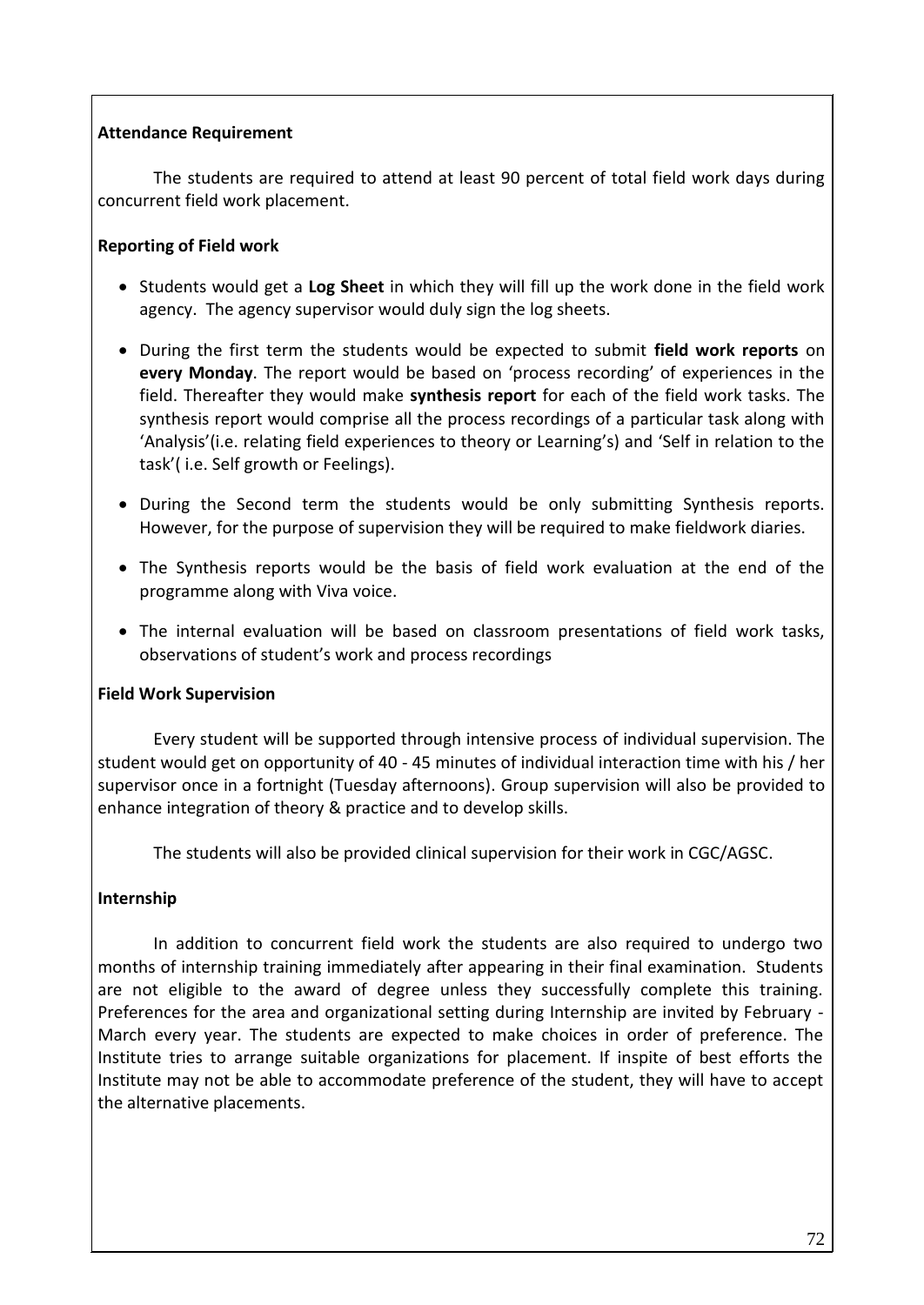### **Evaluation Plan**

# **A. Theory**

### **A 1 Internal**

1. Internal evaluation will be for a total of 360 marks with 40 marks for each of the nine theory papers. Internal evaluation would be based on two minor Unit Tests of 15 marks each and a Presentation of 10 marks across papers.

Term wise evaluation plan is as follows:

| <b>Subject</b>                                                  | Paper   | Term - I                                 | Term - II                                |
|-----------------------------------------------------------------|---------|------------------------------------------|------------------------------------------|
|                                                                 | Code    |                                          |                                          |
| <b>Child Development</b>                                        | EDGC101 | Two minor Unit Tests<br>and Presentation |                                          |
| <b>Exceptional Variations in</b><br><b>Child Development</b>    | EDGC102 | Two minor Unit Tests<br>and Presentation |                                          |
| <b>Techniques of Child and</b><br><b>Adolescents Assessment</b> | EDGC103 | Two minor Unit Tests<br>and Presentation |                                          |
| <b>Child Rights and Policy</b>                                  | EDGC104 | One minor Unit Test                      | One minor Unit Test and<br>Presentation  |
| Work<br>Group<br>and<br><b>Community Intervention</b>           | EDGC105 | One minor Unit Test<br>and Presentation  | One minor Unit Test                      |
| <b>Family Interventions</b>                                     | EDGC106 | One minor Unit Test                      | One minor Unit Test and<br>Presentation  |
| <b>Interventions</b><br>for<br><b>Children</b>                  | EDGC107 |                                          | Two minor Unit Tests and<br>Presentation |
| <b>Interventions</b><br>for<br><b>Adolescents</b>               | EDGC108 |                                          | Two minor Unit Tests and<br>Presentation |
| <b>Integrating Interventions</b>                                | EDGC109 |                                          | Two minor Unit Tests and<br>Presentation |

2. Dates for Class Tests:

**Term – I** 

- i.  $10 16$  October, 2012
- ii. 07– 13 December, 2012

### **Term – II**

i.  $15 - 22$  February, 2013

ii. 10 – 17 April, 2013

# **A 2 External**

The external evaluation will be carried out once at the end of the second term. The dates for Annual Examinations are **15 May, 2013 – 08 June, 2013.**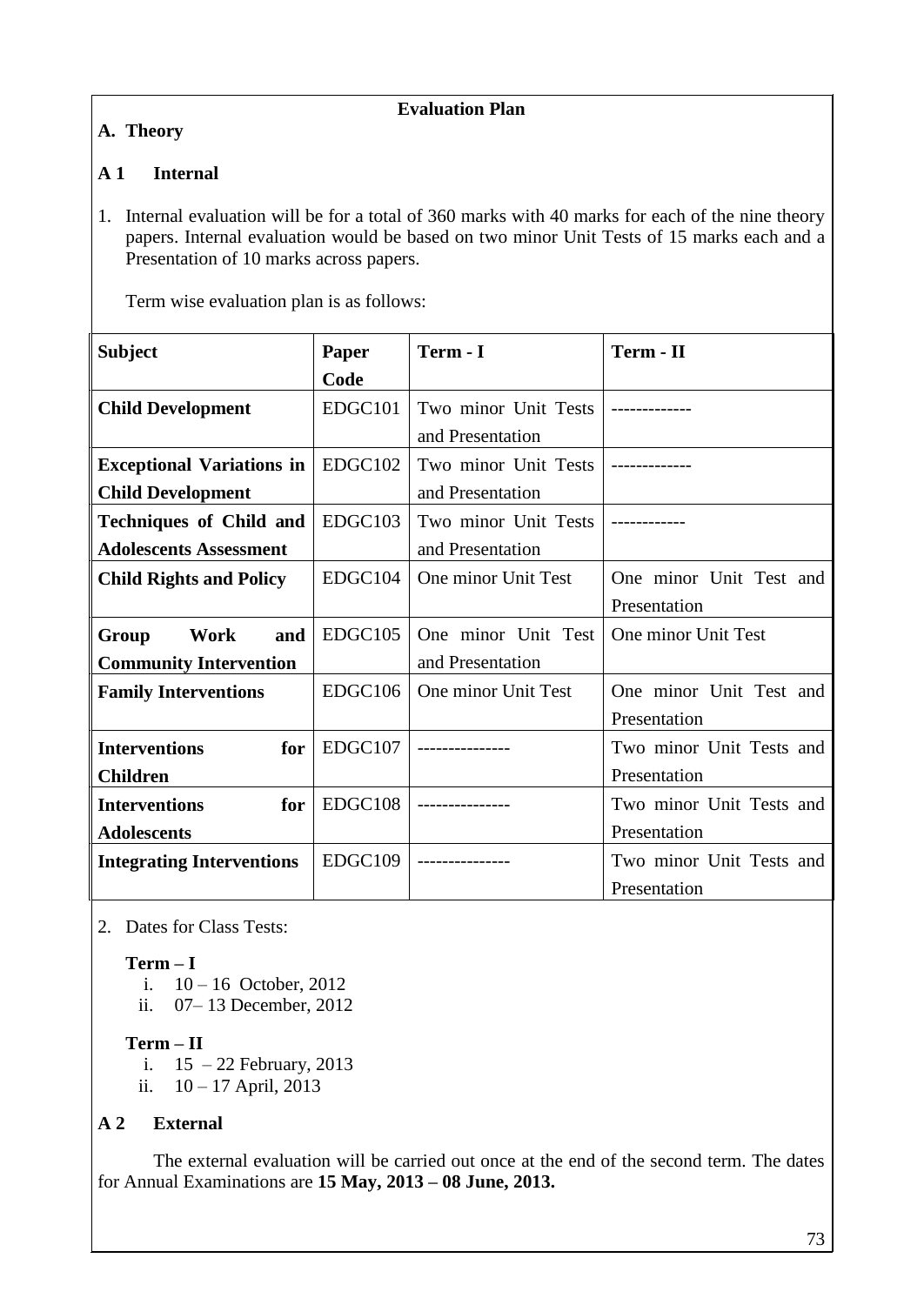### **B. Fieldwork**

Each paper would have a practicum that would be conducted in Schools, Children"s Institution, Child Guidance Centre / Adolescent Guidance Service Centre. The students would also prepare two case studies – i) Case study of a child (any developmental stage) and ii) Case study of "Self" (Synthesis of self development workshops).

Following are the assignments:

| <b>Subject</b>                                                  | Paper   | <b>Assignments</b>                                                                                                                                                                                                              |                                                                       |
|-----------------------------------------------------------------|---------|---------------------------------------------------------------------------------------------------------------------------------------------------------------------------------------------------------------------------------|-----------------------------------------------------------------------|
|                                                                 | Code    | $Term - I$                                                                                                                                                                                                                      | Term - II                                                             |
| <b>Child Development</b>                                        | EDGC151 | • Micro processes of<br>pre-school education<br>• Developmental<br>characteristics<br>of<br>child<br>$\bullet$ Play<br>activities<br>of<br>children across ages                                                                 |                                                                       |
| <b>Exceptional Variations in</b><br><b>Child Development</b>    | EDGC152 | <b>Clinical Work:</b><br>• Educational<br>Assessment,<br>• Personality<br>Assessment,<br>• Special<br>diagnostic<br>rating scales (CARS,<br>Corner's etc.),<br>$\bullet$ Play<br>sessions<br>(II)<br>level)<br>• Spot diagnosis |                                                                       |
| <b>Techniques of Child and</b><br><b>Adolescents Assessment</b> | EDGC153 | Clinical work:<br>• Case History<br>· Play observation,<br>• Adolescent<br>Interviews,<br>$\bullet$ VABS<br>• Multiple Intelligences<br>• Learning styles                                                                       |                                                                       |
| <b>Child Rights and Policy</b>                                  | EDGC154 | • Studying School as a<br>System<br>· Micro process related<br>school<br>mental<br>to<br>health                                                                                                                                 | Children's<br>• Studying<br>Institutions from 'Rights'<br>perspective |